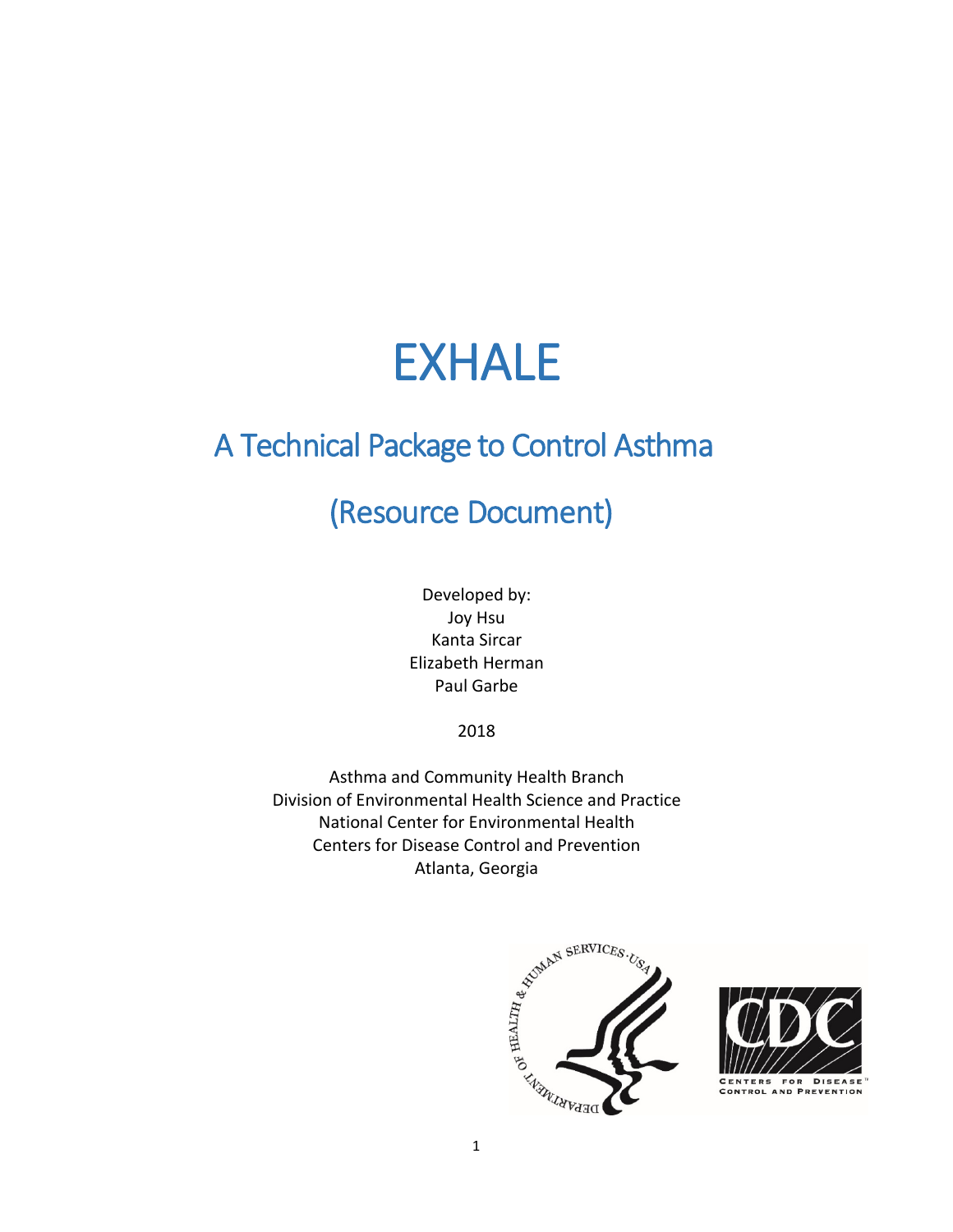**Centers for Disease Control and Prevention**  Anne Schuchat, MD (RADM, USPHS), Acting Director

**National Center for Environmental Health**  Patrick Breysse, PhD, MHS, Director

**Division of Environmental Health Science and Practice** John Decker, MS, RPh, CIH, Acting Director

#### **Suggested citation:**

Hsu J, Sircar K, Herman E, Garbe P. (2018). *EXHALE: A Technical Package to Control Asthma*. Atlanta, GA: National Center for Environmental Health, Centers for Disease Control and Prevention.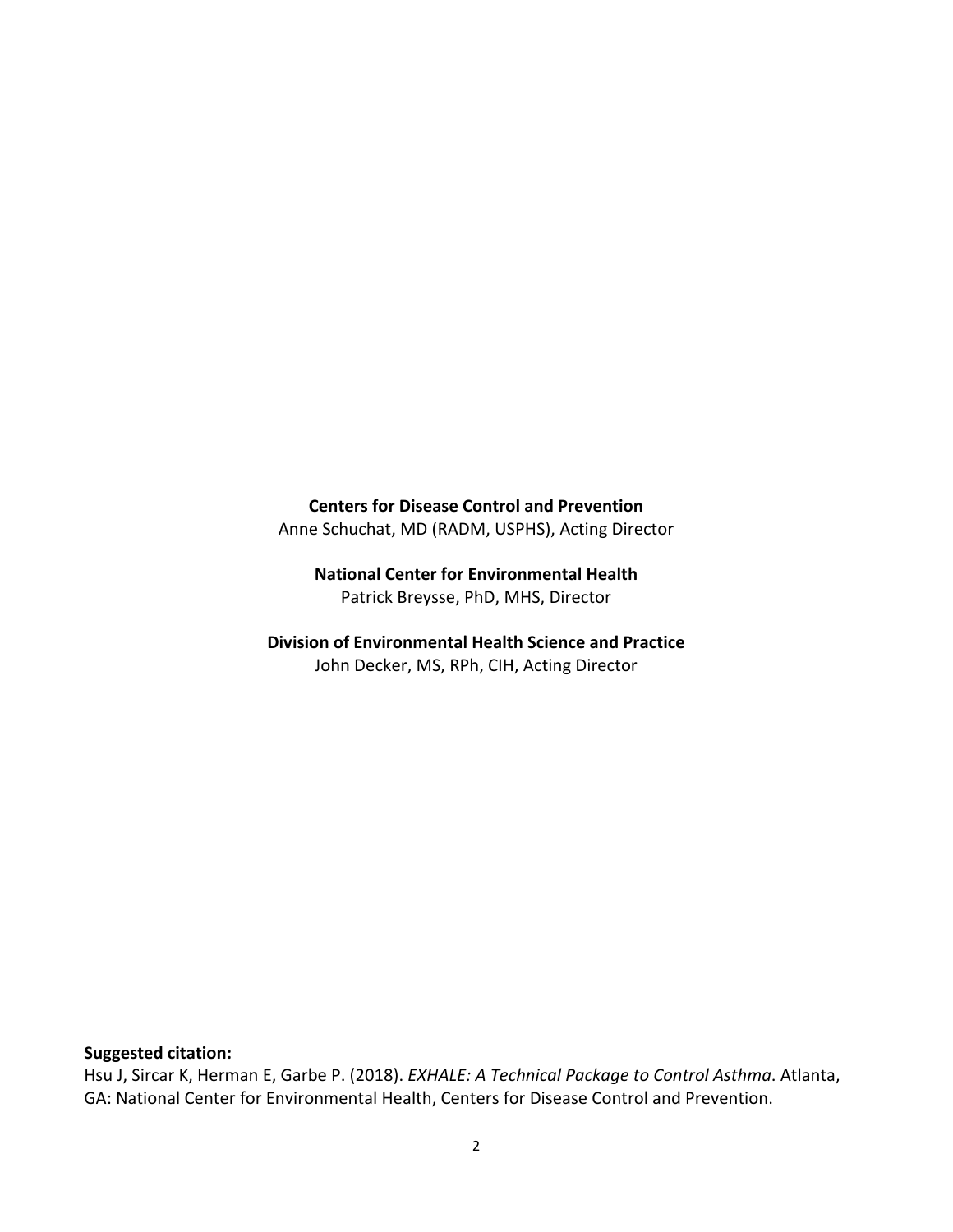## **Table of Contents**

| Environmental Policies or Best Practices to Reduce Asthma Triggers from Indoor, Outdoor, and |  |
|----------------------------------------------------------------------------------------------|--|
|                                                                                              |  |
|                                                                                              |  |
|                                                                                              |  |
|                                                                                              |  |
|                                                                                              |  |
|                                                                                              |  |
|                                                                                              |  |
|                                                                                              |  |
|                                                                                              |  |
|                                                                                              |  |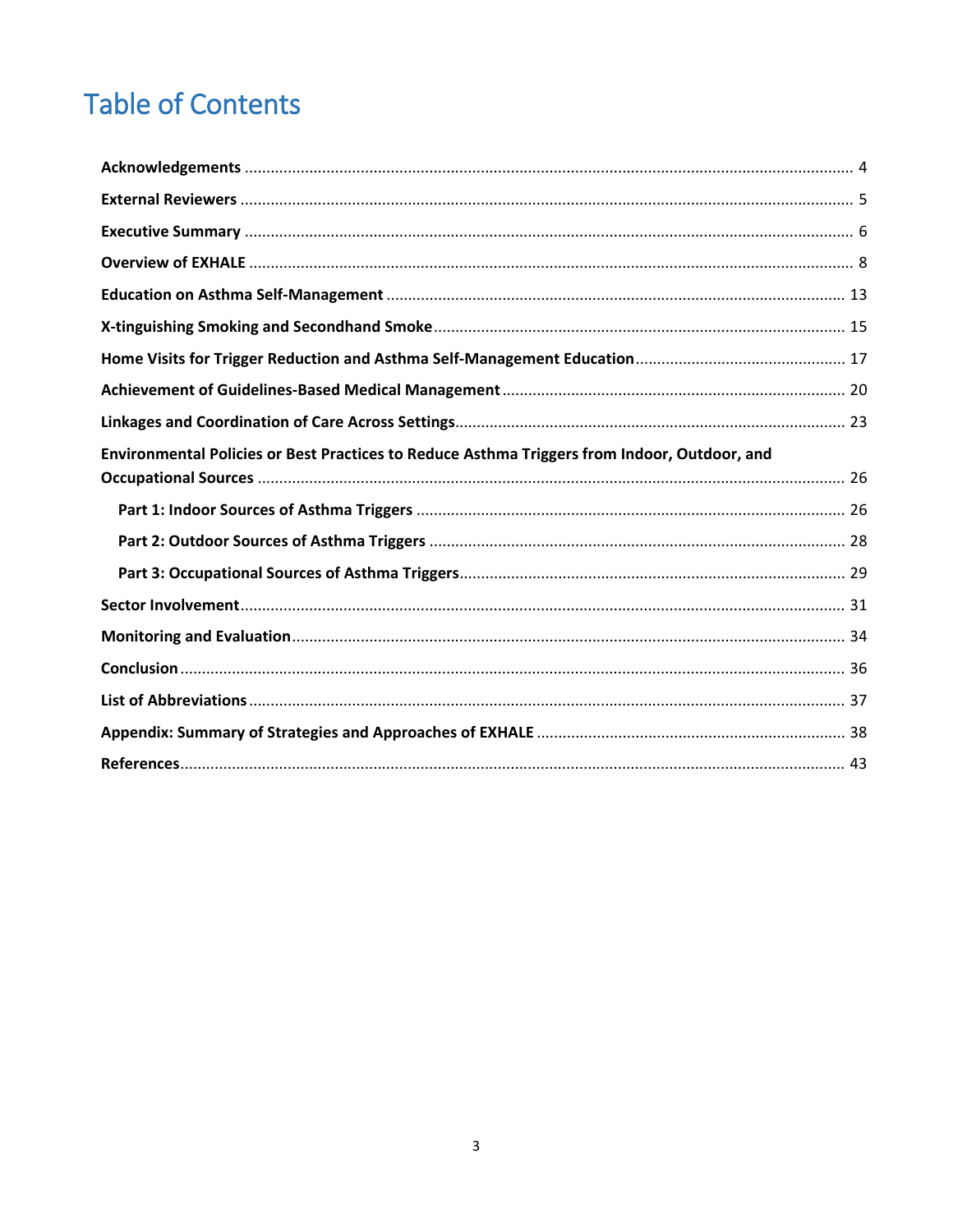## <span id="page-3-0"></span>Acknowledgements

We would like to thank the following individuals who contributed to the development of this technical package. We thank leadership from the Centers for Disease Control and Prevention (CDC), the National Center for Environmental Health, the Division of Environmental Hazards and Health Effects, and the Air Pollution and Respiratory Health Branch, as well as state colleagues from the CDC National Asthma Control Program, for their careful review and helpful feedback on earlier iterations of this document. We thank the following individuals for their contributions to this technical package (individuals are listed with their affiliations when they contributed to this document):

- National Center for Environmental Health, CDC: Cathy Bailey, Sheri Barrera Disler, Suzanne Beavers, Matthew Blum, Dan Burrows, Ginger Chew, Pamela Collins, Scott Damon, Shirl Ellis Odem, Tchernavia Gregory, Tyiesha Johnson, Robin Kuwahara, Anne Meyers, Maria Mirabelli, Ayana Perkins, Jeremy Sarnat, Dorothy Stearns, Kathryn Sunnarborg, Linda Thomas-Houston, Paige Welch, Maureen Wilce, Daiva Yee, Hatice Zahran
- National Center for Chronic Disease Prevention and Health Promotion, CDC: Anna Schechter, Stephen Babb, Andrea Gentzke
- National Center for Injury Prevention and Control, CDC: Linda Dahlberg
- National Center on Birth Defects and Developmental Disabilities, CDC: Lucinda England, Van Tong
- National Institute for Occupational Safety and Health, CDC: Katelynn Dodd, Jacek Mazurek, Paul Henneberger
- National Heart, Lung, and Blood Institute, National Institutes of Health: Michelle Freemer

Last but definitely not least, we extend our thanks and gratitude to all the external reviewers for their helpful feedback, support, and encouragement for this document.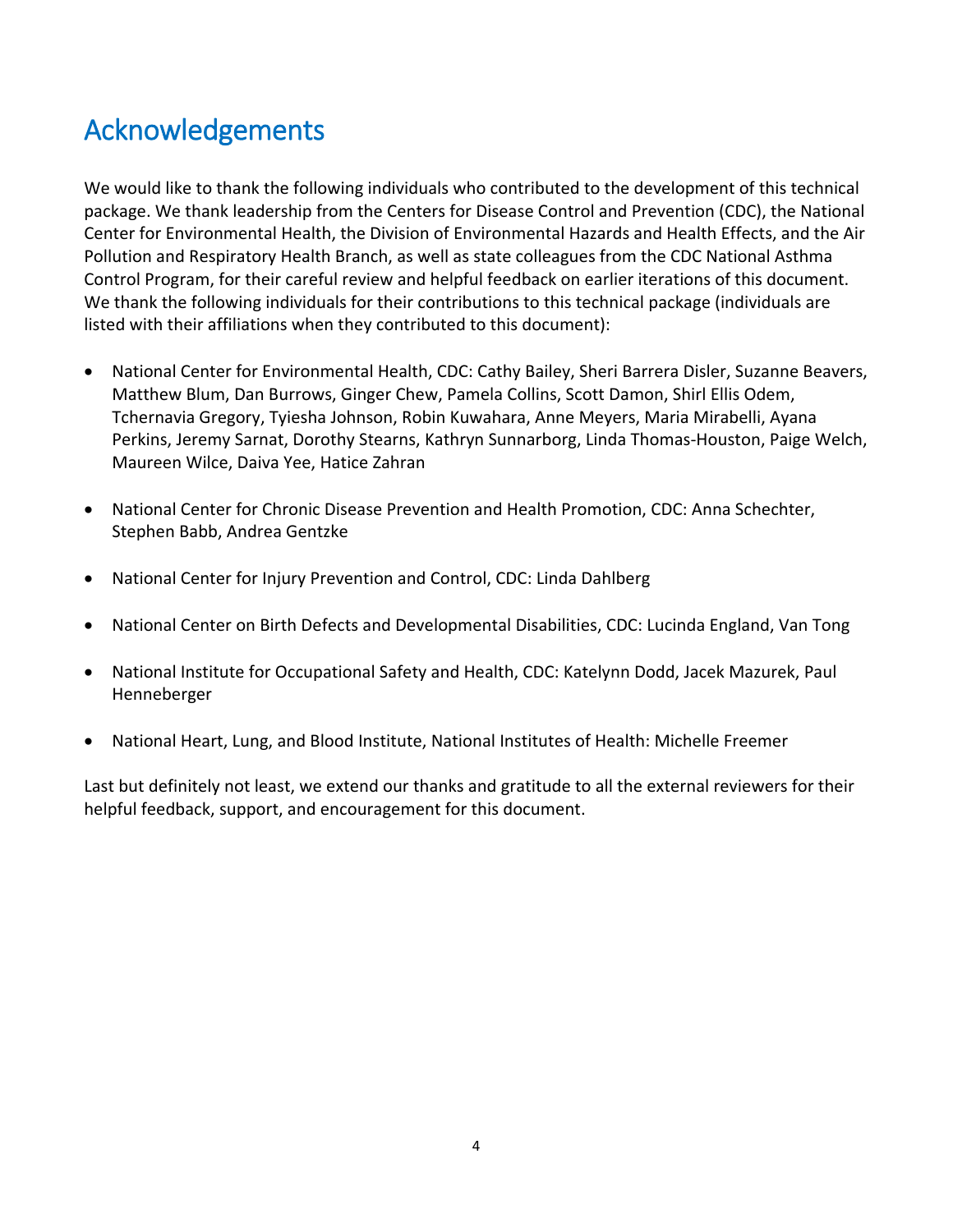### <span id="page-4-0"></span>External Reviewers

Kirsten Aird Oregon Health Authority

Kurt Elward American Academy of Family Physicians

Laura Fudala National Center for Healthy Housing Robert Lemanske American Academy of Allergy, Asthma & Immunology

Amanda Reddy National Center for Healthy Housing

David Rollason National Association of Primary Care Centers

Brittany Guerra Utah Department of Health

Kristen Hansen Health Resources & Services Administration

American Academy of Pediatrics

Tonya Winders Asthma & Allergy Network

Girish Sharma

Barbara Kaplan American Lung Association

*The experts above are listed with their affiliations at the time this document was reviewed.*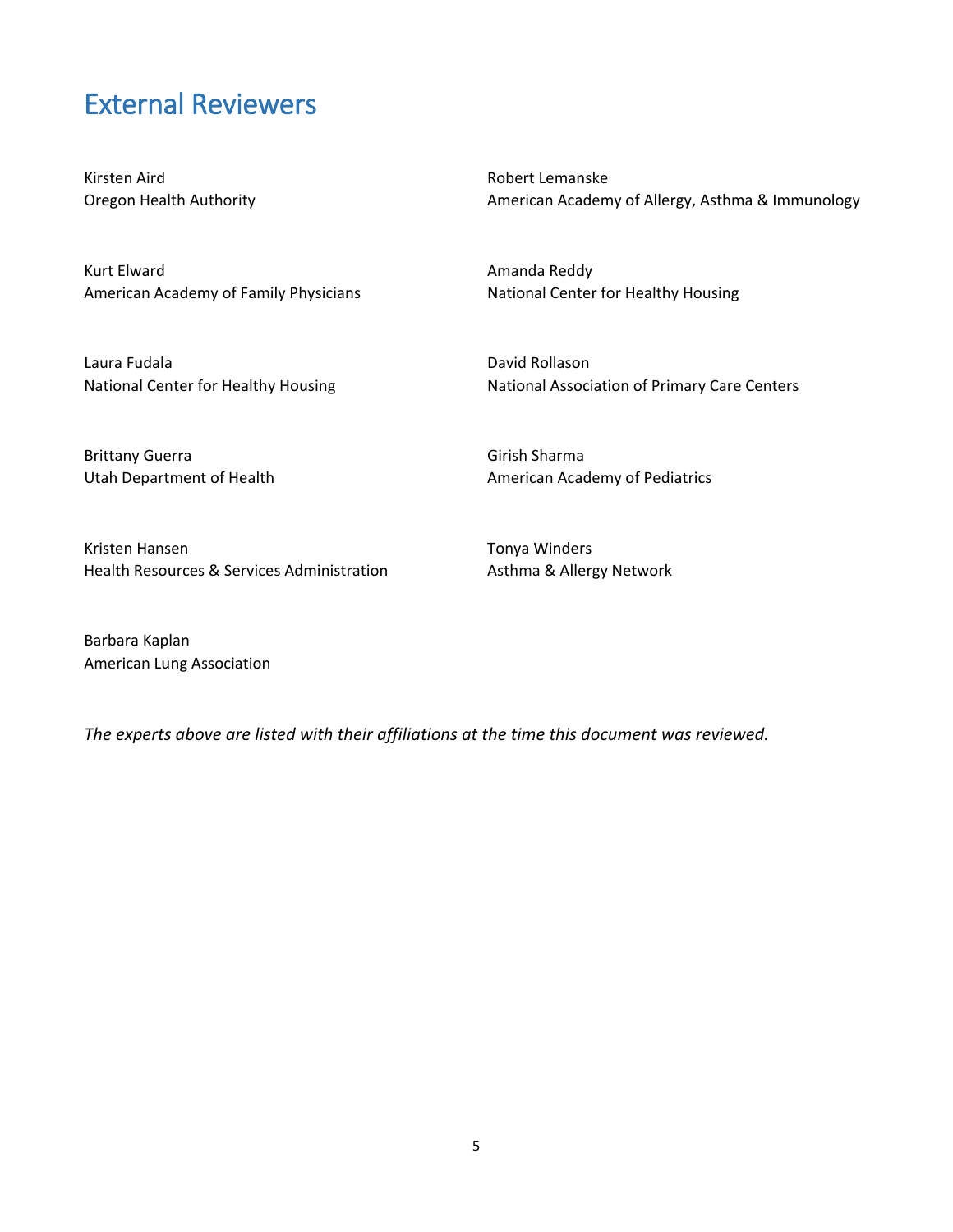## <span id="page-5-0"></span>Executive Summary

The EXHALE technical package represents a group of strategies, which, based on the best available evidence, can improve asthma control and reduce health care costs. It is intended as a resource to inform decision-making in communities, organizations, and states.

This table summarizes the strategies in this technical package, as well as specific ways (i.e., approaches) to advance these strategies.

| <b>EXHALE</b> |                                                                                                                                  |                                                                                                                                                                                                                                                                                                                                                                                 |  |  |
|---------------|----------------------------------------------------------------------------------------------------------------------------------|---------------------------------------------------------------------------------------------------------------------------------------------------------------------------------------------------------------------------------------------------------------------------------------------------------------------------------------------------------------------------------|--|--|
|               | <b>Strategy</b>                                                                                                                  | <b>Approach</b>                                                                                                                                                                                                                                                                                                                                                                 |  |  |
|               | Education on asthma<br>self-management                                                                                           | • Expanding access to and delivery of asthma self-management<br>education (AS-ME)                                                                                                                                                                                                                                                                                               |  |  |
|               | X-tinguishing<br>smoking and<br>secondhand smoke                                                                                 | • Reducing tobacco smoking<br>Reducing exposure to secondhand smoke                                                                                                                                                                                                                                                                                                             |  |  |
|               | Home visits for<br>trigger reduction and<br>asthma self-<br>management<br>education                                              | Expanding access to and delivery of home visits (as needed) for<br>asthma trigger reduction and AS-ME                                                                                                                                                                                                                                                                           |  |  |
|               | Achievement of<br>guidelines-based<br>medical management                                                                         | • Strengthening systems supporting guidelines-based medical care,<br>including appropriate prescribing and use of inhaled corticosteroids<br>Improving access and adherence to asthma medications and<br>$\bullet$<br>devices                                                                                                                                                   |  |  |
|               | Linkages and<br>coordination of care<br>across settings                                                                          | • Promoting coordinated care for people with asthma                                                                                                                                                                                                                                                                                                                             |  |  |
|               | Environmental<br>policies or best<br>practices to reduce<br>asthma triggers from<br>indoor, outdoor, and<br>occupational sources | Facilitating home energy efficiency, including home weatherization<br>assistance programs<br>Facilitating smokefree policies<br>$\bullet$<br>• Facilitating clean diesel school buses<br>Eliminating exposure to asthma triggers in the workplace whenever<br>possible<br>• Reducing exposure to asthma triggers in the workplace (if<br>eliminating exposures is not possible) |  |  |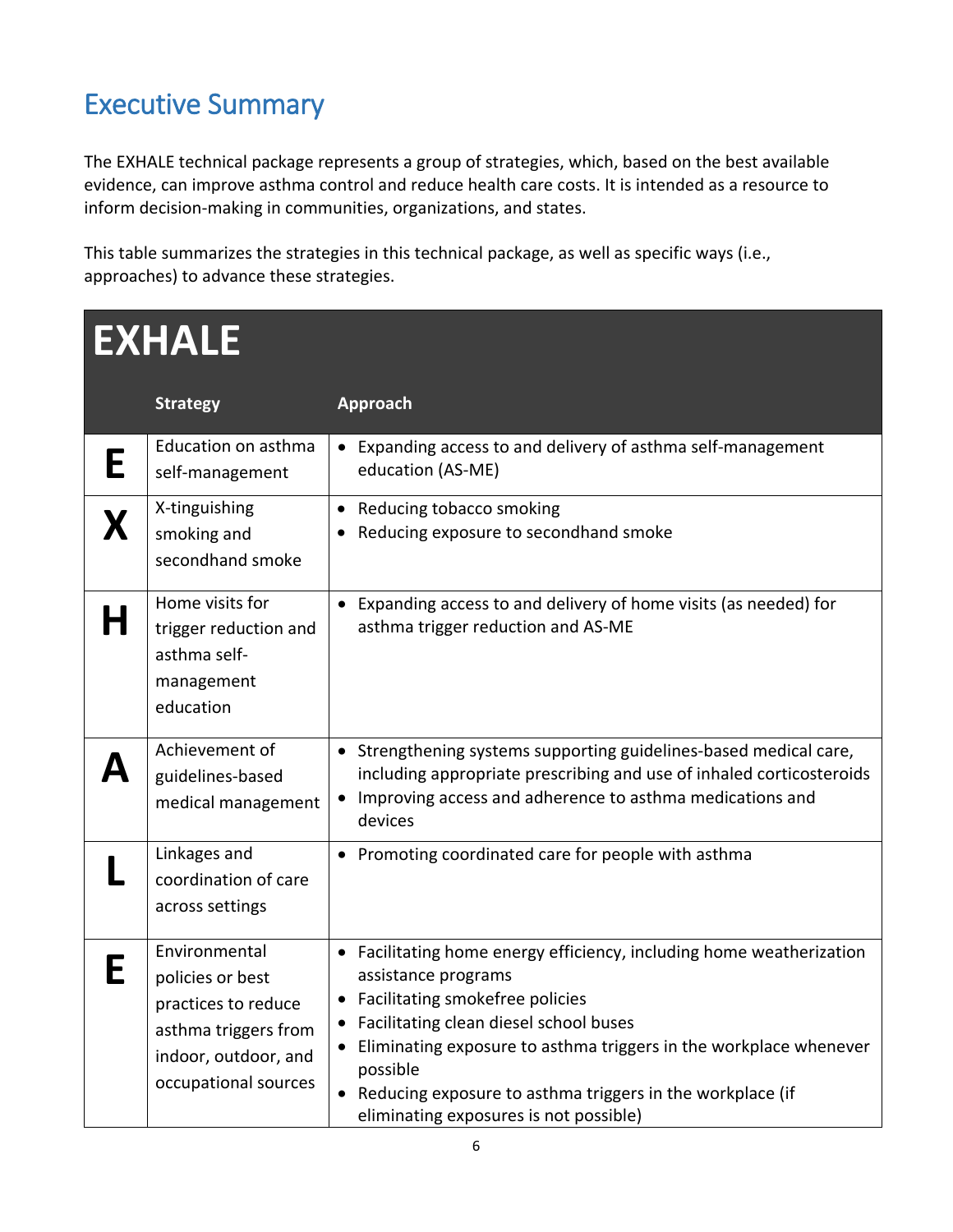These strategies are complementary and intended to work in combination to reinforce each other.

The hope is that multiple sectors, including public health, health care, education, social services, and non-governmental organizations, will use this technical package to improve asthma control in all age groups. Commitment, collaboration, and leadership from numerous sectors can maximize the impact of this technical package.

This technical package is ready for implementation now; it reflects the mature evidence base about how to control asthma effectively. Monitoring and evaluation play a key role in implementing EXHALE and identifying additional effective programs, policies, or practices. As new evidence becomes available, this technical package can be refined to reflect the current state of the science.

This technical package is not a guideline or recommendation.

### **Fast Facts about Asthma in the United States**

- One in 13 people has asthma (more than 24 million Americans)<sup>1</sup>
- In the United States, 50% of adults with asthma and 40% of children with asthma do not have control of their disease<sup>2</sup>
- Each year, asthma accounts for approximately:
	- $-$  439,000 hospitalizations<sup>1</sup>
	- $-$  1.6 million emergency department visits<sup>1</sup>
	- $-$  10.5 million physician office visits<sup>1</sup>
	- $-$  13.8 million missed school days<sup>3</sup>
	- $-$  14.2 million missed work days<sup>4</sup>
- The estimated cost of treating asthma in the United States is \$62.8 billion every year<sup>5</sup>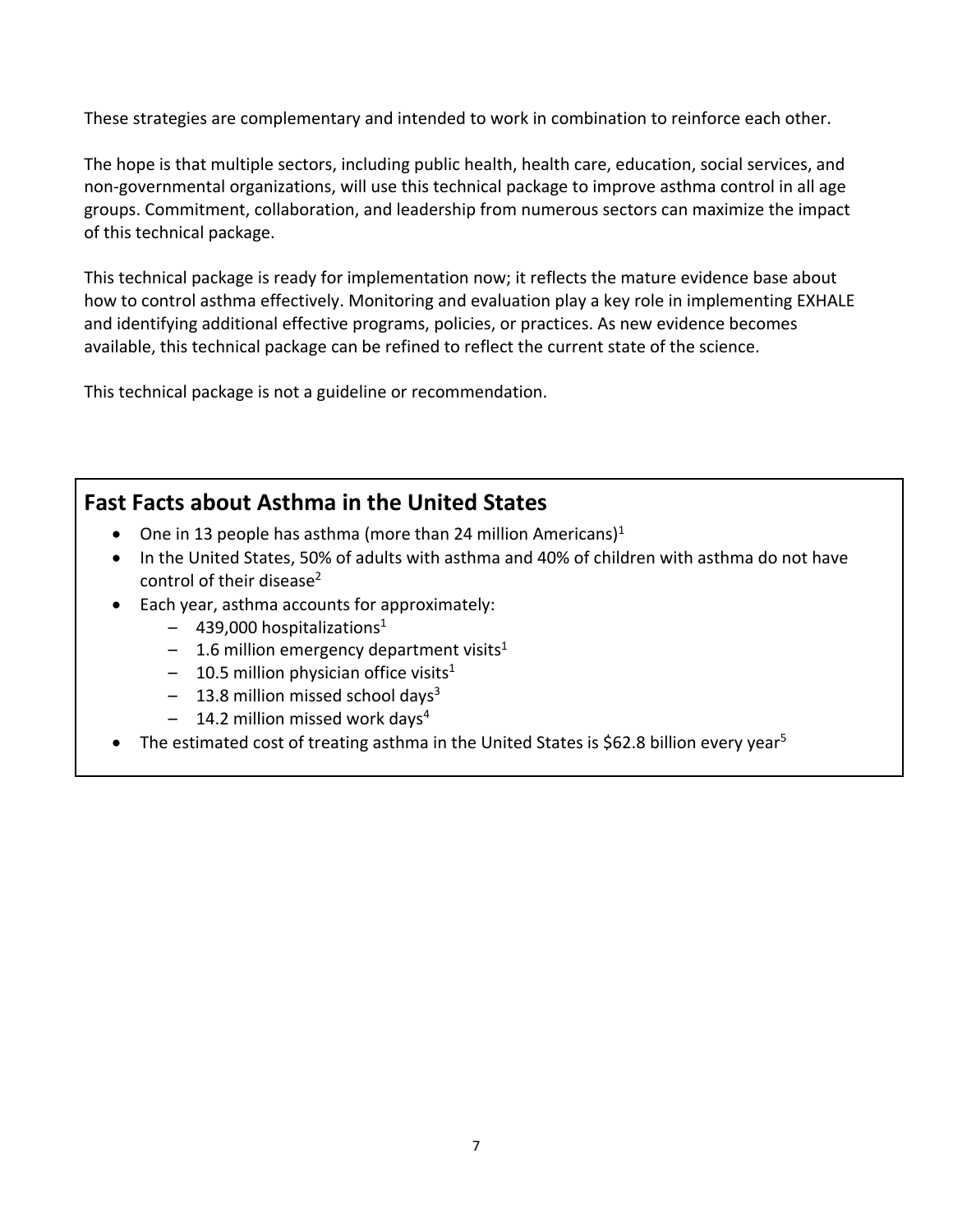## <span id="page-7-0"></span>Overview of EXHALE

The EXHALE technical package represents a select group of strategies based on the best available evidence to control asthma. It is a resource to inform decision-making in communities, organizations, and states, by identifying strategies with the greatest potential impact on controlling asthma.

This table summarizes the strategies in this technical package, as well as each strategy's associated approach(es).

#### **EXHALE Strategy Approach E** Education on asthma self-management • Expanding access to and delivery of asthma self-management education (AS-ME)  $\mathbf{X} \mid$ <sup>X-tinguishing</sup> secondhand smoke • Reducing tobacco smoking • Reducing exposure to secondhand smoke **H**  $\left| \begin{array}{c} \text{Home visits for} \\ \text{trigger reduction and} \end{array} \right.$ asthma selfmanagement education • Expanding access to and delivery of home visits (as needed) for asthma trigger reduction and AS-ME  $\mathbf{A}$   $\left| \begin{array}{l}\text{Achievement of}\text{guidelines-based}\end{array}\right|$ medical management • Strengthening systems supporting guidelines-based medical care, including appropriate prescribing and use of inhaled corticosteroids • Improving access and adherence to asthma medications and devices **L** coordination coordination of care across settings • Promoting coordinated care for people with asthma E | Environmental<br>
policies or best practices to reduce asthma triggers from indoor, outdoor, and occupational sources • Facilitating home energy efficiency, including home weatherization assistance programs • Facilitating smokefree policies • Facilitating clean diesel school buses • Eliminating exposure to asthma triggers in the workplace whenever possible • Reducing exposure to asthma triggers in the workplace (if eliminating exposures is not possible)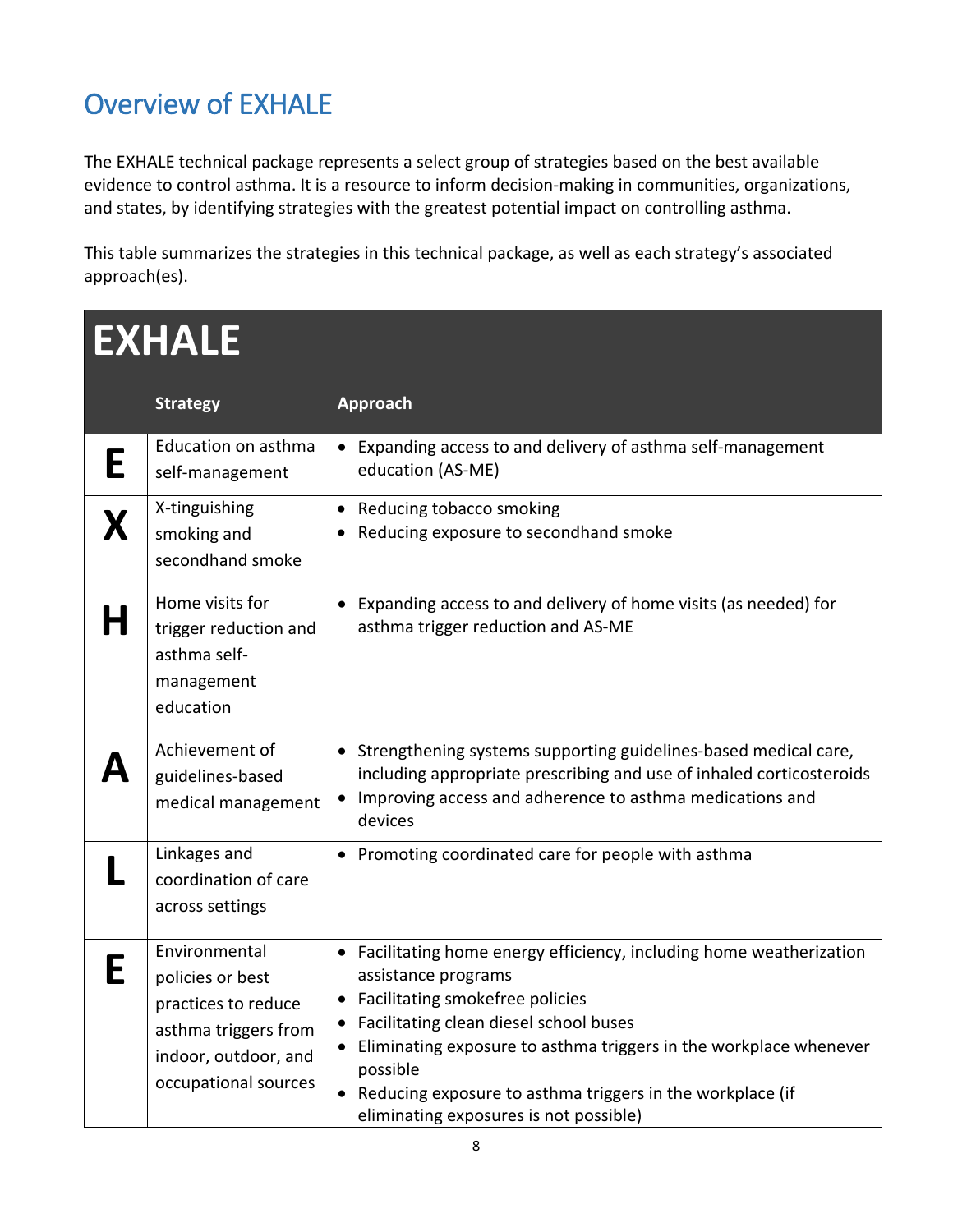These strategies are complementary and intended to work in combination to reinforce each other.

Similarly, commitment, collaboration, and leadership from numerous sectors, including public health, health care, education, social services, and non-governmental organizations, can maximize the impact of this technical package.

Additional details on these strategies and approaches are available in the Appendix, along with summaries of supporting evidence and relevant sectors well positioned to lead implementation efforts.

### **What Is a Technical Package?**

A technical package is a compilation of a core set of strategies to achieve and sustain substantial reductions in a specific risk factor or outcome.<sup>6</sup> Technical packages help communities, organizations, and states prioritize prevention activities based on the best available evidence.

This technical package has three components.

- 1) The *strategies* are the actions to achieve the goal of improved asthma control.
- 2) The *approaches* are specific ways (e.g., programs, policies, or practices) to advance each strategy.
- 3) The *evidence* is the scientific basis for each strategy or approach.

This technical package is a resource to guide and inform decision-making in communities, organizations, and states. This technical package is not a guideline or recommendation.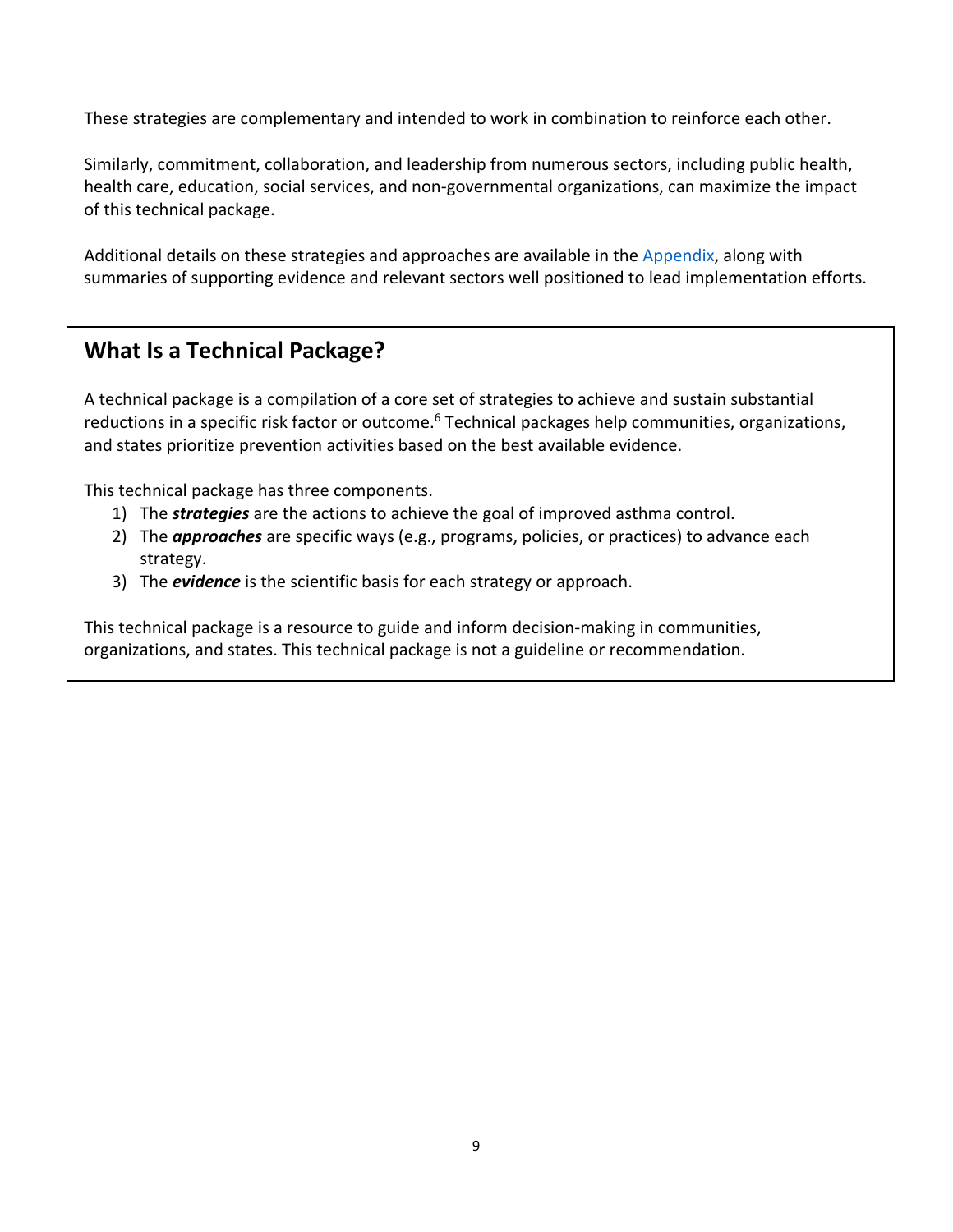### **Controlling Asthma is a Priority**

Asthma is a disease that affects the lungs.<sup>7</sup> It can cause wheezing, trouble breathing, chest tightness, and coughing.<sup>7</sup> These symptoms increase during asthma attacks. Asthma attacks can require life-saving treatment in an emergency department (ED) or hospital.<sup>7</sup>

### **Asthma is common and costly.**

- More than 24 million Americans have asthma, affecting 1 in 12 children and 1 in 14 adults.<sup>1</sup>
- Each year, asthma accounts for more than 439,000 hospitalizations, 1.6 million emergency department (ED) visits, and 10.5 million physician office visits.1
- About 10 people die of asthma each day. $1$
- Asthma has been linked to 13.8 million missed school days and 14.2 million missed work days annually.3,4
- The estimated cost of treating asthma in the United States is \$62.8 billion every year.<sup>5</sup>

#### **The burden of asthma is unequally distributed.**

- People disproportionately affected by asthma include Black Americans, Puerto Ricans, and those with low income.<sup>1</sup>
- Black Americans are approximately 2 times more likely to die from asthma than white Americans.<sup>8</sup>

#### **Asthma burden can be reduced by controlling asthma.**

- In the United States, 50% of adults with asthma and 40% of children with asthma do not have control of this disease. 2
- By taking appropriate medicine and avoiding triggers that can cause asthma attacks, asthma can be controlled and many asthma attacks can be prevented.<sup>7</sup>

### **More About Asthma Control**

According to national guidelines<sup>7</sup>, controlling asthma consists of:

- 1. **Reducing impairment**, which includes preventing asthma symptoms, reducing rescue medication use, maintaining lung function, and maintaining normal physical activity levels and attendance at work or school
- 2. **Reducing risk**, which includes minimizing the need for ED visits and hospitalizations and preventing repeated asthma attacks

In other words, controlling asthma:

- Prevents symptoms like wheezing or coughing
- Prevents ED visits and hospitalizations for asthma
- Prevents missed work or school because of asthma
- Helps people take part in all physical activities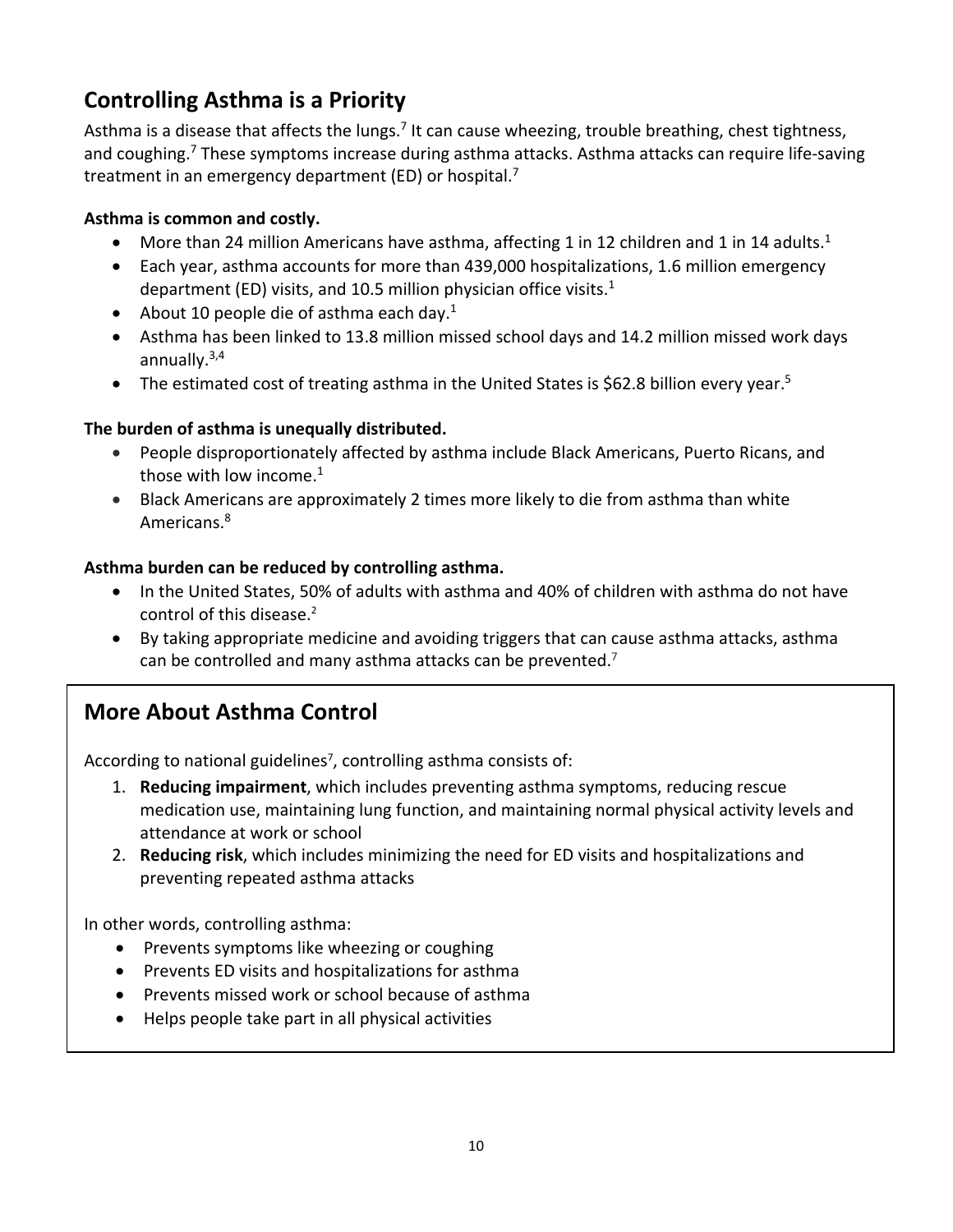### **Assessing the Evidence**

#### **Assessing the evidence for this technical package included identifying impact on asthma control and characterizing the strength of evidence.**

- Evidence included in this technical package had to show a beneficial impact on asthma control.
- Priority was given to meta-analyses or systematic reviews, followed by randomized controlled trials, and then quasi-experimental designs. If these study designs were unavailable because of feasibility or ethics, pre–post comparisons were acceptable (e.g., interventions implemented by a state or health insurance plan).
- Impact on asthma control and strength of evidence are summarized in the text descriptions of the strategies, as well as in the Appendix.
- In addition, priority was given to evidence from the United States. Regarding evidence from another country, consideration was given to the feasibility of implementation in a U.S. context.

#### **The examples provided in this technical package are not a comprehensive list of evidence-based programs, practices, or policies for each approach.**

- These are examples of success in improving asthma control.
- Not all programs, practices, or policies that implement the same approach (e.g., home visits) are successful or equally effective; even those that are effective might not work across all populations.9

### **In practice, the effectiveness of the programs, practices, and policies identified in this package will vary.**

- Factors affecting these programs, practices, and policies include the quality of their implementation and the communities in which they are implemented.
- Tailoring and evaluating programs could improve understanding of program effectiveness across different communities.

#### **This technical package is ready for implementation now.**

- This technical package reflects the mature evidence base about how to control asthma.
- Progress will continue to be made into the future.
- As new programs, policies, or practices are identified, evaluated, and shown to be effective, this technical package can be updated and refined.
- Implementation guidance has been or will be developed separately. Examples of existing implementation resources are described or referenced in the text description of each strategy.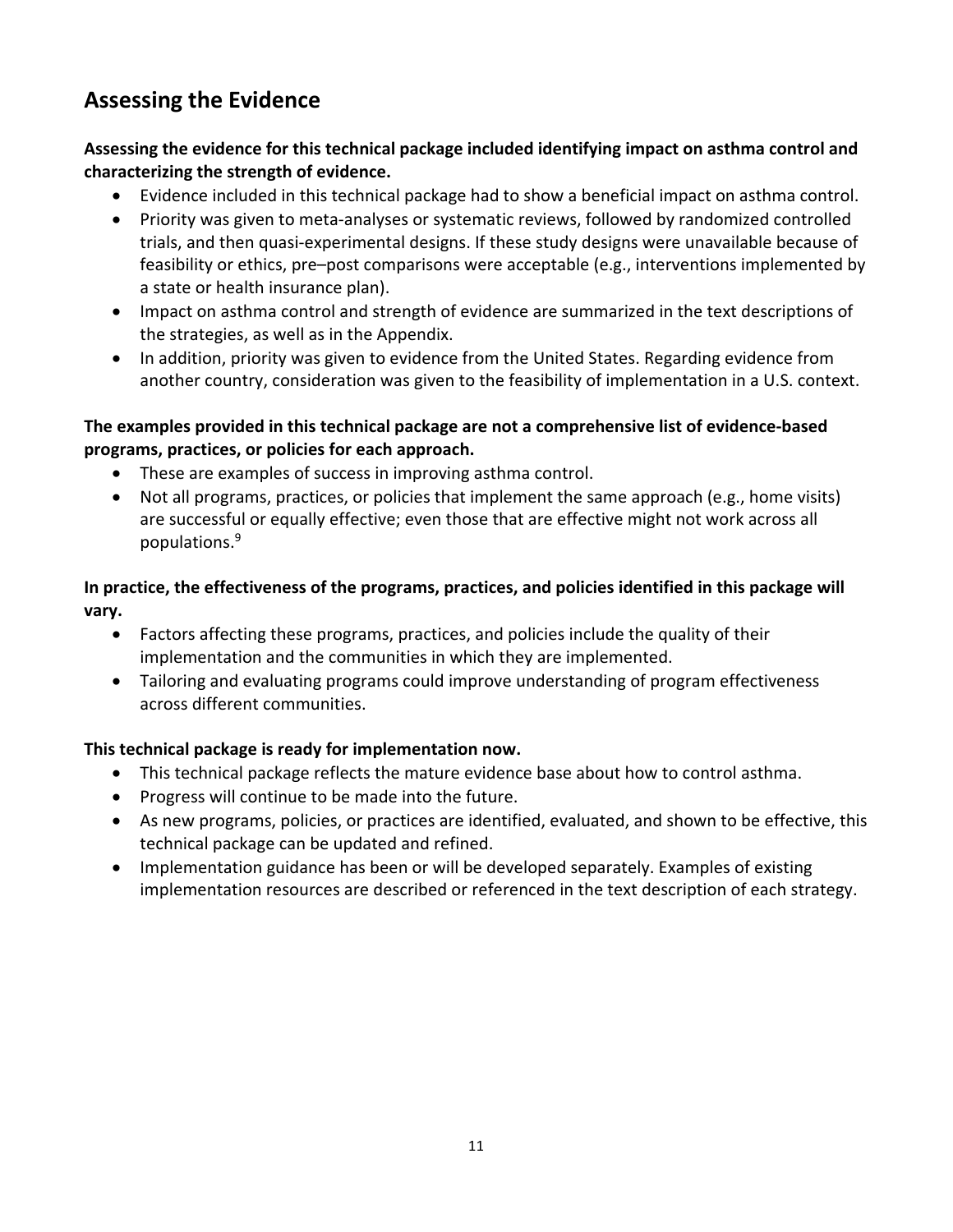### **Contextual and Cross-Cutting Themes**

### **An integrated approach to controlling asthma can achieve the greatest public health impact.**

- Research indicates multifaceted interventions to control asthma are generally more effective than individual strategies in isolation.7
- The strategies in this technical package work in combination and reinforce each other to control asthma.
- Extensive, long-lasting improvements in asthma control are best achieved by a focus across individuals, families, communities, health care providers, and societal-levels and across all sectors, private and public.<sup>7</sup>

### **The social and cultural context of individuals and their communities is a critical consideration when implementing EXHALE.**

- The example programs, practices, and policies provided in this technical package have been implemented within particular contexts.
- Practitioners in the field might be in the best position to assess needs and existing resources in their communities and to work with partners to implement EXHALE successfully.

### **Engagement is important for the successful implementation of this technical package.**

- Engagement of people with asthma, their families, communities, and health care providers, among others, is vital to effective implementation of EXHALE. Thus, addressing barriers to engagement is valuable. $10,11$
- Engagement and investment from multiple sectors are important for successful implementation of EXHALE. Public health agencies are well positioned to lead implementation efforts for selected EXHALE strategies and can serve as important collaborators for other EXHALE strategies. Leadership and commitment from other sectors (e.g., health care) are critical to implement strategies such as *Achievement of Guidelines-Based Medical Management*.
- The role of various sectors in implementing EXHALE is described further in the section on *Sector Involvement* (page 31).

The sections that follow describe the strategies and approaches with the best available evidence for improving asthma control.

### **Examples of Barriers to Engagement**

- Among people with asthma, barriers to engagement include social determinants of health. These can affect availability of resources (e.g., time, money) to prioritize preventive behaviors to control their or their children's asthma.<sup>12,13</sup> Relatedly, household chaos (overall physical, social, and environmental disorder in the household), has been linked to less patient engagement and control of chronic disease.14-18
- Among health care providers, engagement can be influenced by productivity expectations and burnout, which in turn can affect quality of care.<sup>11</sup>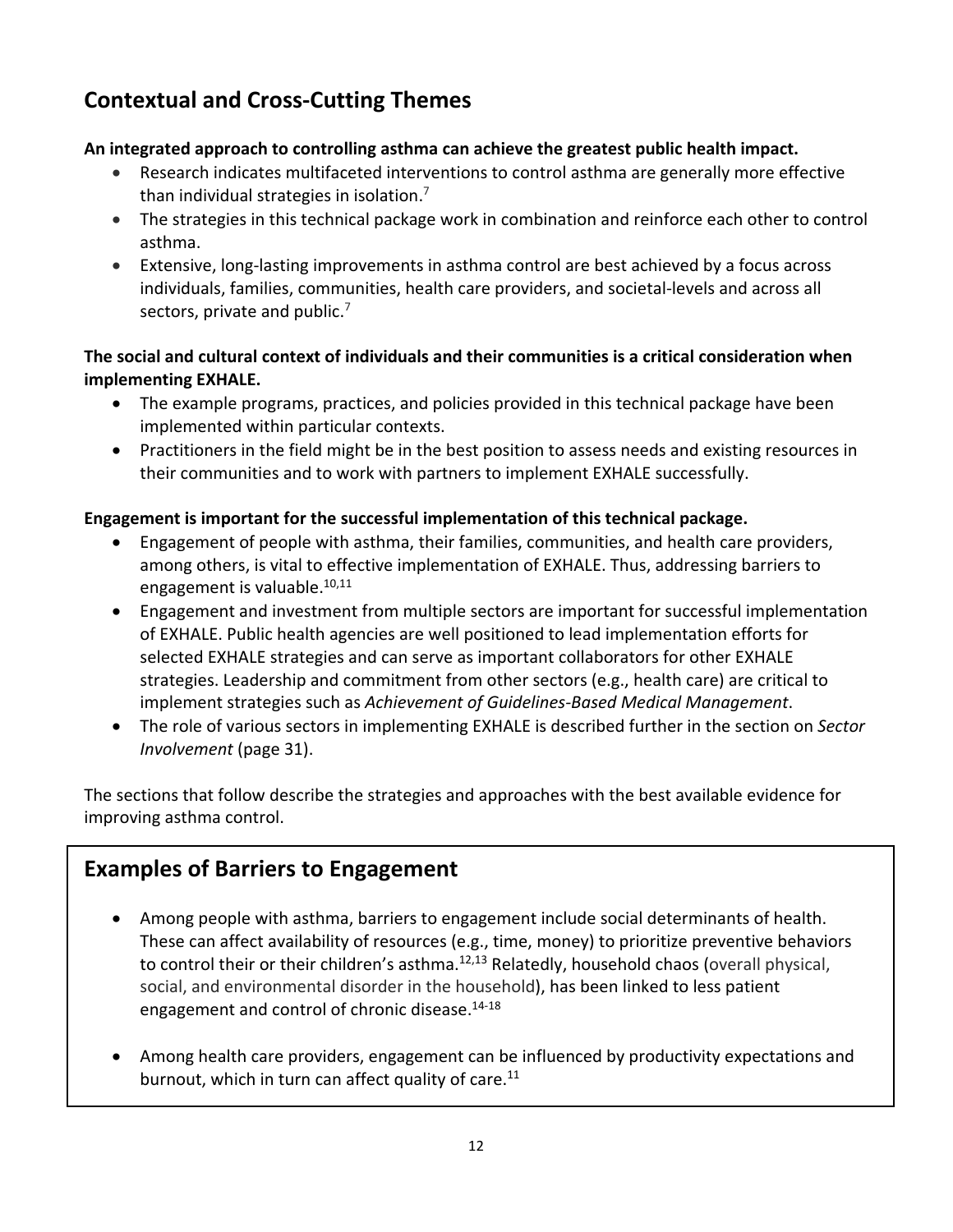## <span id="page-12-0"></span>Education on Asthma Self-Management

### **Rationale for this Strategy**

- Asthma self-management education (AS-ME) is an important strategy for controlling asthma, according to national guidelines.<sup>7</sup>
- Key educational messages of AS-ME include basic facts about asthma, roles of medications, how to use asthma medications correctly, what to do when asthma symptoms worsen, and how to reduce exposures to asthma triggers (i.e., environmental allergens and irritants). <sup>7</sup>
- Local, state, and federal factors (e.g., availability of AS-ME providers or provider reimbursement mechanisms) can limit access to and delivery of AS-ME.<sup>9,19-21</sup>
- Improving access to and delivery of AS-ME can improve asthma control and reduce health care costs.7,9

### **Approach for this Strategy**

#### **Expanding access to and delivery of asthma self-management education**

- Effective AS-ME can be delivered in a variety of settings (e.g., individual, family, or group education in a clinic, school, pharmacy, or community) by a variety of providers (e.g., nurses, respiratory therapists, certified asthma educators, or community health workers).<sup>7,9,22</sup>
- National standards exist for providing AS-ME and training asthma educators.<sup>19,23</sup>
- AS-ME requires repetition and reinforcement.<sup>7</sup>
- Proven models and potential pathways for sustainable delivery of AS-ME are discussed at <http://www.cdc.gov/sixeighteen/asthma> and in other public resources.<sup>9,24,25</sup>

### **Evidence for this Strategy**

#### **Expanding access to and delivery of asthma self-management education**

- Many studies have shown that AS-ME can improve asthma control and medication adherence while reducing ED visits, hospitalizations, and missed work or school days.<sup>7,9,22,26</sup>
- Over 25 U.S. programs have shown that AS-ME often can reduce health care costs within 1 to 3 years, by preventing asthma-related ED visits, hospitalizations, or urgent care visits<sup>9</sup>, including:
	- Adult and pediatric patients of community health centers (i.e., federally qualified health centers) who received 5 AS-ME lessons experienced fewer ED and urgent care visits.<sup>9,27,28</sup> Their health insurance plan observed cost savings of 22% for adult patients and 39% for pediatric patients.<sup>9,27,28</sup>
	- $\div$  When school nurses at 61 schools received training and supplies to provide AS-ME to their students, participating students experienced better asthma control and saved Medicaid an average of \$1,431 per student over 1 year.<sup>29</sup>
- U.S. health insurance plans have engaged in approximately 20 AS-ME programs reporting return on investment or other cost savings data, including at least 15 home-based AS-ME programs and 4 programs providing AS-ME in other settings such as clinic.<sup>9,30,31</sup> Additional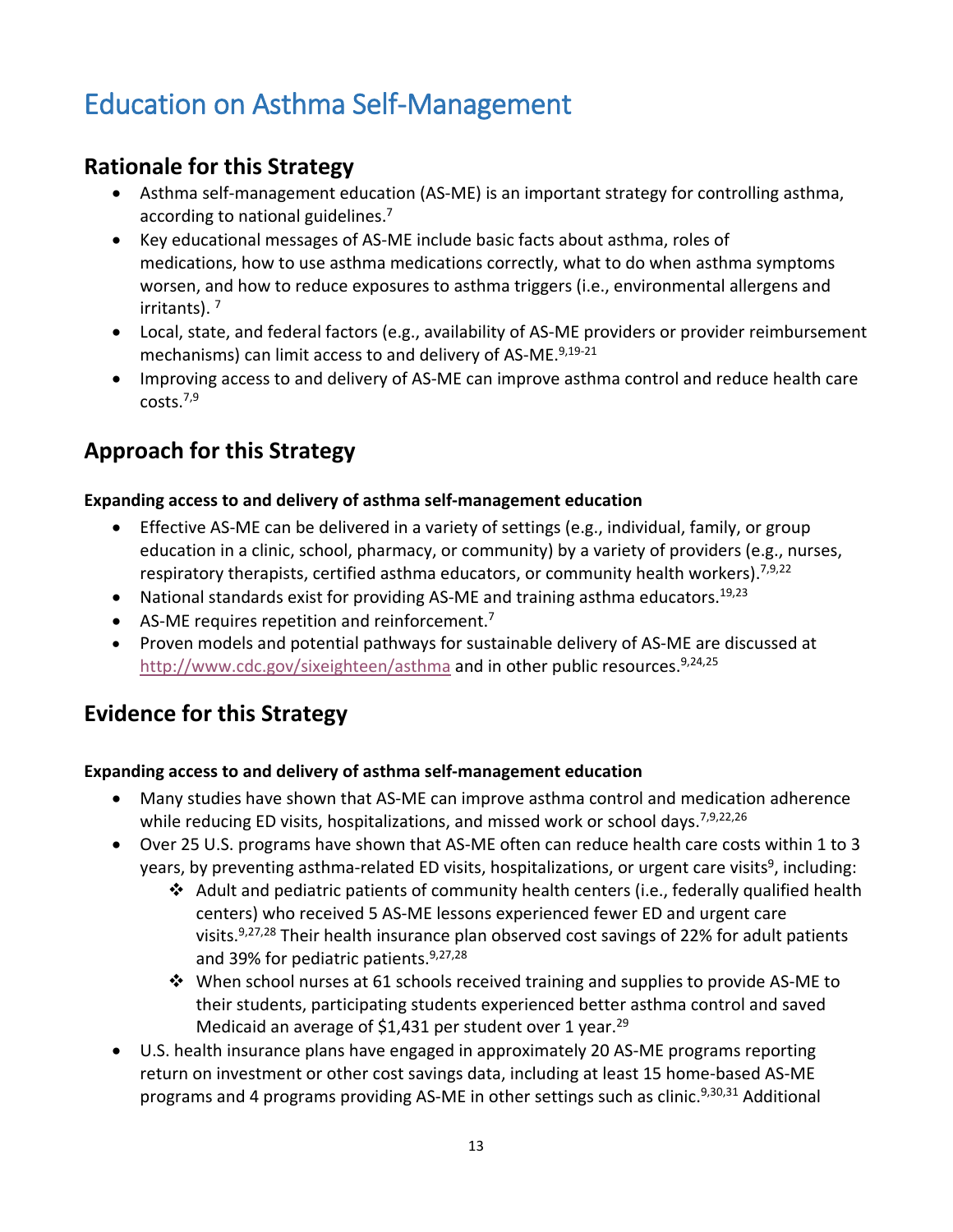information on home visits is available in the section *Home Visits for Trigger Reduction and Asthma Self-Management Education* (page 17).

Additional details on the evidence for this strategy and its approach are available in the Appendix.

### **What Is a Certified Asthma Educator?**

- A certified asthma educator typically is a licensed health care professional (e.g., nurse, respiratory therapist) with an additional certification in asthma education, but non-health care professionals also can become certified if they have at least 1,000 hours of relevant experience and pass the National Asthma Educator Certification Board Exam.<sup>23</sup>
- Multiple effective, economically sustainable programs implementing EXHALE strategies (e.g., AS-ME, home visits for trigger reduction and AS-ME) have involved certified asthma educators. 9,32-34
- Additional information regarding certified asthma educators is available online.<sup>23</sup>

### **What Is a Community Health Worker?**

- A community health worker is a frontline public health worker who is a trusted community member or has a deep cultural understanding of the community served. This person serves as a liaison between health and social services and the community to facilitate access to services and to improve the quality and cultural competence of service delivery.
- Multiple effective, economically sustainable programs implementing EXHALE strategies (e.g., AS-ME, home visits for trigger reduction and AS-ME, coordination of care) have involved community health workers.9,33,35,36
- Additional information regarding community health workers, including asthma-specific training tools, is available at<http://www.cdc.gov/stltpublichealth/chw> and in other public resources.37- 42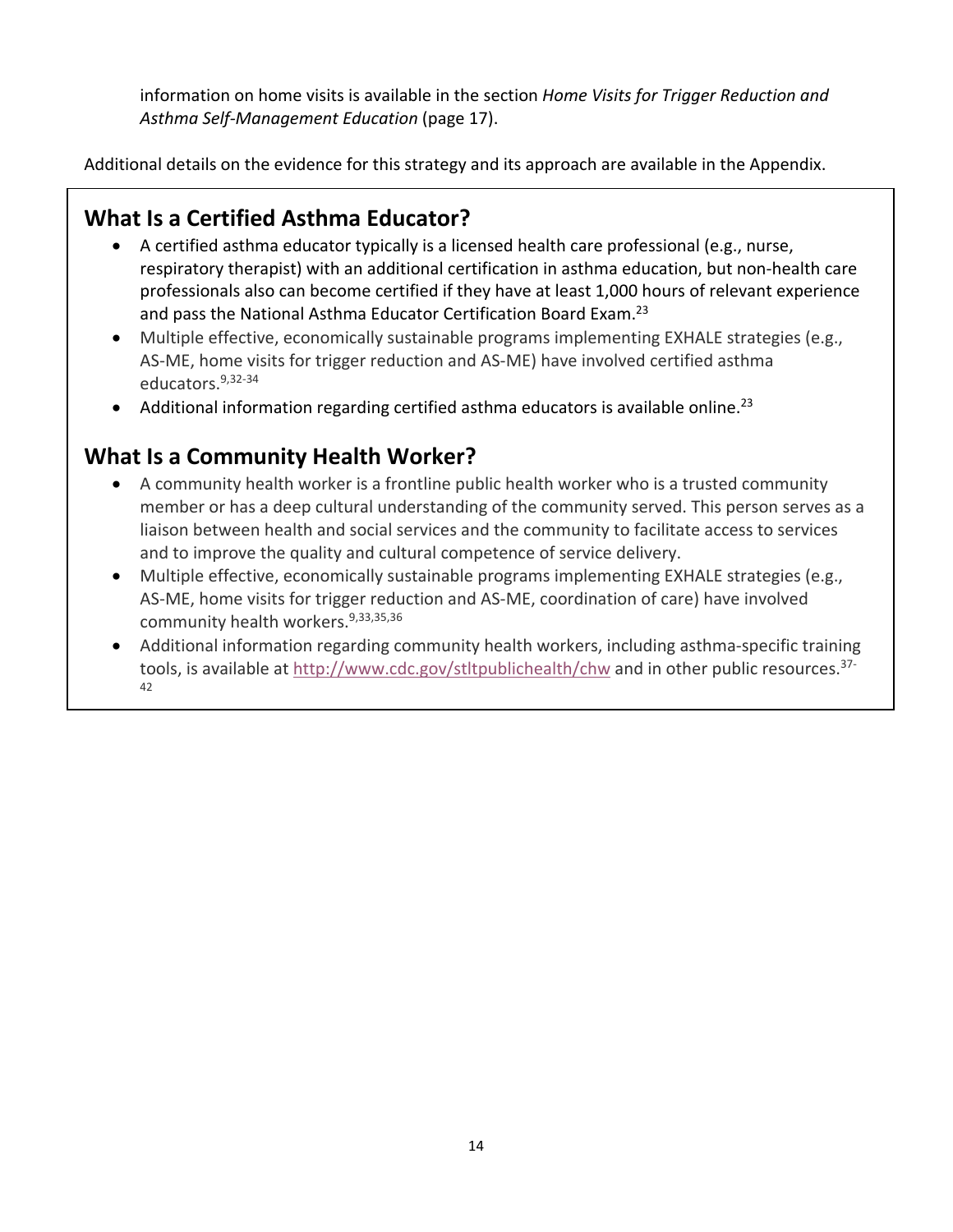## <span id="page-14-0"></span>X-tinguishing Smoking and Secondhand Smoke

### **Rationale for this Strategy**

- Tobacco smoke is a known trigger of asthma attacks.<sup>7,43</sup> National asthma guidelines recommend people with asthma avoid smoking and exposure to secondhand smoke.7
- About 1 in 5 of U.S. adults with asthma smoke cigarettes and about 9% of adult asthma-related ED visits are related to smoking.  $44,45$
- Approximately half of children with asthma (54%) are exposed to secondhand smoke in the home; this exposure is linked to a 63% increase in asthma-related ED visits among low-income, urban children.46,47
- Secondhand smoke exposure before birth is a risk factor for childhood asthma and wheezing.<sup>48-</sup> <sup>52</sup> Thus, national asthma guidelines recommend pregnant women avoid both smoking and exposure to secondhand smoke.<sup>7</sup>
- Interventions to reduce smoking and secondhand smoke exposure can improve asthma control and reduce health care costs.<sup>7,43,53-56</sup>

### **Approaches for this Strategy**

#### **Reducing tobacco smoking**

- National guidelines for reducing tobacco smoking recommend interventions such as cessation counseling (individual, group, or telephone-based) and cessation medications approved by the Food and Drug Administration (FDA). 57-63
- Proven approaches include focused tobacco cessation interventions as well as those provided in combination with other asthma-related interventions (e.g., self-management education).<sup>58-60,64</sup> Additional information on reducing tobacco smoking is available in national tobacco cessation guidelines<sup>57</sup> and at [http://www.cdc.gov/tobacco.](http://www.cdc.gov/tobacco)

#### **Reducing exposure to secondhand smoke**

- Providing tobacco cessation counseling or FDA-approved cessation medications to parents or caregivers of children with asthma is effective, especially when combined with other asthmarelated interventions (e.g., self-management education).  $65-73$
- Many successful programs have delivered these interventions through home visits.  $65-73$ Additional information on home visits is available in the section *Home Visits for Trigger Reduction and Asthma Self-Management Education* (page 17).
- Proven interventions to reduce smoking among pregnant women could reduce secondhand smoke exposure before birth, a recommendation of national asthma guidelines.<sup>7,62,74-76</sup>
- Smokefree policies are effective in reducing exposure to secondhand smoke and improving asthma control. Additional information is available in the section *Environmental Policies or Best Practices to Reduce Asthma Triggers from Indoor, Outdoor, and Occupational Sources* (page 26).77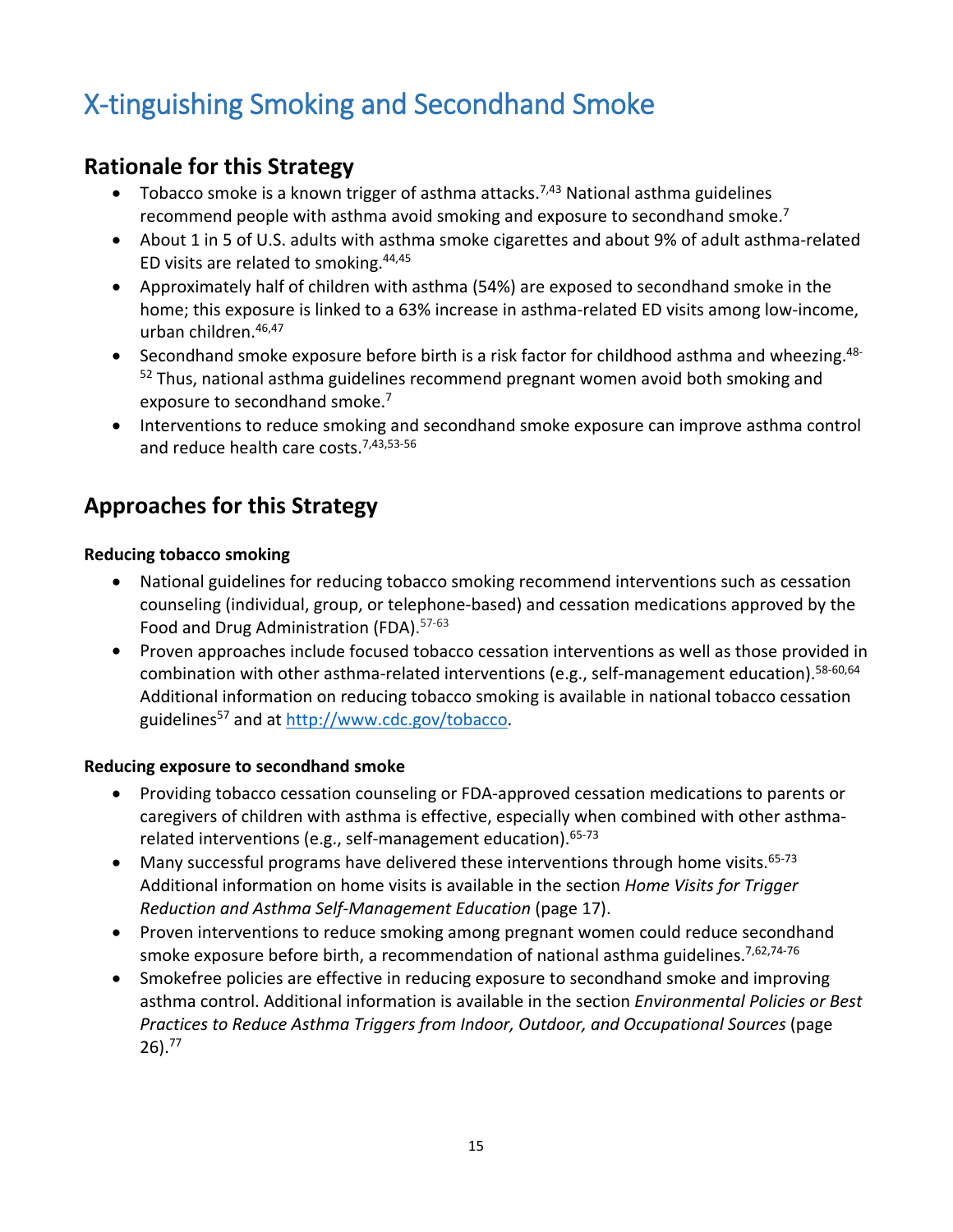### **Evidence for this Strategy**

#### **Reducing tobacco smoking**

- Research shows that tobacco cessation can improve asthma control and lung function while reducing rescue medication use, ED visits, and urgent office visits.<sup>58-60,78</sup> Significant improvements in lung function have been observed as early as 24 hours after quitting smoking.79
- For example, a controlled study that provided nicotine replacement therapy (chewing gum or oral inhaler) to adults with asthma found significant improvements in asthma symptoms, quality of life, rescue medication use, and lung function. Individuals who quit smoking also needed 25% less inhaled steroid medication to control their asthma.58

#### **Reducing exposure to secondhand smoke**

- Research shows that providing tobacco cessation treatments to parents or caregivers of children with asthma can reduce ED visits, hospitalizations, and missed school days; these treatments can also reduce health care costs.<sup>65-69,71,80</sup> These studies include multiple randomized controlled trials<sup>66-69,71</sup> and also include populations with high asthma burden (e.g., Medicaid-eligible, African American, or Puerto Rican). 65-69,71,80
- For example, a program providing 3 home visits for tobacco cessation counseling and asthma self-management education to Medicaid-enrolled parents or caregivers of children with asthma significantly reduced asthma-related ED visits, hospitalizations, and office visits among these children, as well as associated health care costs.<sup>69</sup>

Additional details on the evidence for this strategy and its approaches are available in the Appendix.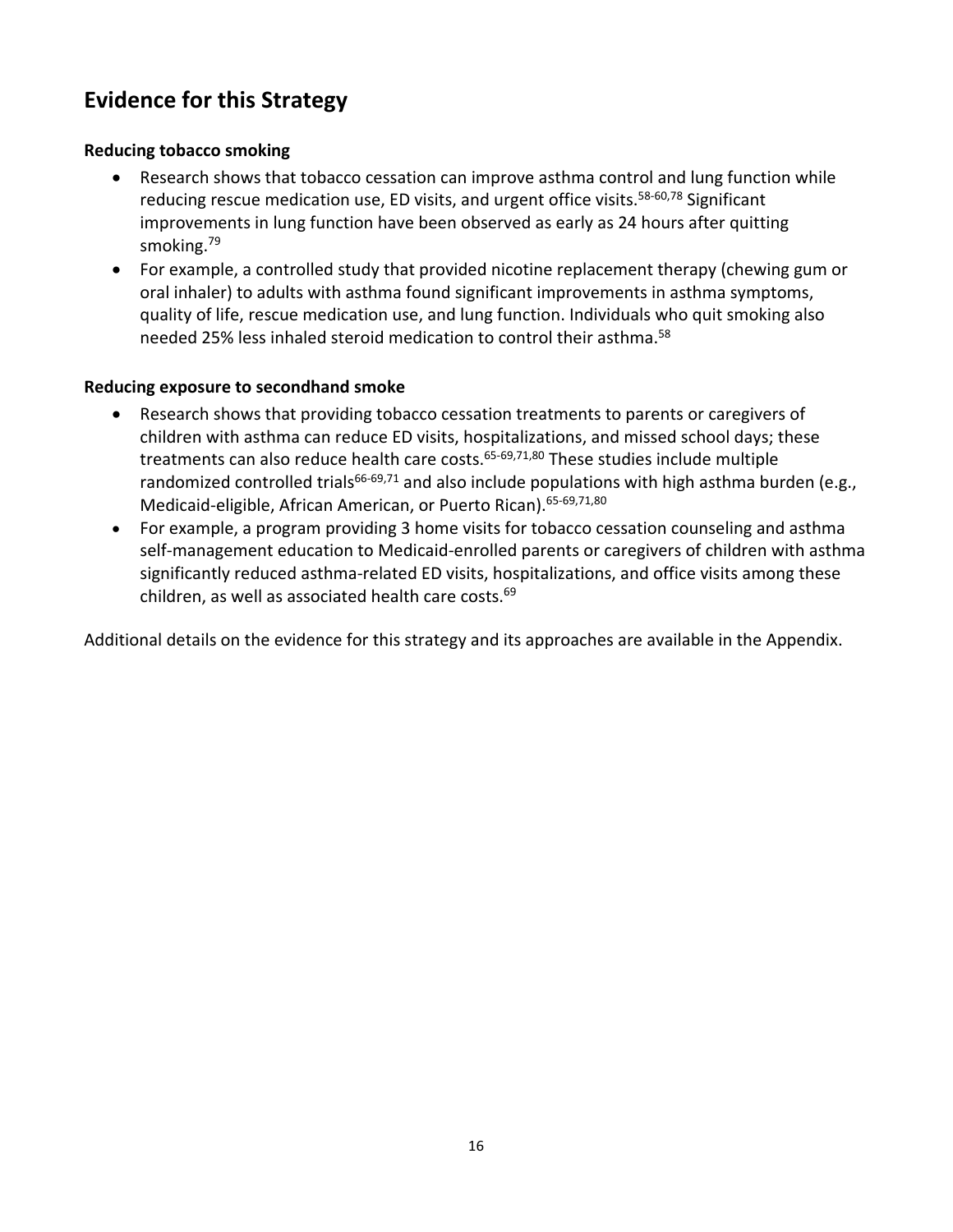## <span id="page-16-0"></span>Home Visits for Trigger Reduction and Asthma Self-Management Education

### **Rationale for this Strategy**

- Home visits to reduce environmental asthma triggers and provide asthma self-management education (AS-ME) can improve asthma control (e.g., when asthma is not controlled despite guidelines-based medical management and AS-ME outside the home).<sup>7,9,81,82</sup>
- Home visits can reveal barriers to patient engagement, adherence, or asthma control not previously recognized or fully appreciable in the outpatient, ED, or hospital setting (e.g., housing conditions, social stressors, work and family obligations that affect individuals' or families' abilities to manage asthma).  $83$
- Home visit programs for asthma remain limited. Local, state, and federal factors play a role (e.g., availability of home visit programs, infrastructure to pay for home visit services or providers).7,9,10,81,82,84
- Improving access to and delivery of home visits for selected people with asthma can improve asthma control and reduce health care costs.<sup>7,9,81,82</sup>

### **Approach for this Strategy**

**Expanding access to and delivery of home visits (as needed) for asthma trigger reduction and AS-ME** 

- Home visits might be necessary to improve asthma control among some individuals with asthma (e.g., those whose asthma is not controlled despite guidelines-based medical management and AS-ME outside the home).<sup>7,9,81,82</sup>
- These home visit programs can serve as care management programs for people at high risk for asthma attacks.85
- Effective home visit programs provide both multifaceted asthma trigger reduction and AS-ME.7,9,81,82
- A variety of providers can effectively deliver home visits for asthma, including nurses, respiratory therapists, certified asthma educators, and trained community health workers.7,9,81,82
- To reduce asthma triggers in the home (e.g., cockroaches, dust mites, mold, secondhand smoke), successful programs have provided, at a minimum, education on how individuals or families can decrease their exposure to asthma triggers.<sup>7,9,81,82</sup> Some programs help participants even further, e.g., through integrated pest management, providing supplies (e.g., bedding encasements, cleaning supplies), or communicating with health care providers, schools, or social services. The importance of these linkages is further described in the section *Linkages and Coordination of Care Across Settings* (page 23).9
- Relevant implementation guidance is available in CDC's *Strategies for Addressing Asthma in*  Homes<sup>86</sup> and other public resources.<sup>40,87,88</sup> Proven models and potential pathways for sustainable delivery of home visit programs for asthma are discussed at <http://www.cdc.gov/sixeighteen/asthma> and elsewhere online.<sup>9,24,87,89</sup>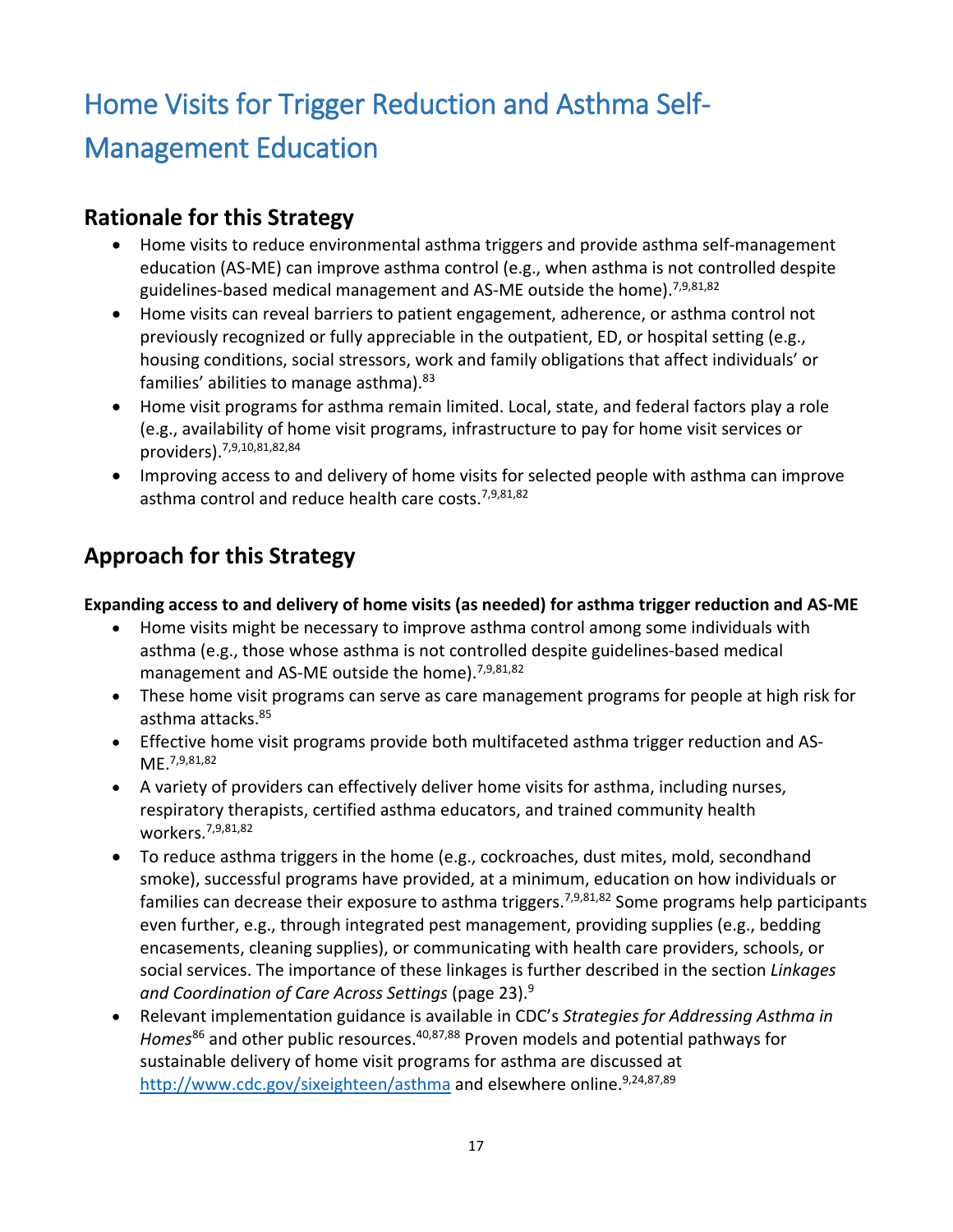• Addressing barriers that prevent people with asthma from participating in home visit programs (e.g., trust or scheduling concerns) could improve program efficiency.<sup>10,13</sup>

### **Evidence for this Strategy**

### **Expanding access to and delivery of home visits (as needed) for asthma trigger reduction and AS-ME**

- Many studies, including a systematic review and multiple randomized controlled trials, have shown that home visits can improve asthma control and medication adherence while reducing ED visits, hospitalizations, and missed work or school days.7,9,35,81,82,90-95
- Over 40 U.S. programs have shown that home visits can reduce health care costs.<sup>9,96</sup> Among these programs, the median estimated time to achieve return on investment was 3 years.<sup>9</sup>
- For example, a randomized controlled trial found that a program offering Medicaid-enrolled children up to 4 home visits by a community health worker for trigger reduction and AS-ME (over a 4 month period) significantly reduced urgent asthma-related health care utilization (e.g., ED visits, hospitalizations) and achieved a return on investment of \$1.90 per \$1 spent within 2 years.35
- U.S. health insurance plans have engaged in at least 15 asthma-related home visit programs reporting return on investment or other cost savings data.<sup>9,30,31</sup>

Additional details on the evidence for this strategy and its approach are available in the Appendix.

### **Selected State Success Stories**

#### **Michigan: Managing Asthma Through Case-management in Homes (MATCH) Programs**

- Nurses or respiratory therapists (all certified asthma educators) providing home visits for case management, AS-ME, and trigger reduction have reduced ED visits and hospitalizations by ~60%, while also reducing missed school and work days.  $9,32,97$
- Multiple Medicaid health insurance plans have reimbursed providers for these services.
- These services have been replicated across the state.
- Return on investment is an estimated as \$2.10 per \$1 spent.<sup>9,32,34,97</sup>

### **Montana: Montana Asthma Home Visiting Program (MAP)**

- Nurses providing home visits for trigger reduction and AS-ME have reduced asthma symptoms, ED visits, and missed school and work days.  $97,98$
- This program also has improved asthma control, inhaler technique, and self-management among participants. 95,97

#### **Rhode Island: Home Asthma Response Program (HARP)**

- Certified asthma educators and community health workers teamed up to provide home visits for AS-ME and trigger reduction (including environmental supplies); these home visits reduced ED and hospital costs by 76%, an average of \$1,606 per program participant over the following year. Overall return on investment was \$1.33 per \$1 spent.<sup>33</sup>
- Even greater cost savings were seen among the subset of 'high utilizers' (participants with at least 2 asthma-related ED visits or 1 hospitalization prior to program enrollment). For high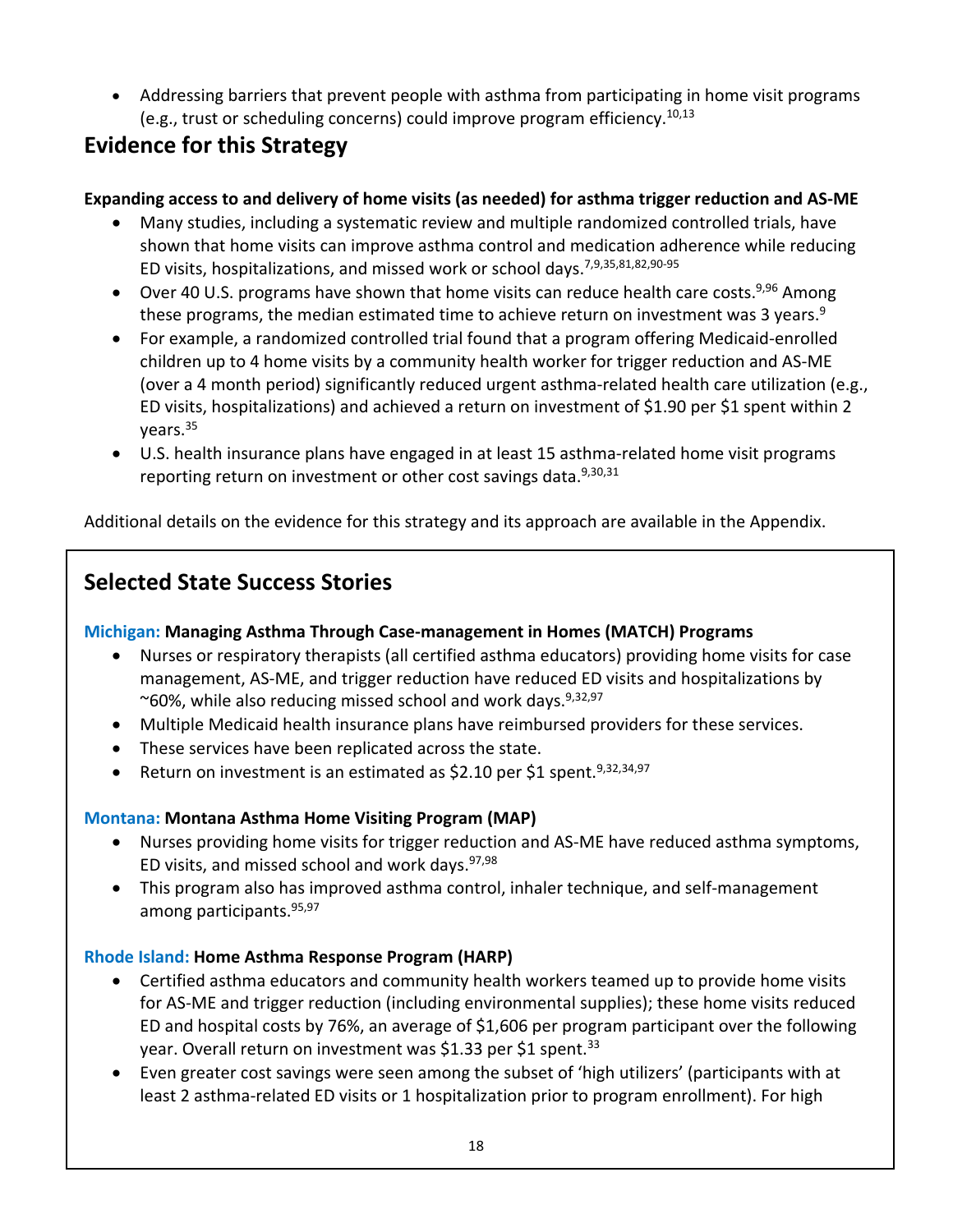utilizers, ED and hospital costs decreased 80%, an average of \$2,708 per person over the

following year. Among high utilizers, return on investment was \$2.26 per \$1 spent.<sup>33</sup>

• Quality indicators also improved, with asthma medication ratio HEDIS scores increasing from 32% to 46%, use of asthma action plans rising from 20% to 80%, and participants with wellcontrolled asthma growing from 20% to 52%.33

*For more information on certified asthma educators and community health workers, please see the text box on page 14.*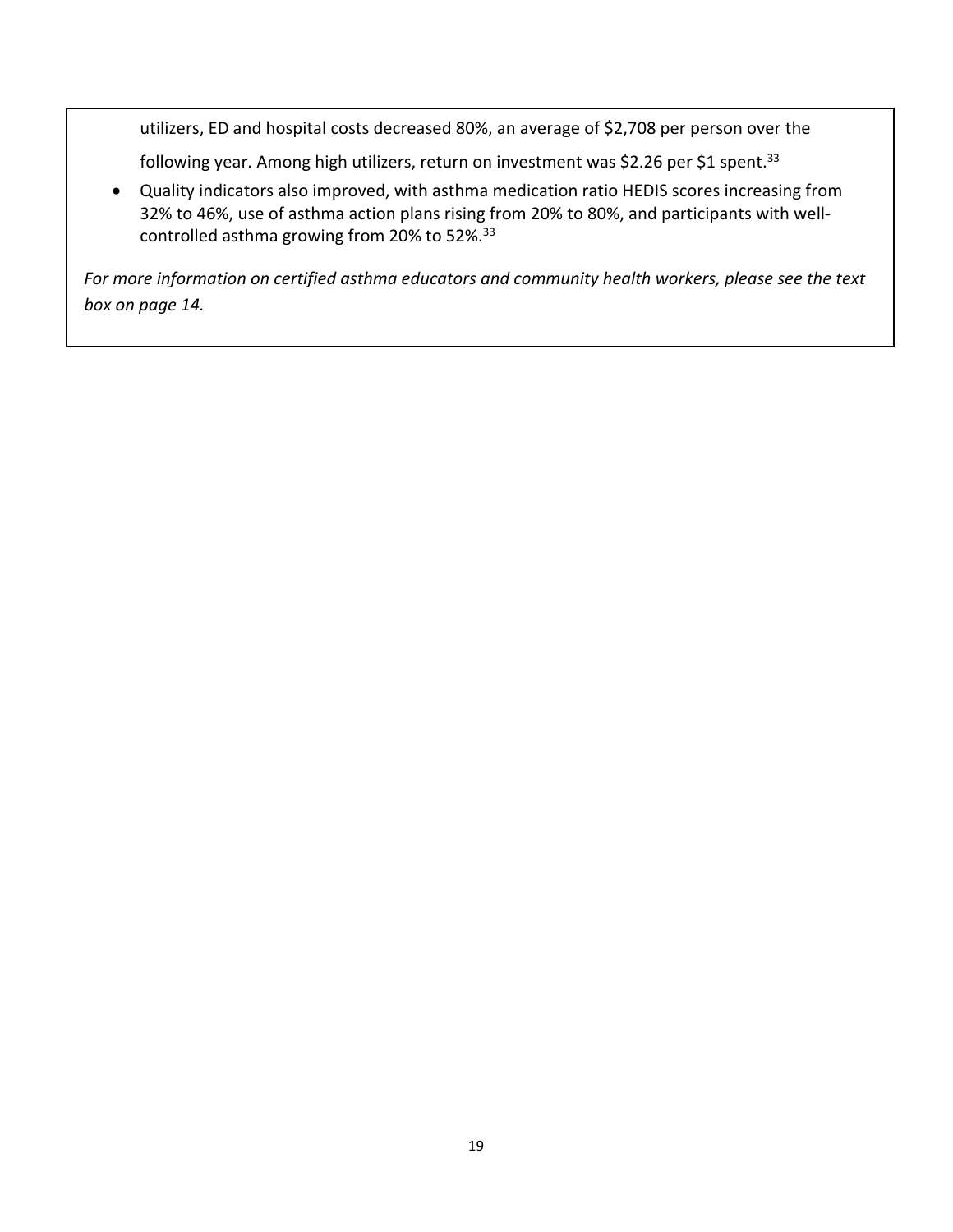## <span id="page-19-0"></span>Achievement of Guidelines-Based Medical Management

### **Rationale for this Strategy**

- Evidence-based recommendations for medical management of asthma are provided in national asthma guidelines (i.e., Expert Panel Report 3: Guidelines for the Diagnosis and Management of Asthma [EPR-3] from the National Asthma Education and Prevention Program).<sup>7</sup>
- However, guidelines-based medical management of asthma is not routine, leading to inadequate asthma control.<sup>99-102</sup>
- Increased use of guidelines-based medical management can improve asthma control and reduce health care costs.101-106
- Evidence-based opportunities to increase use of guidelines-based medical management of asthma among populations include strengthening system supports and improving access and adherence to asthma medications and devices (e.g., spacers).<sup>26,101-110</sup>

### **Approaches for this Strategy**

**Strengthening systems supporting guidelines-based medical care, including appropriate prescribing and use of inhaled corticosteroids**

- Effective interventions providing clinical support or feedback include:
	- $\div$  Focused training of health care providers including physicians, nurses, and pharmacists.99,104,105,111
	- Audit and feedback systems implemented by health care organizations or health insurance plans, which analyze medical records to identify patients who could benefit from asthma control interventions. 99,104,112,113
	- Decision support tools (electronic or paper-based) designed to promote guidelinesbased medical management (e.g., pocket-sized guidelines summaries, system reminders, treatment algorithms).<sup>99,114</sup>
- Other interventions shown to support access to or delivery of guidelines-based medical care include:
	- $\div$  School-based health centers, which provide primary health care on-campus or off-site. More information about school-based health centers is available online.<sup>115-119</sup>
	- $\div$  Coordinated care for people with asthma. Additional information on coordinated care is available in the section *Linkages and Coordination of Care Across Settings* (page 23).
- Quality improvement projects and initiatives are examples of ways to implement these types of interventions.99,106
- Relevant implementation guidance is available in several publications produced by the National Asthma Education and Prevention Program, which is coordinated by the National Institutes of Health.100,120

#### **Improving access and adherence to asthma medications and devices**

• Copayment amounts for asthma medications and devices can influence whether people with asthma obtain prescribed treatments.<sup>108-110</sup>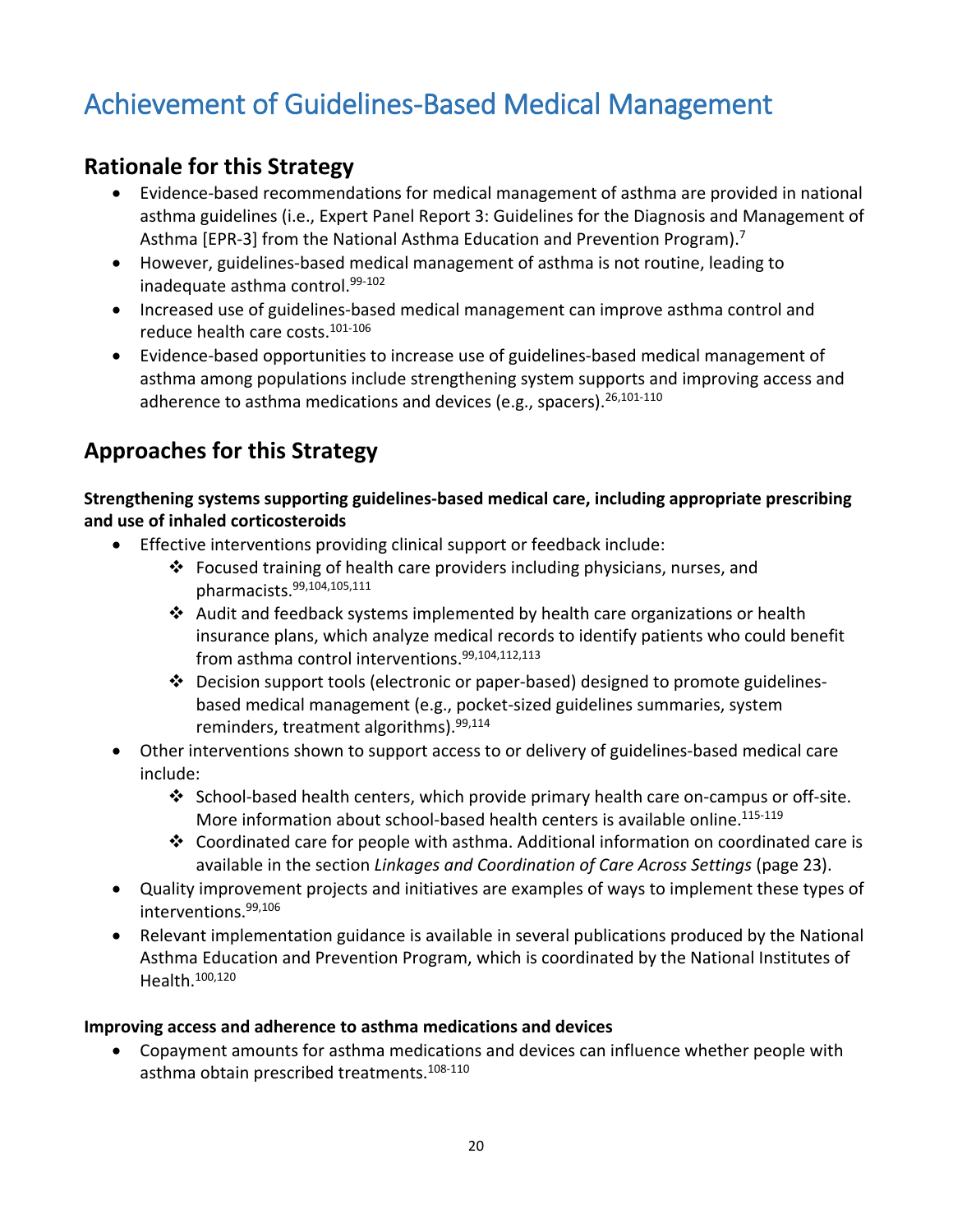• A proven method of improving adherence is shared treatment decision-making, in which patients with asthma and their health care providers collaborate to decide on treatment.<sup>26,107</sup> This process provides opportunities to discuss patient goals, preferences, or concerns.<sup>26,107</sup>

### **Evidence for this Strategy**

#### **Strengthening systems supporting guidelines-based medical care, including appropriate prescribing and use of inhaled corticosteroids**

- Many studies, including a systematic review and multiple randomized controlled trials, have shown interventions providing asthma-related clinical support or feedback to health care providers can improve patients' asthma symptoms and controller medication use while reducing ED visits, hospitalizations, and missed school days.<sup>10,94,99,104-106,114,121</sup>
- For example, a large randomized controlled trial found that a 2-session interactive training for primary care physicians led to a 45% decrease in asthma-related ED visits and a 46% decrease in days limited by asthma symptoms among patients of physicians who received this training (the Physician Asthma Care Education curriculum).<sup>105,121</sup>
- Audit and feedback systems (e.g., using claims data) also can reduce asthma-related ED visits by up to 55% and hospitalizations by up to 56%. Return on investment for these systems is an estimated \$2 to \$4 per \$1 spent.<sup>10,103,104,106</sup>
- A systematic review found fewer asthma-related ED visits and hospitalizations occurred among students of schools with school-based health centers, compared to schools without schoolbased health centers. 115-119

#### **Improving access and adherence to asthma medications and devices**

- Studies have linked access to prescribed asthma treatments to improved asthma control, increased controller medication use, reduced rescue medication use, fewer ED visits and hospitalizations, and lower health care costs.<sup>26,107-110,122,123</sup>
- Effects of out-of-pocket medication costs on medication adherence and health outcomes have been studied in over 51,000 people with asthma.<sup>108-110</sup> Two of these studies showed that higher copayment costs affected whether people obtained prescribed asthma treatments.<sup>109,110</sup> An additional study demonstrated that higher out-of-pocket costs for asthma medications were associated with less medication use and more asthma-related hospitalizations.<sup>108</sup>
- Shared treatment decision-making between people with poorly controlled asthma and their health care providers led to improved asthma control, fewer asthma-related medical visits, decreased rescue medication use, and better lung function, in a large randomized controlled trial of more than 600 participants.<sup>107</sup>

Additional details on the evidence for this strategy and its approaches are available in the Appendix.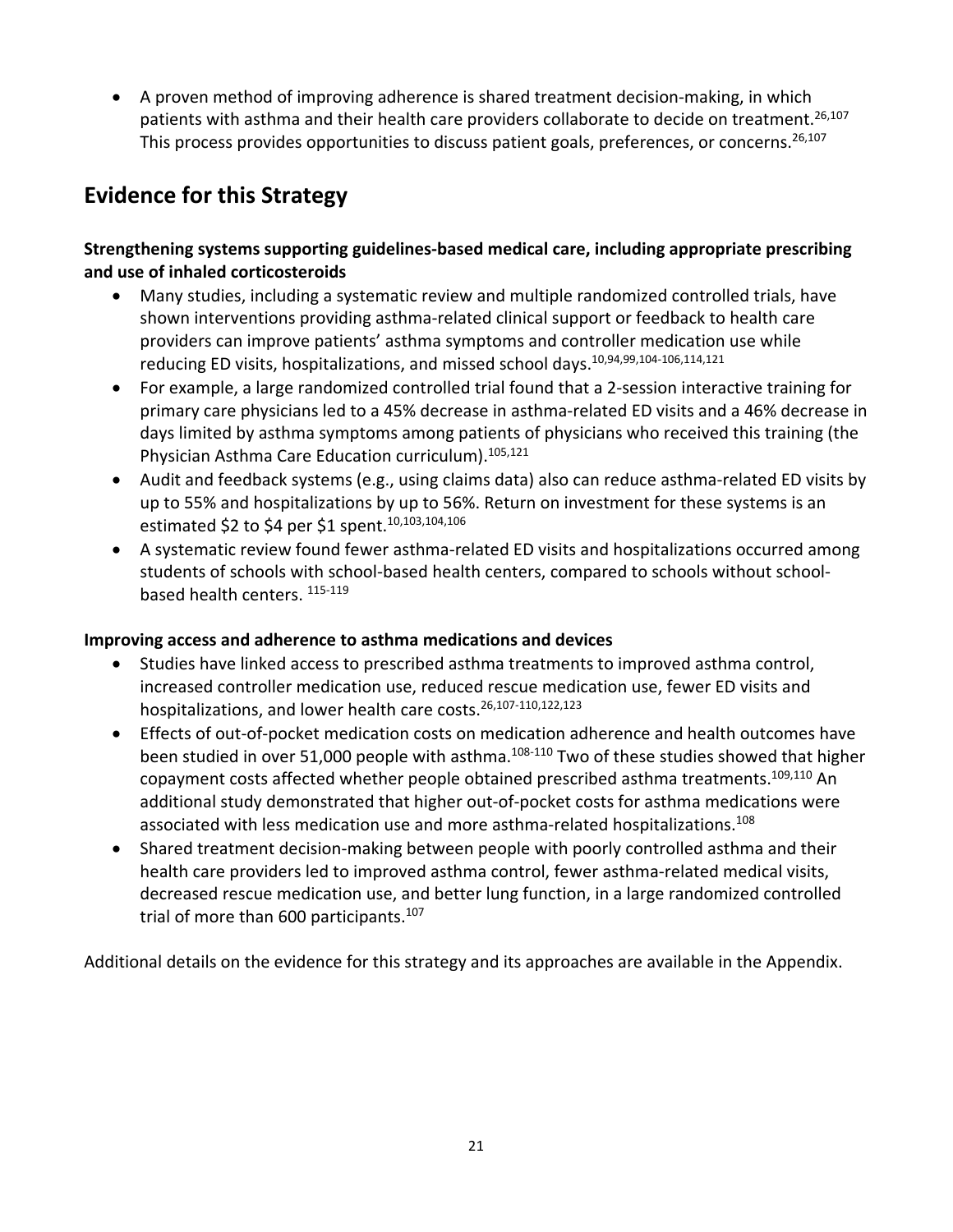### **State Success Story**

### **Missouri: Drug Utilization Review of Medicaid Pharmacy Claims Data**

- This quality improvement intervention analyzed Medicaid pharmacy claims data to identify people with asthma whose medication use did not follow guidelines-based medical management; these individuals' health care providers were then notified by mail.<sup>124</sup>
- In one year, this audit and feedback system improved controller medication adherence, decreased overutilization of rescue inhalers, and resulted in Medicaid savings on pharmacy costs.124
- Medicaid savings on asthma-related medications were \$5.92 per patient per month (compared to a control group), leading to a total estimated savings of more than \$430,000 for the 6-month post-intervention period.124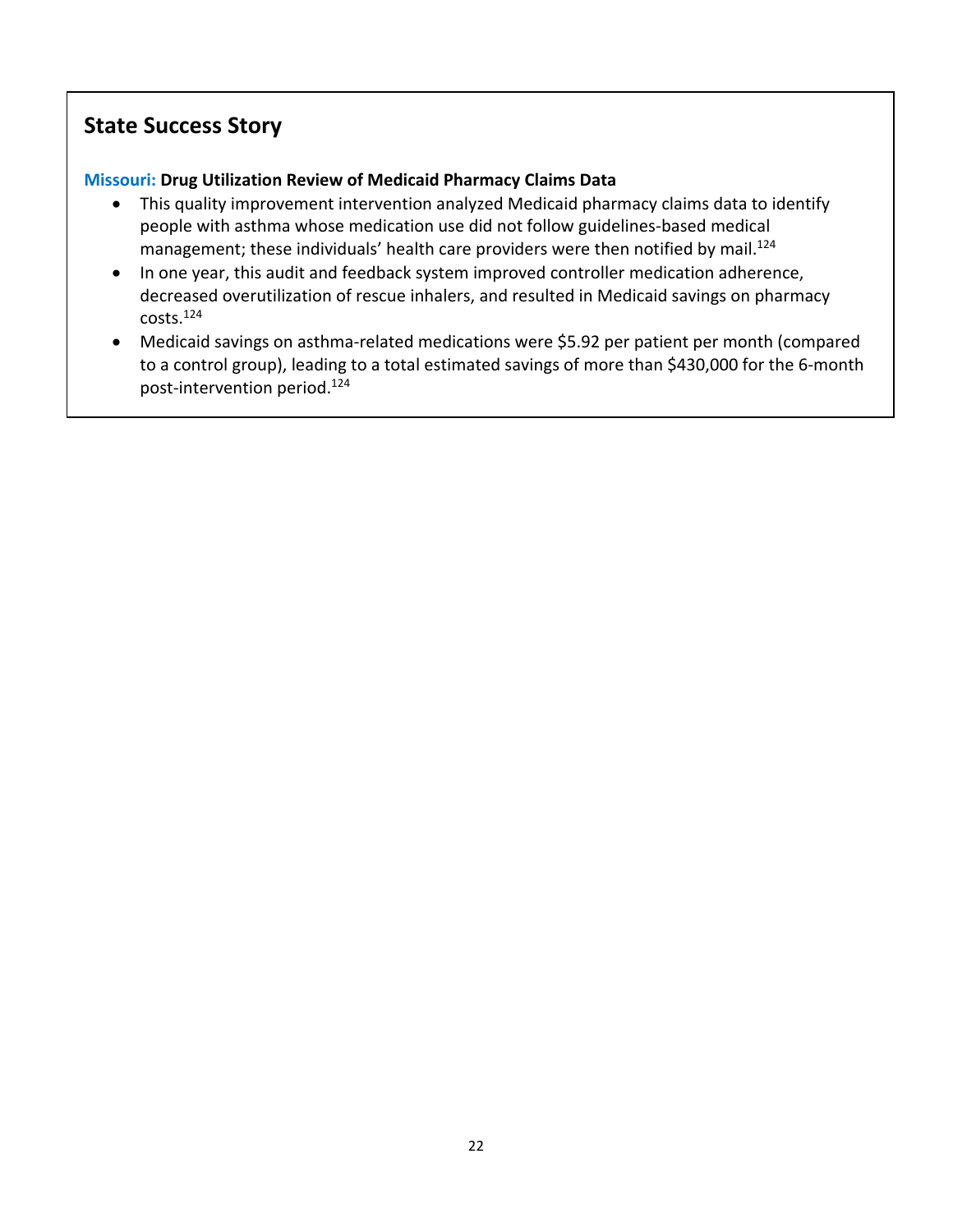## <span id="page-22-0"></span>Linkages and Coordination of Care Across Settings

### **Rationale for this Strategy**

- Coordinated care includes promoting linkages within and across the health care system and community services to address patients' needs (e.g., medical, social) and improve health.10,125,126
- Improved coordination of care could reduce total U.S. health care expenditures by \$240 to \$310 billion annually. $127$
- Improving access to coordinated care for people with asthma can improve asthma control and reduce health care costs. 9,36,128-138

### **Approach for this Strategy**

#### **Promoting coordinated care for people with asthma**

- Health care provider organizations, health insurance plans, schools, and community organizations can emphasize coordinated care through interventions such as patient-centered medical homes, disease management, case management, and school- or community-based programs.9,36,128-138
- A variety of providers can successfully coordinate care and facilitate linkages across settings, including nurses, community health workers, social workers, and case managers.<sup>9,10,36,128-138</sup>
- Successful coordination of care can:
	- $\div$  Be facilitated by partnerships and health information exchange (e.g., using health information technology) between organizations or sectors such as health care, education, and non-governmental organizations.10,113,129-131,139-141
	- ◆ Involve or support other strategies in this technical package (e.g., AS-ME, home visits for trigger reduction and AS-ME, achievement of guidelines-based medical management)<sup>9,36,128-133</sup>; these strategies are described further in their respective sections of this document.
- Relevant implementation guidance is available at [http://pcmh.ahrq.gov,](http://pcmh.ahrq.gov/) [http://bphc.hrsa.gov/qualityimprovement/clinicalquality/accreditation-pcmh/selection.html,](http://bphc.hrsa.gov/qualityimprovement/clinicalquality/accreditation-pcmh/selection.html) and in other public resources.<sup>142,143</sup>

### **What Is a Patient-Centered Medical Home?**

A patient-centered medical home, also known as a primary care medical home, is a model of health care that puts patients at the forefront of care.<sup>125,142</sup> Its priorities include:

- Coordinated, team-based, patient-centered care
- Linkages among care providers
- Health care quality

Studies have shown this model can improve health care quality, patient experiences and staff satisfaction while reducing health care costs.<sup>142</sup>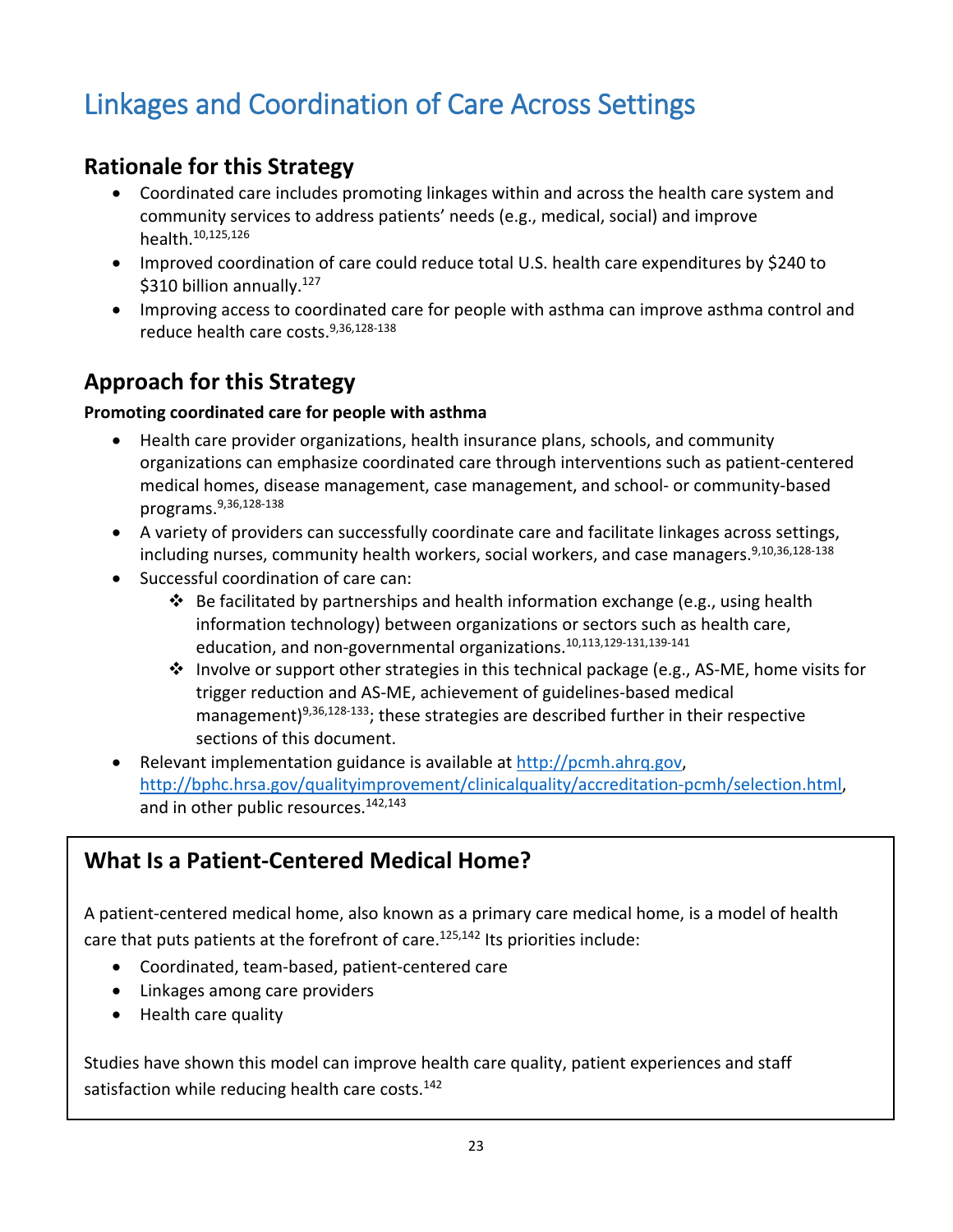### **Evidence for this Strategy**

#### **Promoting coordinated care for people with asthma**

- Many studies, including several randomized controlled trials, have shown that coordinated care can improve asthma control and controller medication use while reducing ED visits, hospitalizations, and missed school and work days.<sup>9,36,94,128-136,144</sup>
- Multiple programs have shown that coordinated asthma care can reduce health care costs.<sup>133,134,138</sup> Return on investment has been reported as \$1.33 per \$1 spent within 3 years.<sup>133</sup>
- A wide variety of providers and organizations have improved asthma control by expanding access to coordinated care for people with asthma, including:
	- **Numerous health insurance plans across the country** have improved asthma control and reduced health care costs by coordinating asthma care using trained staff members (e.g., case managers or community health workers) or contracts with community organizations to provide these services, often through home visits.<sup>9,10</sup> Additional information on home visits is available in the section *Home Visits for Trigger Reduction and Asthma Self-Management Education* (page 17).
	- **A state chapter of the American Academy of Pediatrics**, supported by state and federal funding, implemented patient-centered medical homes in 92 pediatric practices and improved asthma control within 100 days, including an 18% reduction in missed school days and a 21% reduction in ED visits and acute care visits.<sup>128</sup>
	- **A hospital-run, community-based program** emphasizing coordinated asthma care through services including nurse case management, linkage to primary care providers, and home visits for trigger reduction and AS-ME reduced ED visits by 68% and hospitalizations by 85%,<sup>132</sup> Return on investment was \$1.33 per \$1 spent within 3 years.133
	- **School-based programs** providing coordinated asthma care (including increased communication between schools and primary care providers) through school nurses or other staff have improved asthma control and reduced ED visits, urgent care visits, and missed school days.<sup>130,131</sup> These successful programs have also provided AS-ME to children or families.<sup>130,131</sup> Additional information on school-based strategies to address asthma is available in CDC's *Strategies for Addressing Asthma in Schools*. 145

Additional details on the evidence for this strategy and its approach are available in the Appendix.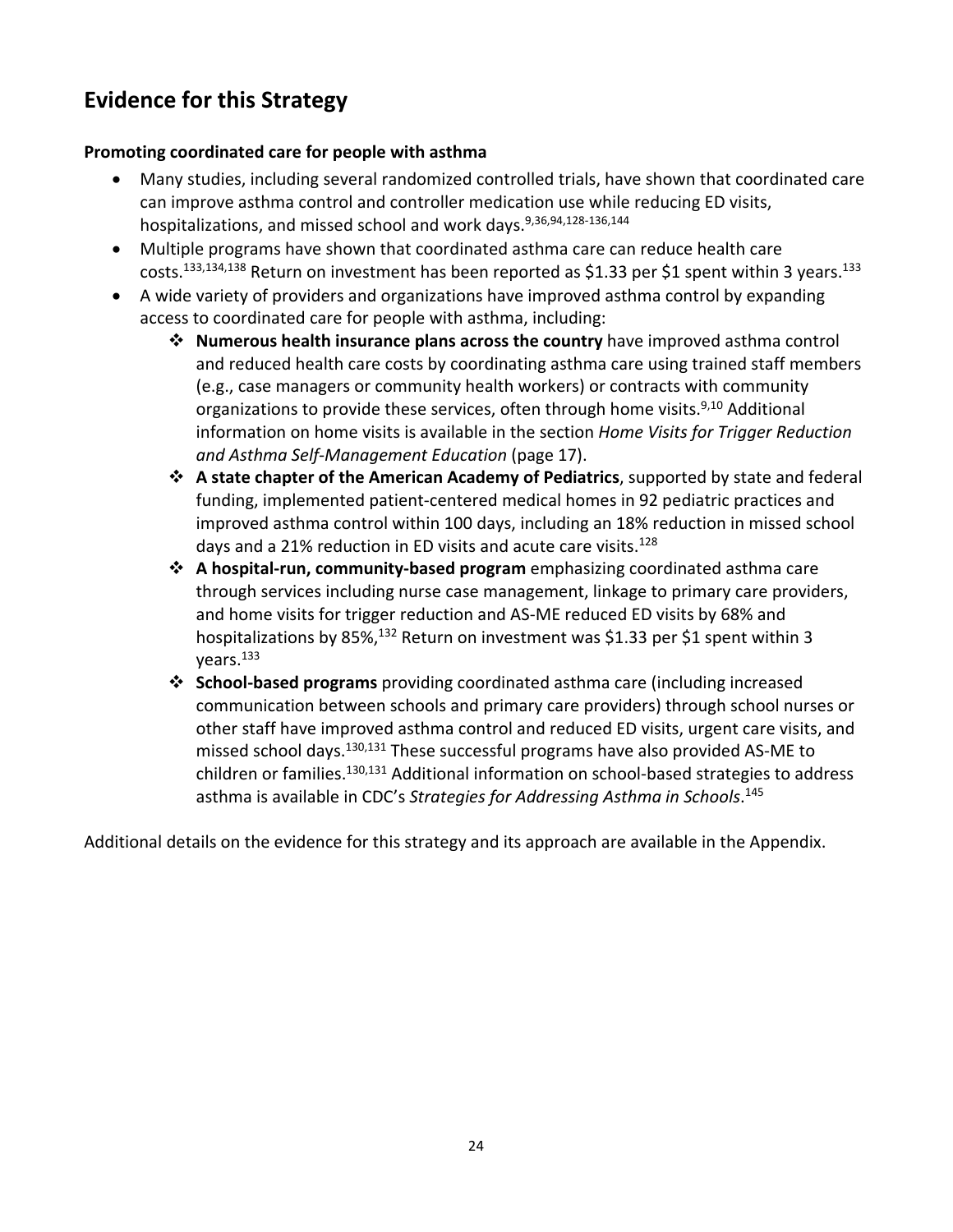### **State Success Story**

#### **Indiana: Parkview Health's Emergency Department Asthma Call Back Program**

- A registered nurse or registered respiratory therapist contacts (via phone or email) people with asthma who visit Parkview Health's emergency department (ED) within 7–14 days of the visit.<sup>146,147</sup> These staff provide various services, including discussing the status of asthma control, assessing whether people can afford prescribed asthma medications, offering home visits, linking people to primary care physicians and patient-centered medical homes, encouraging people to make and keep regular medical appointments, and providing AS-ME and mitigation resources as needed.<sup>146,147</sup>
- This program has effectively reduced asthma-related ED visits and missed school and work days.146,147
- Return on investment is >\$1 per \$1 spent.<sup>147,148</sup>
- Collaboration between the local health care system, local school districts, and the local and state health department helped this program succeed. 146,147,149,150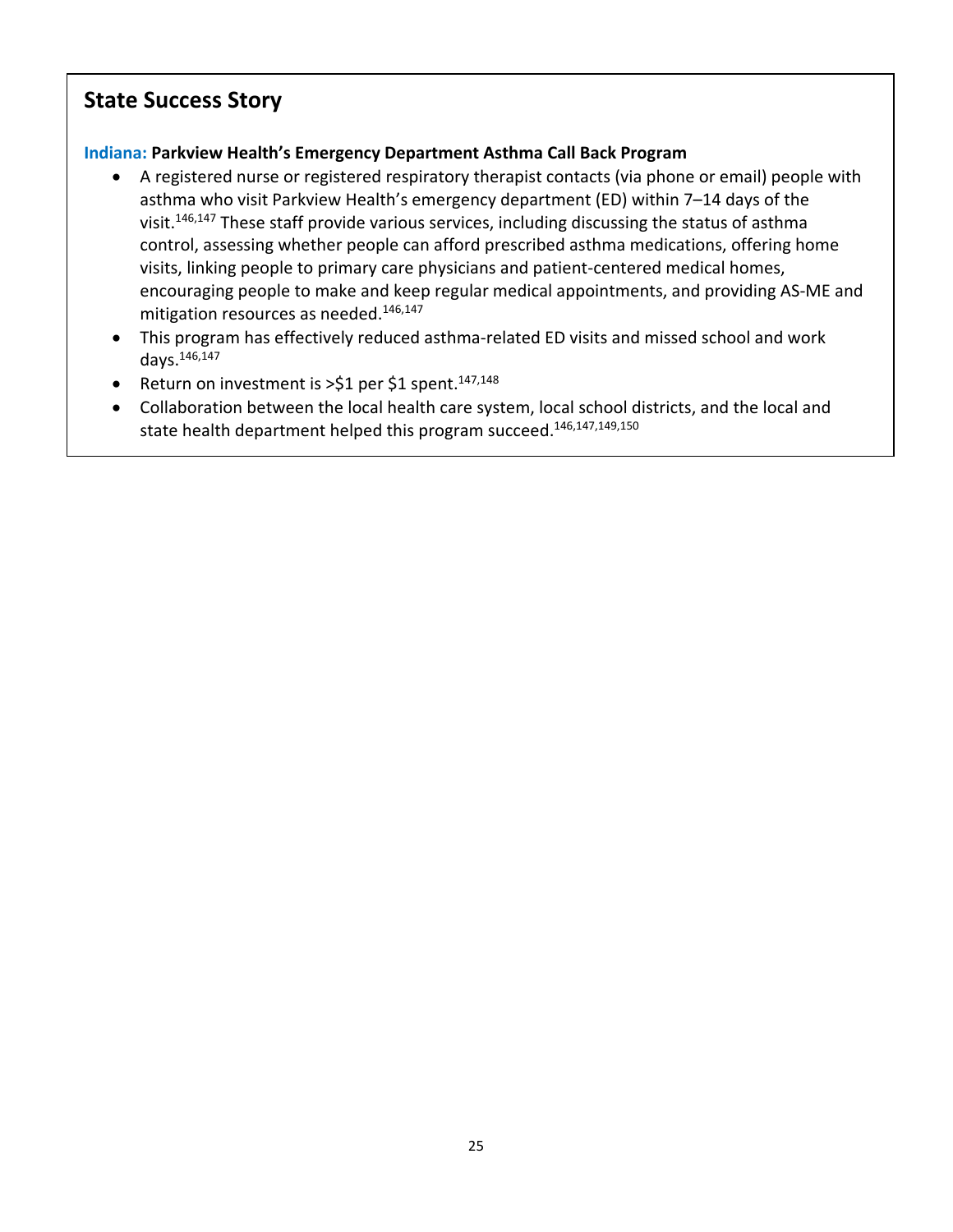## <span id="page-25-0"></span>Environmental Policies or Best Practices to Reduce Asthma Triggers from Indoor, Outdoor, and Occupational Sources

#### **This section has three parts.**

Part 1: Indoor sources of asthma triggers

Part 2: Outdoor sources of asthma triggers

Part 3: Occupational sources of asthma triggers

The approaches described in each part of this section represent the best available evidence to improve asthma control. As the evidence base grows for environmental policies or best practices to reduce asthma triggers, these approaches can be updated and refined.

## <span id="page-25-1"></span>Part 1: Indoor Sources of Asthma Triggers

### **Rationale for this Strategy (Part 1)**

- Overall, people spend 90% of their time indoors and much of this time is spent in the home.<sup>151</sup>
- Indoor sources of asthma triggers include mold, secondhand smoke, dust mites, rodents, cockroaches, and furry household pets.<sup>152</sup>
- Interventions to reduce indoor sources of asthma triggers can improve asthma control and be cost-saving.153-163

### **Approaches for this Strategy (Part 1)**

#### **Facilitating home energy efficiency, including home weatherization assistance programs**

- Home improvement incentives (e.g., loans, grants, or tax credits) can help low-income families improve their homes' energy efficiency and simultaneously reduce or remove health hazards such as mold, moisture, or pests. $164,165$
- Examples exist of incentives implemented at the local, state, or federal level.<sup>165-171</sup>
- Some home weatherization improvements that can reduce indoor sources of asthma triggers include improving insulation, ventilation, and moisture control. 165,170 These changes can complement home visit programs for asthma. $13,172$  Additional information on home visits is available in the section *Home Visits for Trigger Reduction and Asthma Self-Management Education* (page 17).

#### **Facilitating smokefree policies**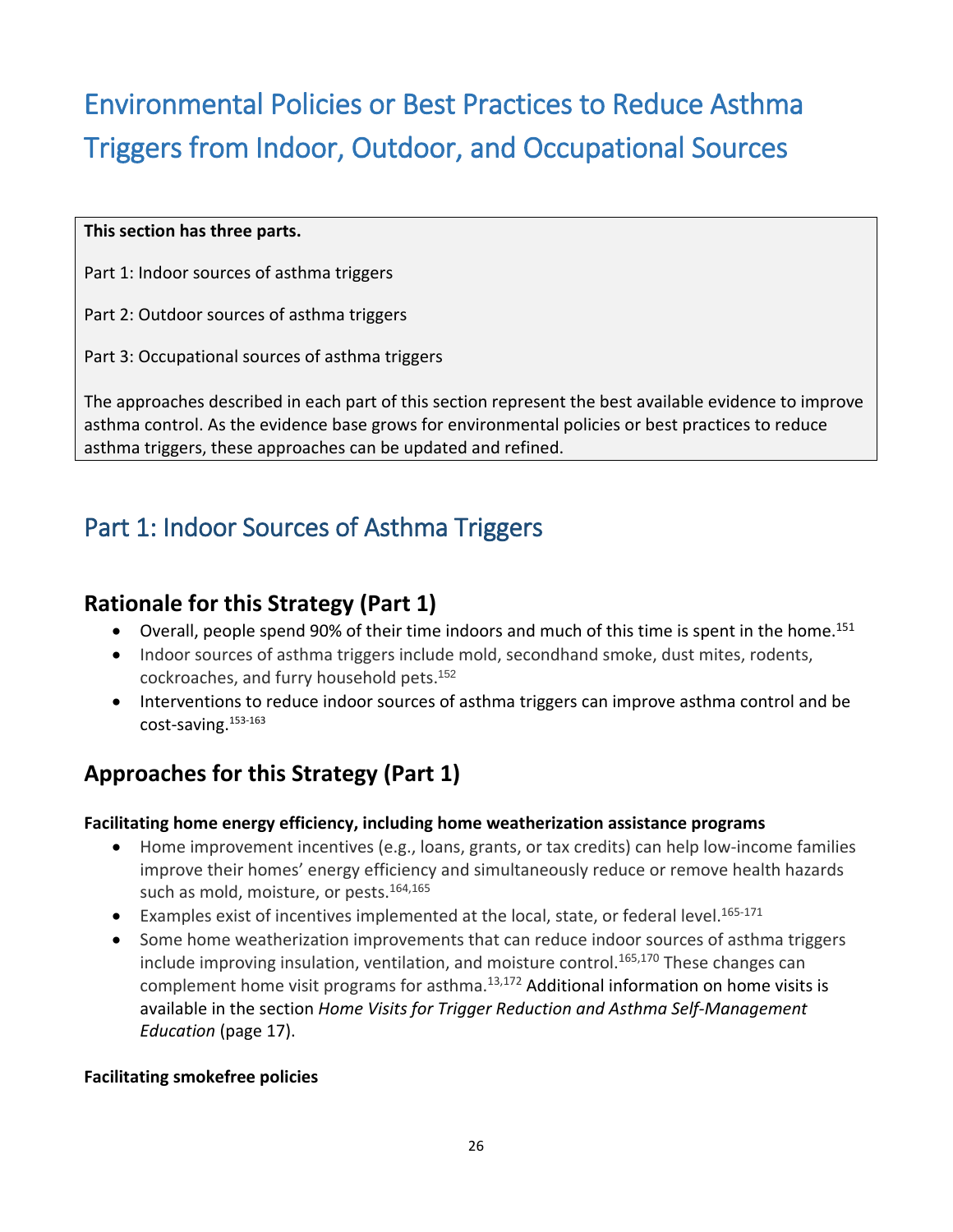- Numerous U.S. communities, states, and other nations have implemented comprehensive smokefree policies, which prohibit smoking in all indoor spaces of workplaces, restaurants, and bars.153-160,173,174
- Enforcement is easier and effectiveness of smokefree policies is greater when fewer policy exemptions exist (e.g., exemptions for designated smoking areas or certain types of restaurants or bars).175-177
- Smokefree policies for residences (e.g., houses, apartments) can be voluntary or mandatory; individuals, families, or property owners (public or private) can implement these policies. 178,179
- Smokefree policies reduce tobacco smoking and reduce nonsmokers' exposure to secondhand smoke. Additional information on tobacco use and secondhand smoke is available in the section *X-tinguishing Smoking and Secondhand Smoke* (page 15).

### **Evidence for this Strategy (Part 1)**

#### **Facilitating home energy efficiency, including home weatherization assistance programs**

- Studies have shown improving the homes of low-income individuals or families (e.g., through home weatherization assistance programs) can reduce asthma-related ED visits, health care costs, missed work, or missed school days.161-163
- The cost of weatherizing an entire house can be comparable to the cost of one hospitalization for asthma.170,180
- A study from the state of Washington observed asthma-related Medicaid costs decreased an average of \$785 per person per year, among individuals participating in a weatherization assistance program to improve their homes.<sup>162</sup>

#### **Facilitating smokefree policies**

- Multiple U.S. studies, including a systematic review, have found that smokefree policies can reduce asthma-related ED visits and hospitalizations. 153-160,181
- Besides improving asthma control<sup>153-160</sup>, smokefree policies have decreased hospitalizations for heart attacks, reduced health care costs, and lowered the cost of cleaning, repairing, or maintaining housing.181-184
- Smokefree policies with fewer exemptions have been linked to larger reductions in hospitalizations for respiratory conditions (e.g., asthma), compared to smokefree policies with more exemptions.157
- A systematic review of 179 studies showed that smokefree policies have not hurt the business activity of restaurants, bars, or companies catering to tourists.<sup>176,181,185</sup>

Additional details on the evidence for this strategy and its approaches are available in the Appendix.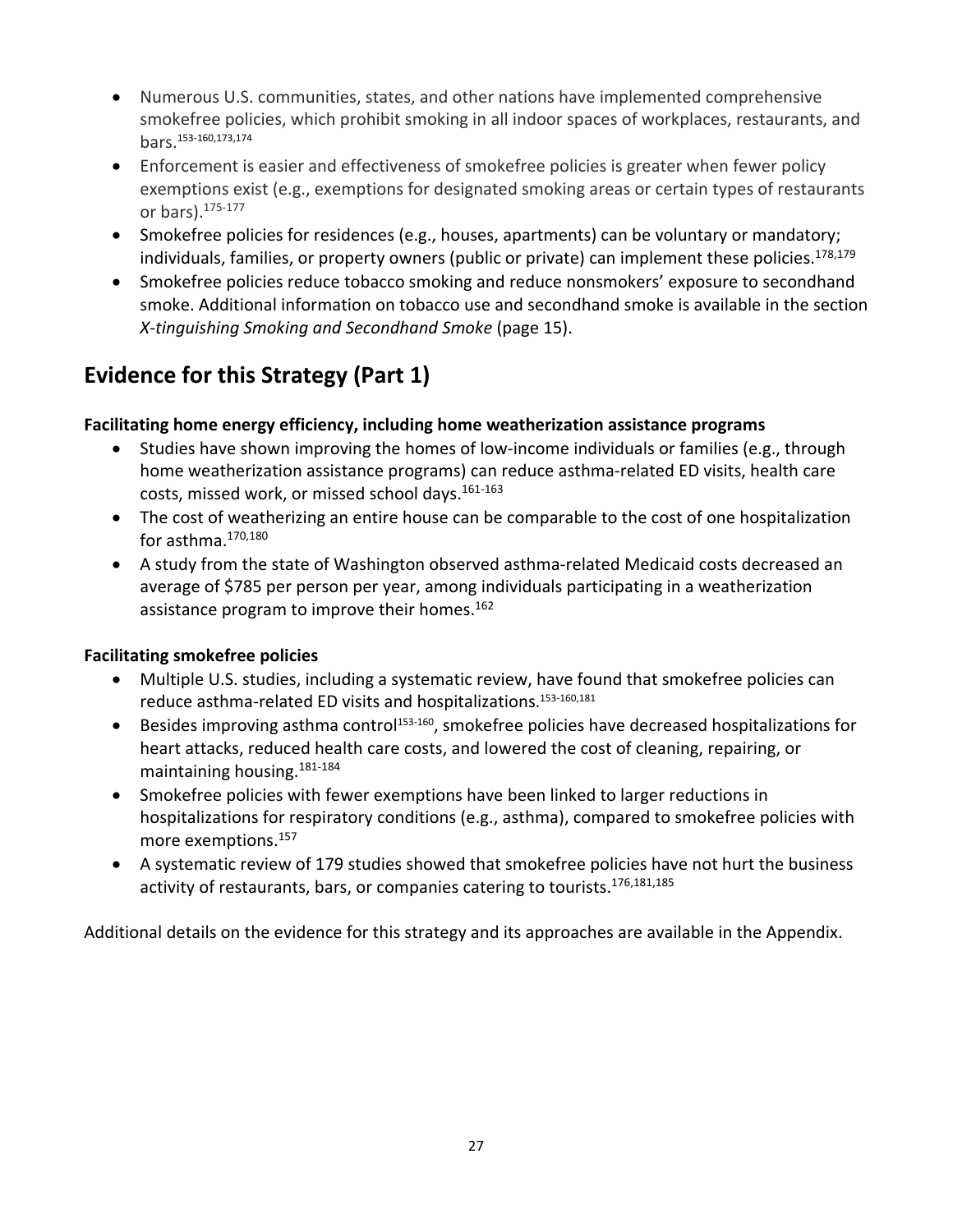## <span id="page-27-0"></span>Part 2: Outdoor Sources of Asthma Triggers

### **Rationale for this Strategy (Part 2)**

- Strong evidence links outdoor air pollutants (e.g., from vehicle exhaust, factory emissions, or smoke) to increased asthma-related ED visits and hospitalizations.<sup>186, 187, 188</sup>
- Children with asthma can be especially vulnerable to negative health effects caused by air pollution. 189, 190
- Interventions to reduce outdoor air pollution can improve asthma control and be cost-saving for communities.<sup>191,192</sup>

### **Approach for this Strategy (Part 2)**

#### **Facilitating clean diesel school buses**

- Adopting clean diesel technology for school buses involves retrofitting or modifying school buses with older diesel engines to run more cleanly (e.g., by using diesel oxidation catalysts, crankcase ventilation systems, or ultralow-sulfur diesel fuel). 192
- States or local jurisdictions have obtained clean diesel school buses using voluntary incentives (e.g., grants or rebates) or mandatory regulation.191-196
- Decreased diesel emissions from using clean diesel school buses can complement existing policies to reduce school bus idling in multiple states.<sup>197-199</sup>

### **Evidence for this Strategy (Part 2)**

### **Facilitating clean diesel school buses**

- U.S. school districts adopting clean diesel technology for some or all of their school buses have improved children's lung function, decreased asthma- or bronchitis-related hospitalizations by 23%, and reduced missed school days by 8%; some benefits can occur within one month of making these changes (e.g., missed school days). $191,192$
- So far, switching to clean diesel school buses has prevented approximately 14 million missed school days in the United States.<sup>191</sup>
- Return on investment is an estimated \$7 to \$16 per \$1 spent on shifting to clean diesel school buses, because of savings from averted respiratory-related hospitalizations. 192
- Existing studies might underestimate the overall public health benefits of using clean diesel school buses, because other research has linked diesel emissions to other illnesses (e.g., pneumonia, heart disease, cancer).<sup>200-203</sup> Over half of U.S. children (approximately 25 million) ride school buses to and from school.<sup>204</sup> On average, these children spend nearly 45 minutes each day on the bus.<sup>191</sup>

Additional details on the evidence for this strategy and its approaches are available in the Appendix.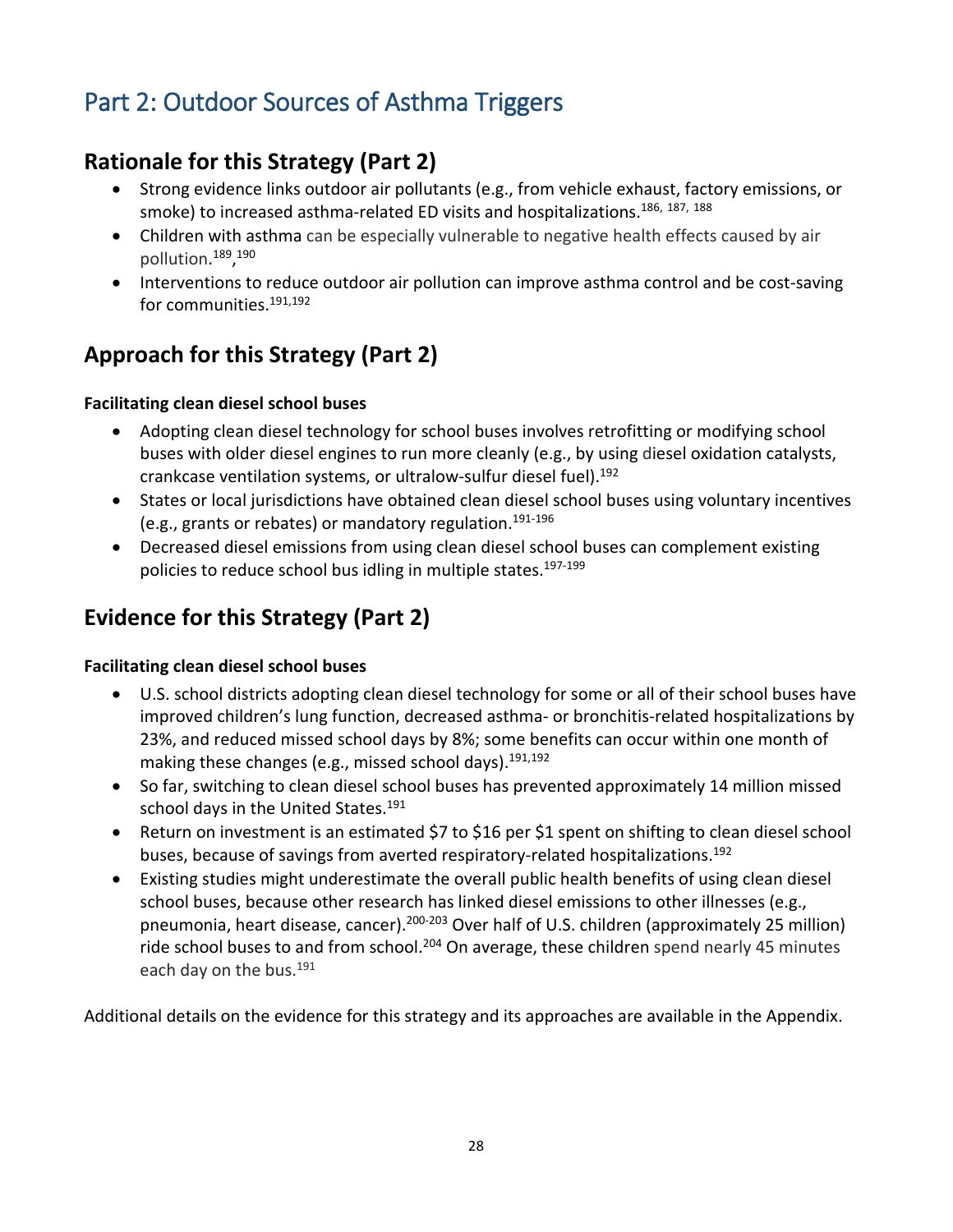## <span id="page-28-0"></span>Part 3: Occupational Sources of Asthma Triggers

### **Rationale for this Strategy (Part 3)**

- Workplace conditions can cause asthma (this is called "occupational asthma"). Approximately 1 in 6 cases of adult-onset asthma are attributable to occupation.<sup>205</sup>
- Workplace conditions also can worsen existing asthma (this is called "work-exacerbated asthma" or "work-aggravated asthma"). More than 1 in 5 adults with asthma experience this  $effect<sup>206</sup>$
- The overall estimated cost of work-related asthma (i.e., the combination of occupational asthma and work-exacerbated asthma) is at least \$1.6 billion annually.<sup>207</sup> People with workrelated asthma experience more long-term disability, frequent health care use, loss of income, and unemployment compared to people with asthma that is not work-related.<sup>208-210</sup>
- Interventions to eliminate or reduce workplace triggers of asthma can prevent occupational asthma, improve control of work-related asthma, and reduce health care costs.<sup>208,211-213</sup> Asthma medications complement but do not replace interventions in the workplace environment.<sup>208</sup>

### **Approaches for this Strategy (Part 3)**

#### **Eliminating exposure to asthma triggers in the workplace whenever possible**

- Effective methods to eliminate workplace exposure to asthma triggers include engineering controls (e.g., in ventilation systems) or replacing workplace materials that can cause or trigger asthma with other materials without these effects.<sup>211,213</sup>
- Another proven method is to change work responsibilities or jobs, but this option can result in unemployment or loss of income for the worker.<sup>208</sup>
- Avoiding use of powdered allergen-rich natural rubber latex gloves is recommended by national and international experts on work-related asthma.<sup>213</sup>

#### **Reducing exposure to asthma triggers in the workplace (if eliminating exposures is not possible)**

- Reducing exposure to asthma triggers in the workplace (e.g., engineering controls such as ventilation, or administrative controls such as limiting the number of hours per week that workers are exposed to asthma triggers) is not the preferred approach based on current evidence, but a person's income or employment might be less affected by reducing exposure instead of eliminating exposure. $211,213$
- This approach requires careful medical monitoring to ensure that worsened asthma is detected quickly.208
- According to national and international experts on work-related asthma, respiratory protective devices do not reduce exposure to asthma triggers effectively, especially in the long term and in patients with severe asthma.<sup>208,213</sup>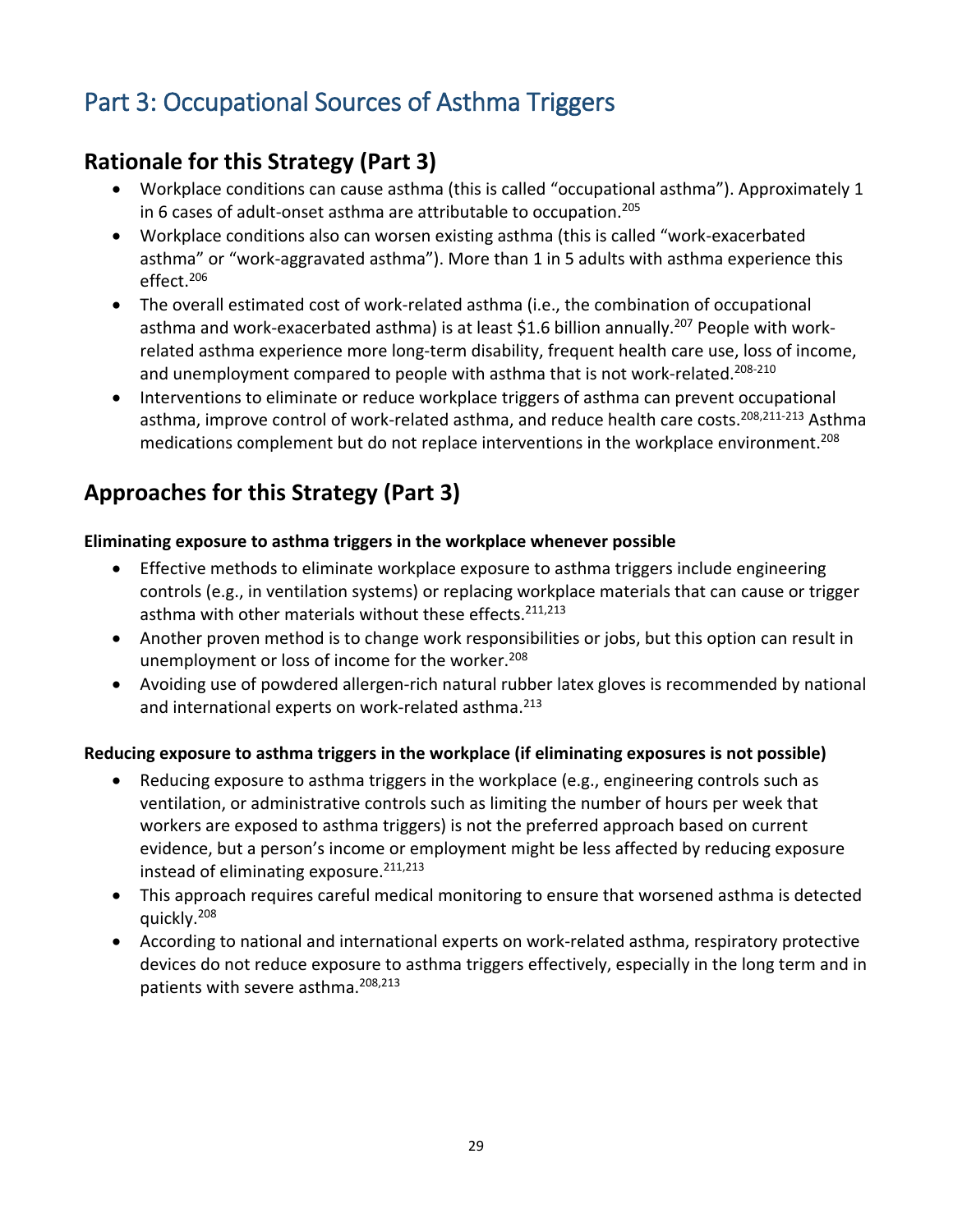### **Evidence for this Strategy (Part 3)**

#### **Eliminating exposure to asthma triggers in the workplace whenever possible**

- Multiple systematic reviews have shown that eliminating exposure to asthma triggers is the best preventive approach.<sup>211-213</sup> Benefits include fewer asthma symptoms and improved lung function.211-213
- Another systematic review found that for persons with occupational asthma (asthma caused by workplace conditions), completely avoiding the cause of their occupational asthma maximizes chances for improvement but does not guarantee full recovery. 208 However, ongoing exposure would likely worsen asthma.<sup>208</sup>
- The recommendation to avoid using powdered allergen-rich natural rubber latex gloves is based on a systematic review that found a high level of evidence for this intervention.<sup>213</sup>

#### **Reducing exposure to asthma triggers in the workplace (if eliminating exposures is not possible)**

- A systematic review showed that reducing exposure to workplace asthma triggers improves asthma symptoms but has not clearly improved lung function.<sup>211</sup>
- Notably, this systematic review also found that reducing exposure to workplace asthma triggers did not improve asthma symptoms as much as eliminating or removing exposure to workplace asthma triggers.<sup>211</sup>
- Multiple systematic reviews have concluded that based on currently available evidence, respiratory protective devices cannot be considered a safe way to reduce exposure to asthma triggers in the workplace, especially in the long term, in patients with severe asthma, and in patients with occupational asthma (asthma caused by workplace conditions).<sup>208,212,213</sup>

Additional details on the evidence for this strategy and its approaches are available in the Appendix.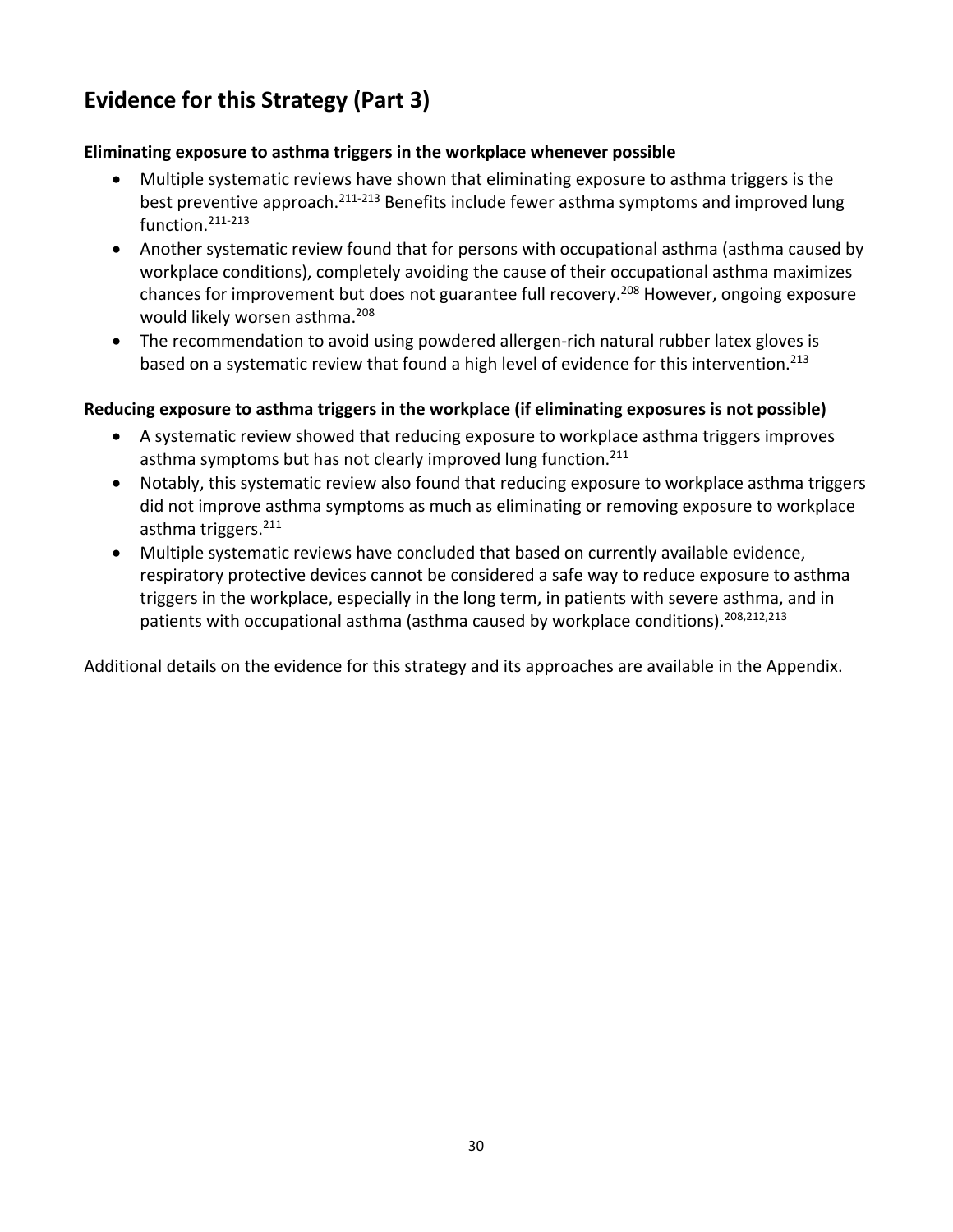## <span id="page-30-0"></span>Sector Involvement

Engagement and investment from multiple sectors are important for successful implementation of EXHALE. Collaboration across sectors can harness existing infrastructure and resources, reduce redundancy, and create synergy. Public health can be a leader in improving asthma control, but the public health sector cannot accomplish the strategies and approaches outlined in this technical package alone.

**Below are examples of how individuals or organizations from various sectors can consider supporting the implementation of this technical package.** These examples are not a comprehensive description of opportunities available to various sectors, nor are they a complete list of sectors that can consider implementation activities related to this technical package. Other key sectors include (but are not limited to) social services, housing, employers, media, and non-governmental organizations (e.g., national or community organizations).

#### **Opportunities for federal, state, and local public health officials include:**

- Promoting or implementing this technical package.
- Evaluating the impact of and progress in implementing this technical package.
- Bringing together different sectors, partners, or stakeholders to plan, prioritize, and coordinate implementation of this technical package.
- Continuing collecting and disseminating data on the burden of asthma.

#### **Opportunities for other federal, state, and local government officials include:**

- Establishing or supporting quality improvement initiatives or projects that implement one or more of the strategies in this technical package.
- Considering eliminating Medicaid or Medicare coverage requirements that could restrict access to evidence-based treatments for asthma or tobacco cessation (e.g., quantity limits, prior authorization, copayments, or requiring patients to obtain asthma devices such as spacers from durable medical equipment vendors instead of pharmacies).
- Allocating resources to improve access to AS-ME, smoking cessation, asthma-related home visits, and coordination of care. For example, states might consider "activating" Current Procedural Terminology (CPT) codes to pay for AS-ME or encourage their Medicaid managed care organizations to increase delivery of AS-ME and asthma-related home visits (e.g., through contractual agreements or quality-improvement projects). Relevant implementation guidance, including a list of relevant CPT codes, is available at [http://www.cdc.gov/sixeighteen/asthma.](http://www.cdc.gov/sixeighteen/asthma)
- Supporting workforce development for the delivery of AS-ME or home visits; relevant activities include building infrastructure for professional training, licensing, and reimbursement of certified asthma educators, community health workers, and other allied health professionals. Relevant implementation guidance is available at<http://www.cdc.gov/sixeighteen/asthma> and in other public resources.<sup>23,214-216</sup>
- Promoting infrastructure for health information technology so that individuals are at the center of their care, health care providers have the ability to securely access and use health information from different sources, and asthma care quality can be measured and used to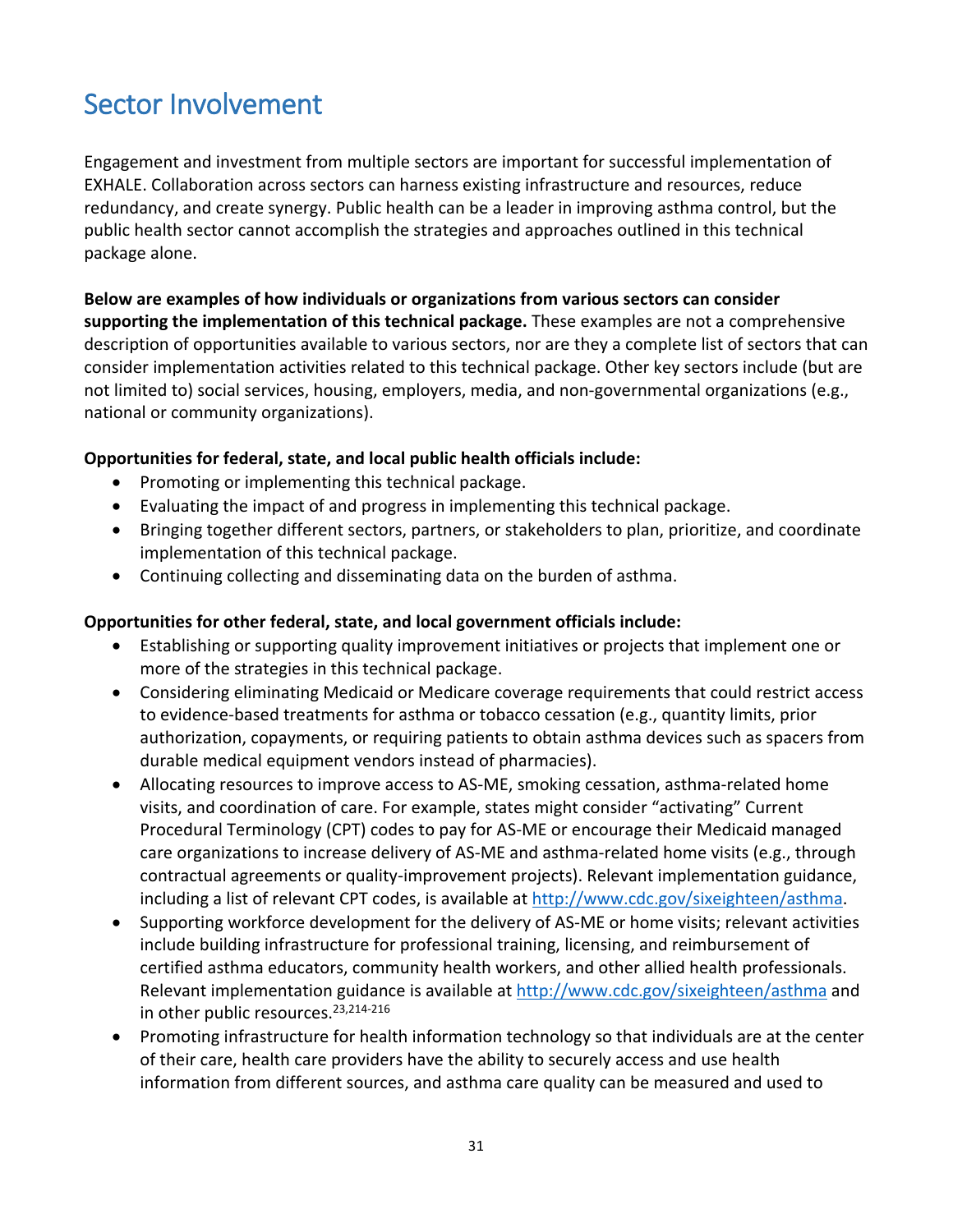provide feedback. Relevant implementation guidance is available at [http://www.healthit.gov/policy-researchers-implementers/interoperability.](http://www.healthit.gov/policy-researchers-implementers/interoperability)

• Implementing or supporting policies and best practices proven to improve asthma control (e.g., home improvement incentives, smokefree policies, or clean diesel school buses). Additional information is available in the section *Environmental Policies or Best Practices to Reduce Asthma Triggers from Indoor, Outdoor, and Occupational Sources* (page 26).

#### **Opportunities for health care providers or organizations include:**

- Assessing asthma severity and regularly monitoring asthma control in patients.
- Prescribing inhaled corticosteroids according to national asthma guidelines.<sup>7,100</sup>
- Using tools such as shared treatment decision-making or AS-ME to improve adherence to asthma medication. Additional information on shared treatment decision-making and AS-ME is available in the sections *Achievement of Guidelines-Based Medical Management* (page 20) and *Education on Asthma Self-Management* (page 13), respectively.
- Investigating and considering available payment mechanisms to support their or their staff's delivery of asthma self-management education (e.g., CPT codes). A list of relevant CPT codes is available at [http://www.cdc.gov/sixeighteen/asthma.](http://www.cdc.gov/sixeighteen/asthma)
- Referring patients to asthma-related home visit programs available through local health care systems, community organizations, or patients' health insurance plans, especially when asthma is not controlled despite guidelines-based medical management and AS-ME outside the home.
- Promoting coordination of care in their practices or health care organizations (e.g., through quality improvement projects or initiatives).<sup>125,142</sup>
- Communicating and collaborating with local schools or health care organizations to share asthma treatment plans efficiently, effectively, and securely across places where individuals might seek help for their asthma.

#### **Opportunities for health insurance plans include:**

- Emphasizing national asthma guidelines<sup>7,100</sup> in their clinical practice guidelines.
- Using pharmacy, ED, and hospital claims data to identify and engage individuals or families who could benefit from AS-ME, smoking cessation, asthma-related home visits, improved coordination of care, or increased adherence to guidelines-based medical management of asthma. Additional information on each of these EXHALE strategies is available in their respective sections of this document.
- Considering how their coverage requirements might affect access to evidence-based treatments for asthma or tobacco cessation. Potential barriers include quantity limits, prior authorization, copayments, or requiring patients to obtain asthma devices (e.g., spacers) from durable medical equipment vendors instead of pharmacies.
- Providing AS-ME or asthma-related home visits to patients using trained in-house staff (e.g., certified asthma educators or trained community health workers) or by contracting with health care providers or community organizations to provide these services. Relevant implementation guidance is available at<http://www.cdc.gov/sixeighteen/asthma> and in other public resources.10,13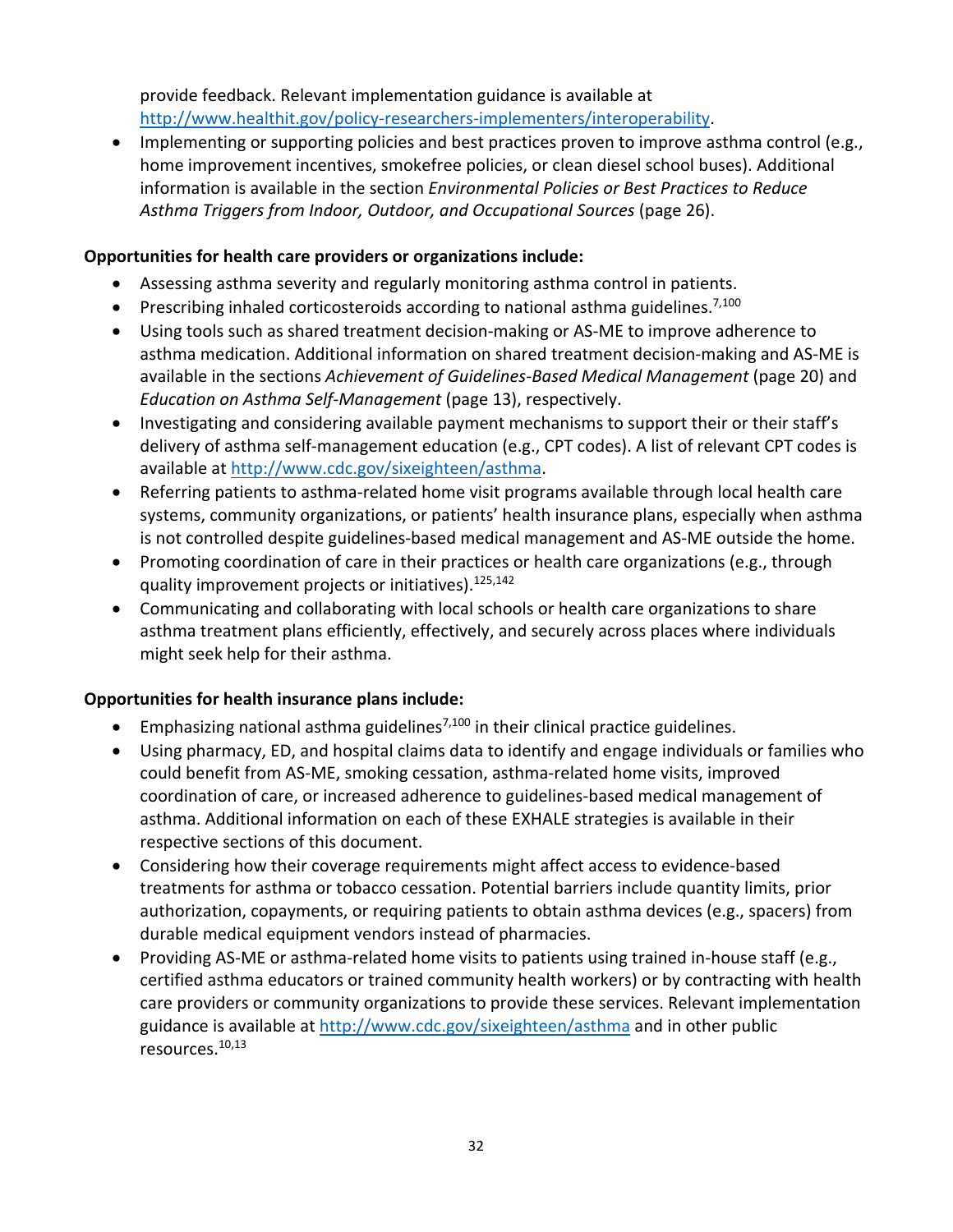#### **Opportunities for schools, school nurses, and school districts include:**

- Communicating and collaborating with local health care providers to share important asthma information about students (e.g., asthma action plans, level of asthma control) efficiently and effectively. These partnerships can be supported by the development of consent forms or policies to promote communication while protecting student and patient privacy. Additional relevant information is available in the section *Linkages and Coordination of Care Across Settings* (page 23).
- Adopting clean diesel technology for school buses to reduce students' exposure to diesel emissions, a known asthma trigger. Additional information is available in the section *Environmental Policies or Best Practices to Reduce Asthma Triggers from Indoor, Outdoor, and Occupational Sources* (page 26).
- Supporting implementation of other EXHALE strategies such as *Education on Asthma Self-Management* and *Achievement of Guidelines-Based Medical Management*. Additional information on these strategies is available in their respective sections.
- Reviewing CDC's *Strategies for Addressing Asthma in Schools*. 145

#### **Opportunities for employers include:**

- Promoting healthy workplaces by eliminating or reducing known asthma triggers.
- Considering or requesting insurance coverage of preventive asthma services such as AS-ME or home visits when purchasing health insurance for employees.
- Reviewing resources that CDC offers employers to help employees stay healthy such as [http://www.cdcfoundation.org/businesspulse/health-costs-resources.](http://www.cdcfoundation.org/businesspulse/health-costs-resources)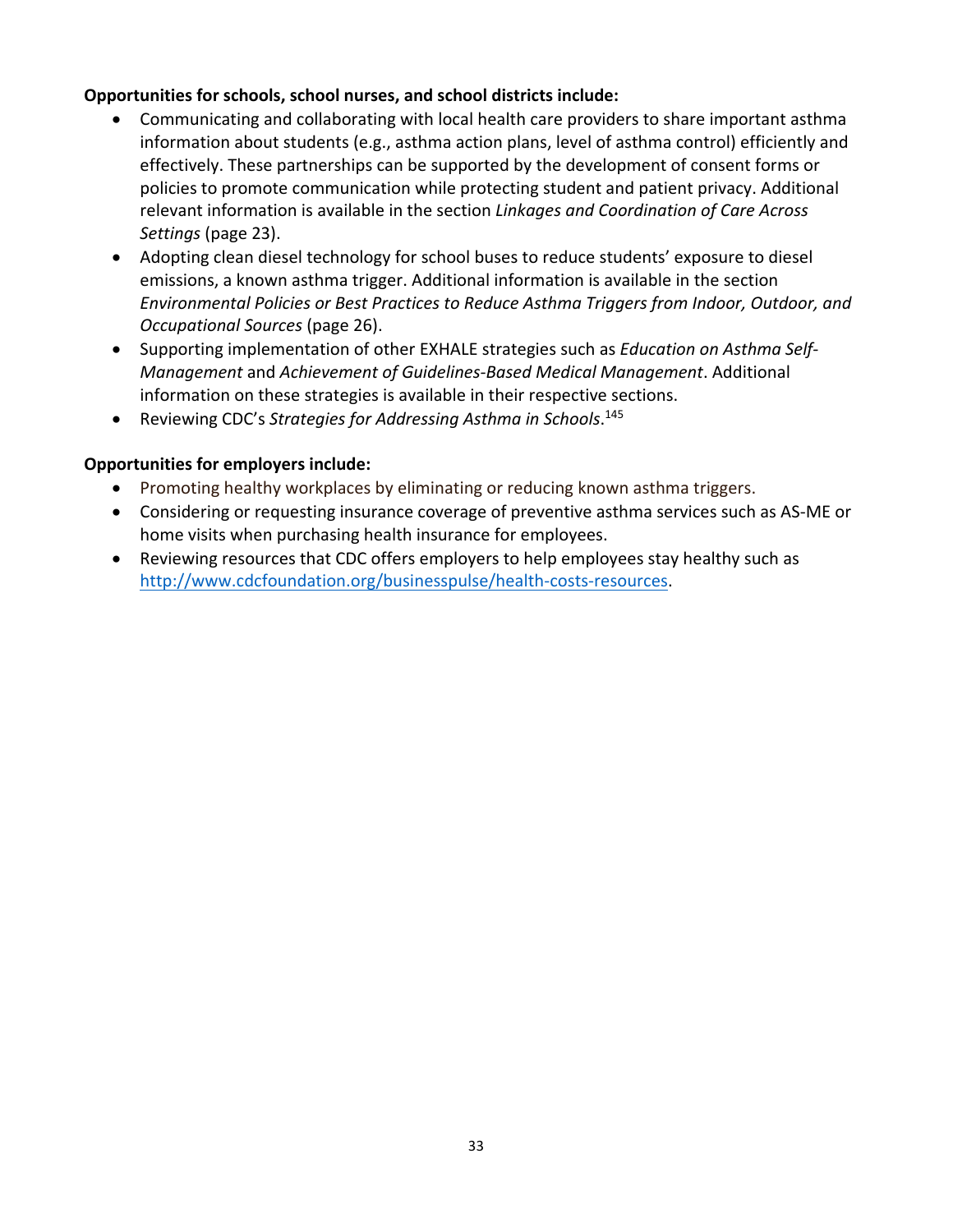## <span id="page-33-0"></span>Monitoring and Evaluation

Monitoring and evaluation are necessary components of the public health approach to prevention. Timely and reliable data can monitor the extent of the problem and evaluate the impact of prevention efforts. Data are essential for successful program implementation. Planning, implementation, and assessment all rely on accurate measurement.

### **Surveillance**

Surveillance data (e.g., from surveys or health insurance claims) can provide information such as disparities or changes in the burden of asthma. Surveillance systems exist at the federal, state, and local levels.

Sources of national asthma data include:

- National Health Interview Survey [\(http://www.cdc.gov/nchs/nhis\)](http://www.cdc.gov/nchs/nhis)
- National Health and Nutrition Examination Survey [\(http://www.cdc.gov/nchs/nhanes\)](http://www.cdc.gov/nchs/nhanes)
- National Vital Statistics System [\(http://www.cdc.gov/nchs/nvss\)](http://www.cdc.gov/nchs/nvss)

Sources of state or local asthma data include:

- Behavioral Risk Factor Surveillance System (BRFSS; [http://www.cdc.gov/brfss\)](http://www.cdc.gov/brfss)
- BRFSS Asthma Call-back Survey [\(http://www.cdc.gov/brfss/acbs\)](http://www.cdc.gov/brfss/acbs)
- National Survey of Children's Health [\(http://childhealthdata.org/learn/nsch\)](http://childhealthdata.org/learn/nsch)

The systematic collection, evaluation, interpretation, and dissemination of asthma-related surveillance data at the federal, state, and local level can facilitate efficient implementation of this technical package (e.g., by identifying populations or areas with higher burden of disease). Additional information on available surveillance data and data systems for asthma is available at [http://www.cdc.gov/asthma/asthmadata.htm.](http://www.cdc.gov/asthma/asthmadata.htm)

### **Evaluation**

It is important to track progress of activities to implement the strategies and approaches of this technical package and to evaluate the impact of those efforts. Routinely evaluating interventions as delivered in respective communities ensures programs are appropriately implemented and achieving expected results. In addition to increasing accountability, information generated from program evaluations can guide actions for program improvement and enhancement, as well as inform planning decisions. Understanding how strategies and approaches are implemented effectively and which implementation conditions result in the best outcomes can inform the refinement of asthma control activities over time.

In addition, evaluation findings shared with the broader asthma community will add to the evidence base and increase awareness of what works within community contexts. Collecting and sharing local evaluation data allows communities to make informed decisions when selecting intervention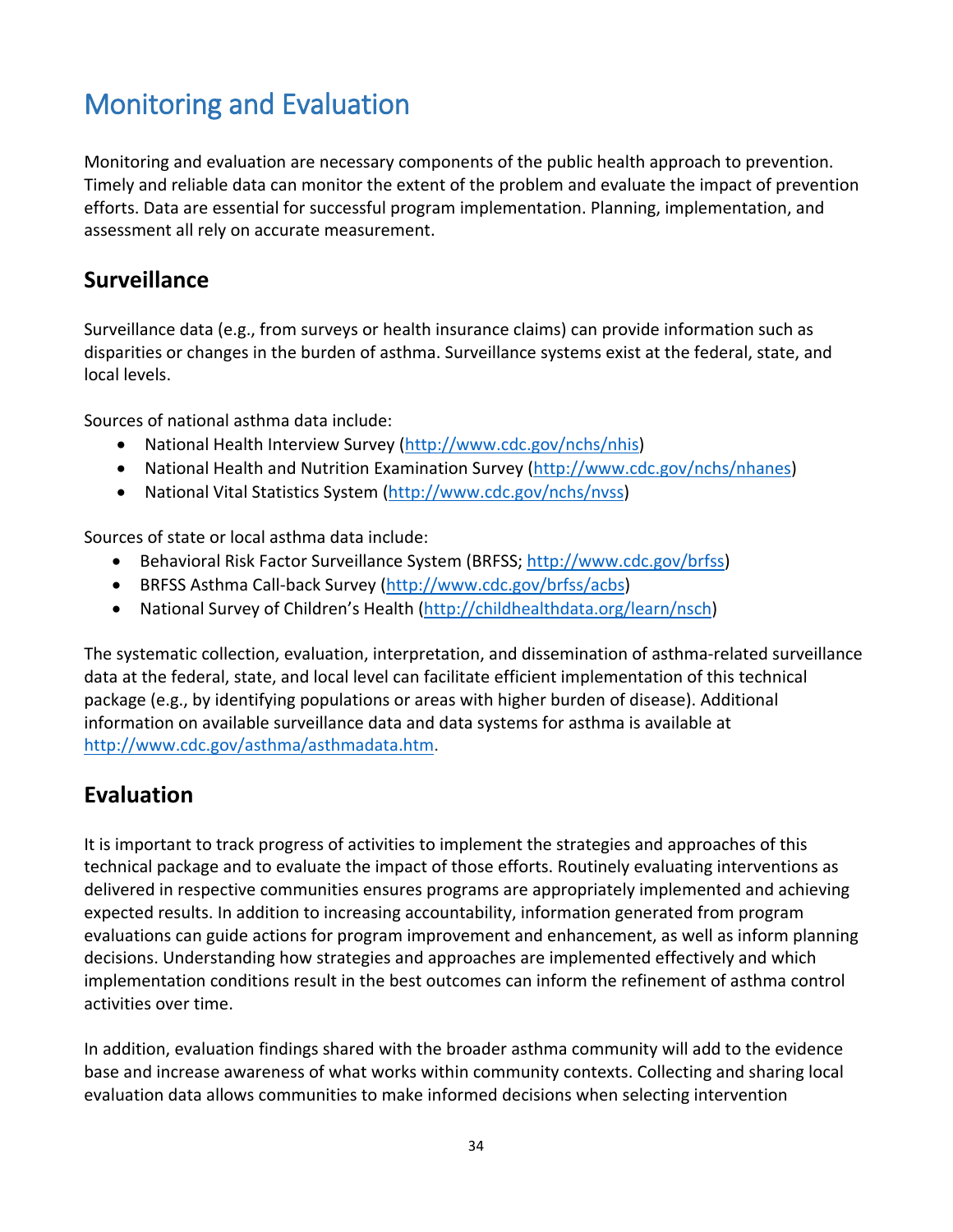opportunities with the highest potential impact, continually learn from experience, and build community support to sustain success.

In this way, collecting more data through evaluations of asthma-related programs, practices, and policies can enhance the effectiveness of asthma control initiatives, particularly across varied social and cultural contexts. Further, evaluation can help improve understanding of the synergistic effects that might occur within a comprehensive service system. Resources to assist these evaluation efforts are available at [http://www.cdc.gov/asthma/program\\_eval.](http://www.cdc.gov/asthma/program_eval)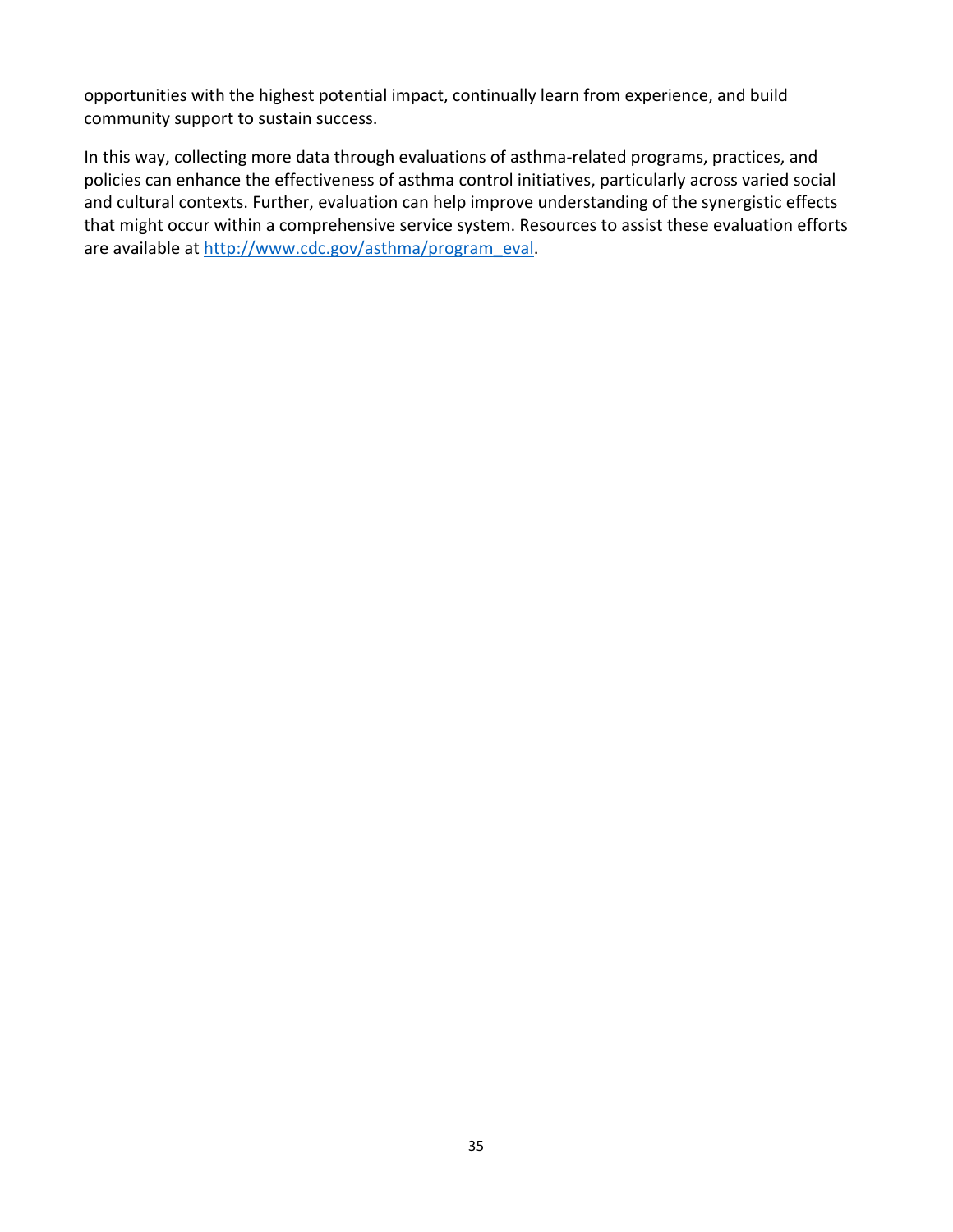## <span id="page-35-0"></span>**Conclusion**

The EXHALE technical package represents the best available evidence to improve control of asthma. It contains complementary strategies and approaches ideally used in combination in a multi-level, multisector approach to reduce the burden of asthma. The hope is that multiple sectors, such as public health, health care, education, social services, and non-governmental organizations, will find this technical package useful in improving asthma control.

This technical package is ready for implementation. It reflects the mature evidence base about how to control asthma. Monitoring and evaluation will play a key role in refining and maximizing implementation of the strategies in EXHALE. As new evidence becomes available, this technical package can be refined to reflect the current state of the science.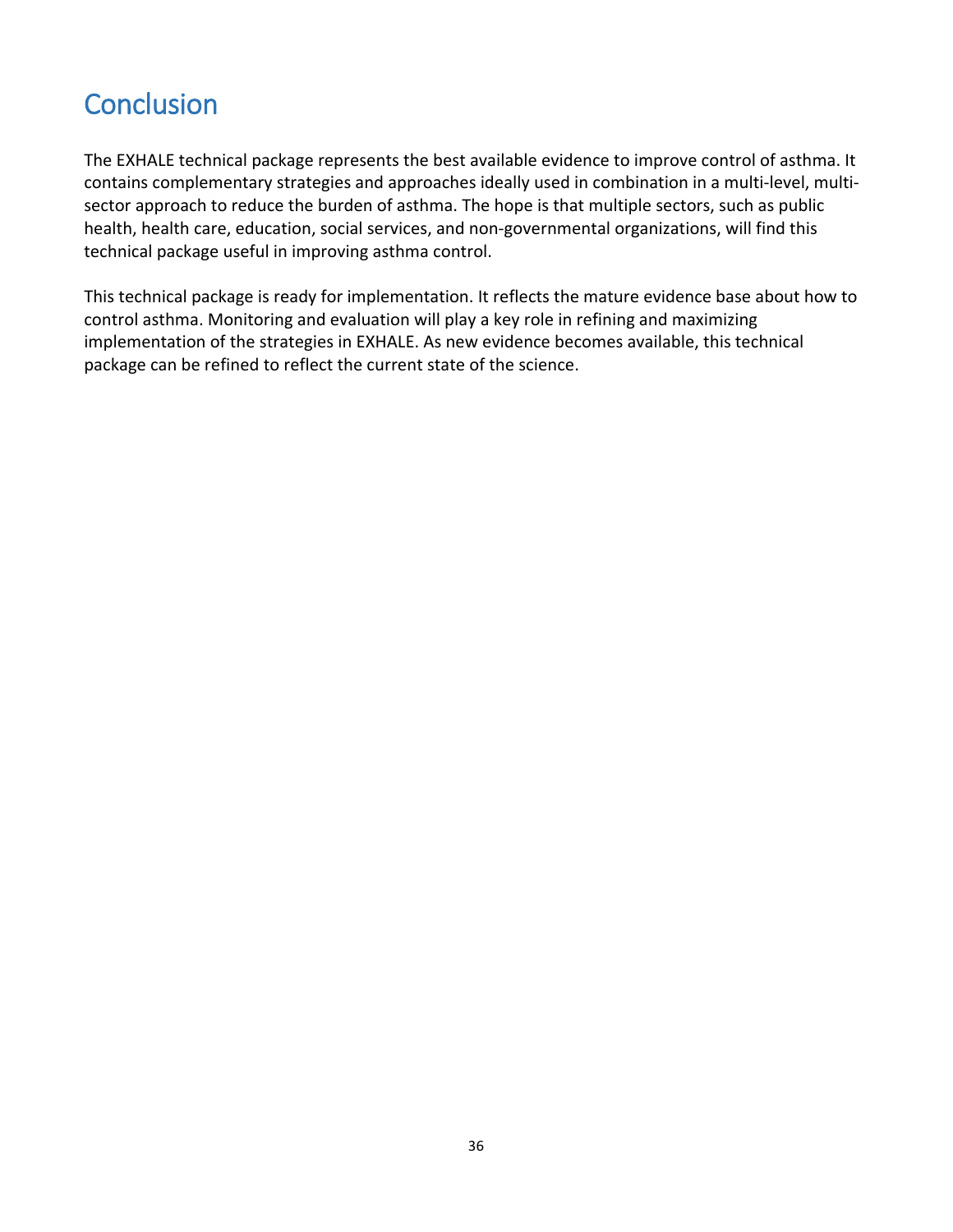## <span id="page-36-0"></span>List of Abbreviations

| AS-ME        | Asthma self-management education                               |
|--------------|----------------------------------------------------------------|
| <b>CPT</b>   | <b>Current Procedural Terminology</b>                          |
| FD           | Emergency department                                           |
| <b>FDA</b>   | Food and Drug Administration                                   |
| <b>HEDIS</b> | Healthcare Effectiveness Data and Information Set <sup>1</sup> |
| ICU          | Intensive care unit                                            |
| <b>RCT</b>   | Randomized controlled trial                                    |

l

<span id="page-36-1"></span><sup>&</sup>lt;sup>1</sup> Performance measurement tool used by many U.S. health plans<sup>217</sup>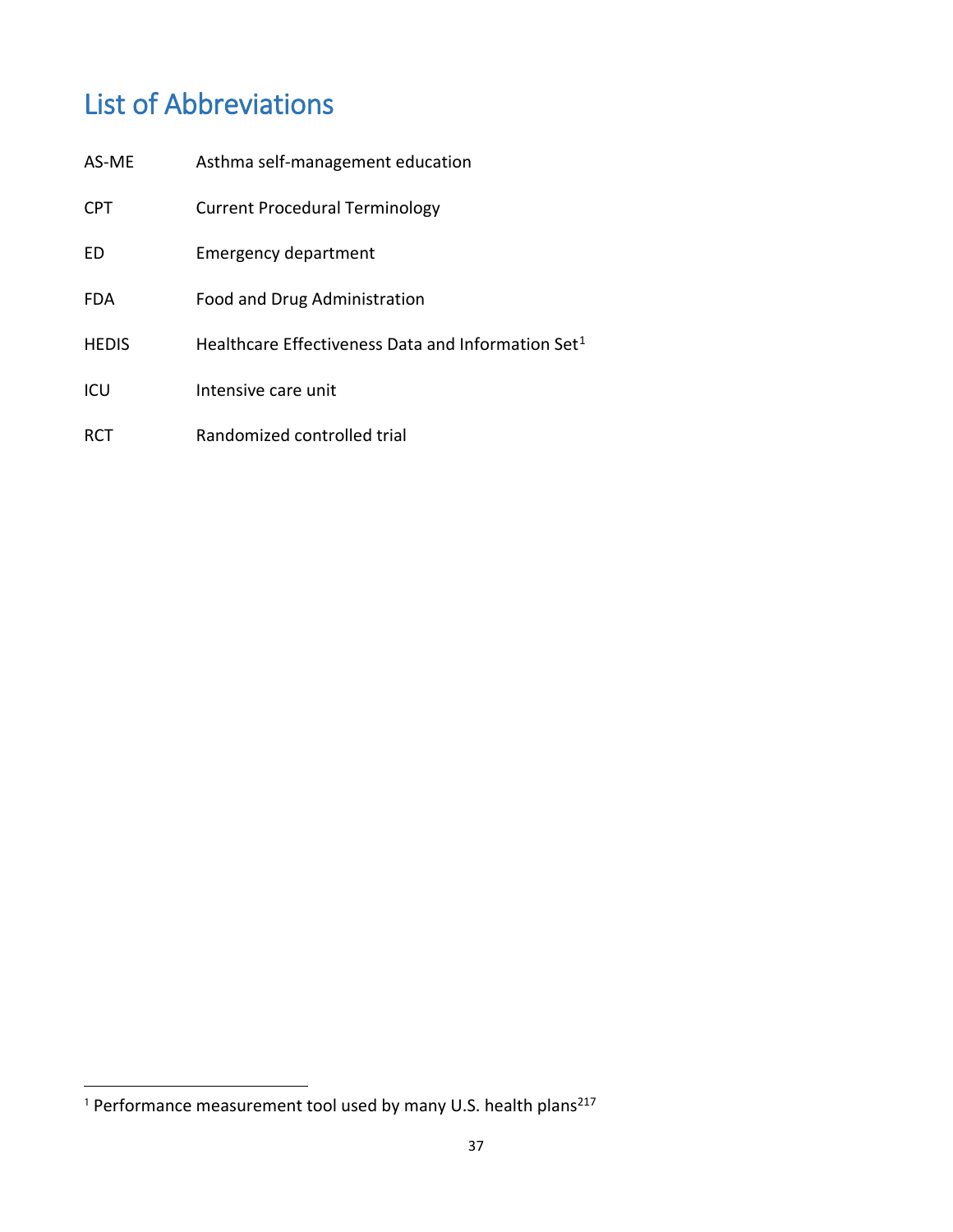## Appendix: Summary of Strategies and Approaches of EXHALE

| <b>Strategy</b>                                              | <b>Approach</b>                                                                                  | Lead Sectors <sup>a</sup>                                                                                                                                    | Evidence <sup>b</sup> of Impact on Asthma                                                                                                                                                                                                                                                                                                                                                                                                                                                                                                                                                                                                                                                                                                                                                                                                                                                                                                                                | <b>About this Evidence</b>                                                                                                                                                                                                                                                                                                                                                                                                                   |
|--------------------------------------------------------------|--------------------------------------------------------------------------------------------------|--------------------------------------------------------------------------------------------------------------------------------------------------------------|--------------------------------------------------------------------------------------------------------------------------------------------------------------------------------------------------------------------------------------------------------------------------------------------------------------------------------------------------------------------------------------------------------------------------------------------------------------------------------------------------------------------------------------------------------------------------------------------------------------------------------------------------------------------------------------------------------------------------------------------------------------------------------------------------------------------------------------------------------------------------------------------------------------------------------------------------------------------------|----------------------------------------------------------------------------------------------------------------------------------------------------------------------------------------------------------------------------------------------------------------------------------------------------------------------------------------------------------------------------------------------------------------------------------------------|
| <b>Education on</b><br>asthma self-<br>management            | Expanding<br>access to and<br>delivery of<br>asthma self-<br>management<br>education (AS-<br>ME) | Health care<br>Public health<br>(local, state,<br>federal)<br>Government <sup>c</sup><br>(local, state,<br>federal)<br>Non-<br>governmental<br>organizations | General<br>• Improved asthma symptoms <sup>9,218-228</sup><br>• Improved asthma control <sup>29,218-220,229</sup><br>• Improved quality of life <sup>22,29,218,230-232</sup><br>Asthma medication use<br>• Increased medication adherence<br>26, 29, 114, 222, 233<br>• Increased controller medication<br>prescriptions or use <sup>29,99</sup><br>• Decreased rescue medication<br>prescriptions or use <sup>232</sup><br>Health care utilization<br>• Fewer ED visits<br>9,22,99,114,134,144,221,224,226,227,229,231,232,234-237<br>• Fewer hospitalizations<br>9,22,219,224,226,227,229,231,237,238<br>• Decreased urgent health care<br>utilization (ED visit, hospitalization, or<br>urgent office visit) <sup>228</sup><br>Impact on health care spending or society<br>• Positive return on investment or other<br>cost savings9,26,29,81,229,231,235<br>• Fewer missed school<br>days <sup>144,221,222,228,229</sup><br>• Fewer missed work days <sup>238</sup> | · Obtained from peer-reviewed<br>journals9,22,26,29,99,114,134,144,218-<br>228,230,233-236,238 and other<br>sources <sup>229,231,232</sup><br>• Evaluated using systematic<br>review <sup>22,26,99,218-222,237,238</sup> , other<br>literature review <sup>9,134</sup> ,<br>RCT <sup>144,223,227,229,230</sup> , non-randomized<br>comparison group analysis <sup>29,225</sup> , and<br>pre-post analysis <sup>114,224,226,228,232-236</sup> |
| X-tinguishing<br>tobacco<br>smoke and<br>secondhand<br>smoke | Reducing<br>tobacco<br>smoking                                                                   | Health care<br>Public health<br>(local, state,<br>federal)<br>Government <sup>c</sup><br>(local, state,<br>federal)                                          | • Fewer daycare absences <sup>224</sup><br>General<br>• Improved asthma symptoms <sup>58,78</sup><br>• Improved asthma control <sup>59,60,78</sup><br>• Improved quality of life <sup>58,64,78,239</sup><br>Asthma medication use<br>• Increased controller medication<br>prescriptions or use <sup>58,78</sup><br>• Decreased rescue medication<br>prescriptions or use <sup>58,78</sup><br>Health care utilization<br>• Decreased urgent health care<br>utilization (ED visit or urgent office<br>visit) <sup>240</sup><br>Impact on society<br>• Fewer missed school days <sup>239</sup>                                                                                                                                                                                                                                                                                                                                                                              | · Obtained from peer-reviewed<br>journals <sup>58-60,64,78,239-241</sup><br>• Evaluated using literature<br>review <sup>78,241</sup> , RCT <sup>58,64,239</sup> , and non-<br>randomized comparison group<br>analysis <sup>59,60,240</sup>                                                                                                                                                                                                   |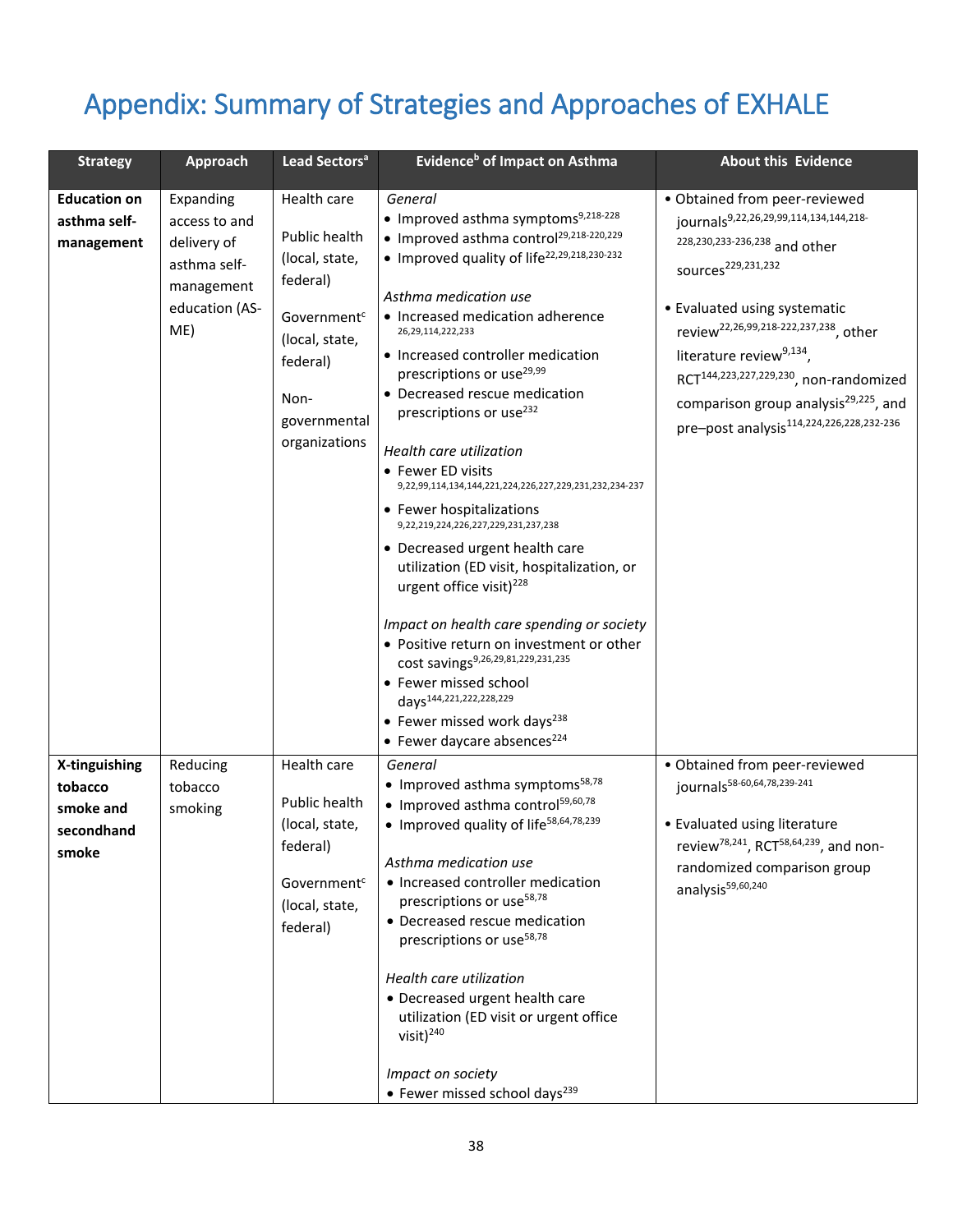| <b>Strategy</b>                                                                               | <b>Approach</b>                                                                                                         | Lead Sectors <sup>a</sup>                                                                                                                                                          | Evidence <sup>b</sup> of Impact on Asthma                                                                                                                                                                                                                                                                                                                                                                                                                                                                                                                                                                                                                                                                                                                                                                                                                                                                                                                                                                                    | <b>About this Evidence</b>                                                                                                                                                                                                                                                                                                                                                                                                                     |
|-----------------------------------------------------------------------------------------------|-------------------------------------------------------------------------------------------------------------------------|------------------------------------------------------------------------------------------------------------------------------------------------------------------------------------|------------------------------------------------------------------------------------------------------------------------------------------------------------------------------------------------------------------------------------------------------------------------------------------------------------------------------------------------------------------------------------------------------------------------------------------------------------------------------------------------------------------------------------------------------------------------------------------------------------------------------------------------------------------------------------------------------------------------------------------------------------------------------------------------------------------------------------------------------------------------------------------------------------------------------------------------------------------------------------------------------------------------------|------------------------------------------------------------------------------------------------------------------------------------------------------------------------------------------------------------------------------------------------------------------------------------------------------------------------------------------------------------------------------------------------------------------------------------------------|
| X-tinguishing<br>tobacco<br>smoke and<br>secondhand<br>smoke<br>(continued)                   | Reducing<br>exposure to<br>secondhand<br>smoke                                                                          | Health care<br>Public health<br>(local, state,<br>federal)<br>Government <sup>c</sup><br>(local, state,<br>federal)                                                                | General<br>• Improved asthma symptoms <sup>67,68</sup><br>• Improved asthma control <sup>80</sup><br>Health care utilization<br>• Fewer ED visits80<br>• Fewer hospitalizations <sup>66,68,69,80</sup><br>• Fewer outpatient visits <sup>66,69</sup><br>• Decreased urgent health care<br>utilization (ED visit, hospitalization,<br>urgent office visit, or prednisone<br>$use)^{65,71}$<br>Impact on health care spending or society<br>· Positive return on investment or other<br>cost savings <sup>66,69</sup><br>• Fewer missed school days <sup>68</sup>                                                                                                                                                                                                                                                                                                                                                                                                                                                              | • Obtained from peer-reviewed<br>journals65-69,71,80<br>• Evaluated using systematic<br>review <sup>242</sup> , RCT <sup>67,68,71,80</sup> , non-<br>randomized comparison group<br>analysis <sup>65</sup> , and pre-post analysis <sup>66,69</sup>                                                                                                                                                                                            |
| <b>Home visits</b><br>for trigger<br>reduction and<br>asthma self-<br>management<br>education | Expanding<br>access to and<br>delivery of<br>home visits (as<br>needed) for<br>asthma trigger<br>reduction and<br>AS-ME | Health care<br>Public health<br>(local, state,<br>federal)<br>Government <sup>c</sup><br>(local, state,<br>federal)<br>Non-<br>governmental<br>organizations<br>Social<br>services | General<br>• Improved asthma symptoms<br>35,82,91,98,134,243-247<br>• Improved asthma control94,95,246,247<br>• Improved quality of life <sup>90</sup><br>Asthma medication use<br>• Increased medication adherence<br>135,243,245,246<br>• Decreased rescue medication<br>prescriptions or use <sup>247,248</sup><br>Health care utilization<br>• Fewer ED visits9,30,31,94,135,243,244,246,248-250<br>• Fewer ED return visits93,94<br>• Fewer<br>hospitalizations9,31,36,94,135,136,246,248-250<br>• Fewer hospital readmissions94,135<br>• Fewer outpatient visits82,244,246,248,251<br>• Fewer ICU admissions <sup>9,252</sup><br>• Decreased urgent health care<br>utilization (ED visit, hospitalization, or<br>urgent office visit) <sup>35,82,247</sup><br>Impact on health care spending or society<br>• Positive return on investment or other<br>cost savings <sup>9,34-36,81,92,96,136,250,253</sup><br>• Fewer missed school days <sup>82,244,246-248,250</sup><br>• Fewer missed work days <sup>245-247</sup> | • Obtained from peer-reviewed<br>journals9,35,81,82,90,91,93-96,134,243-<br>245,247,251-253 and other<br>SOUrces <sup>30,31,34,36,92,98,135,136,248-250</sup><br>• Evaluated using systematic<br>review <sup>81,82</sup> , other literature<br>review <sup>9,93,134</sup> , RCT <sup>35,90-92</sup> , non-<br>randomized comparison group<br>analysis <sup>36,96,136</sup> , and pre-post<br>analysis <sup>30,31,34,94,95,98,135,243-253</sup> |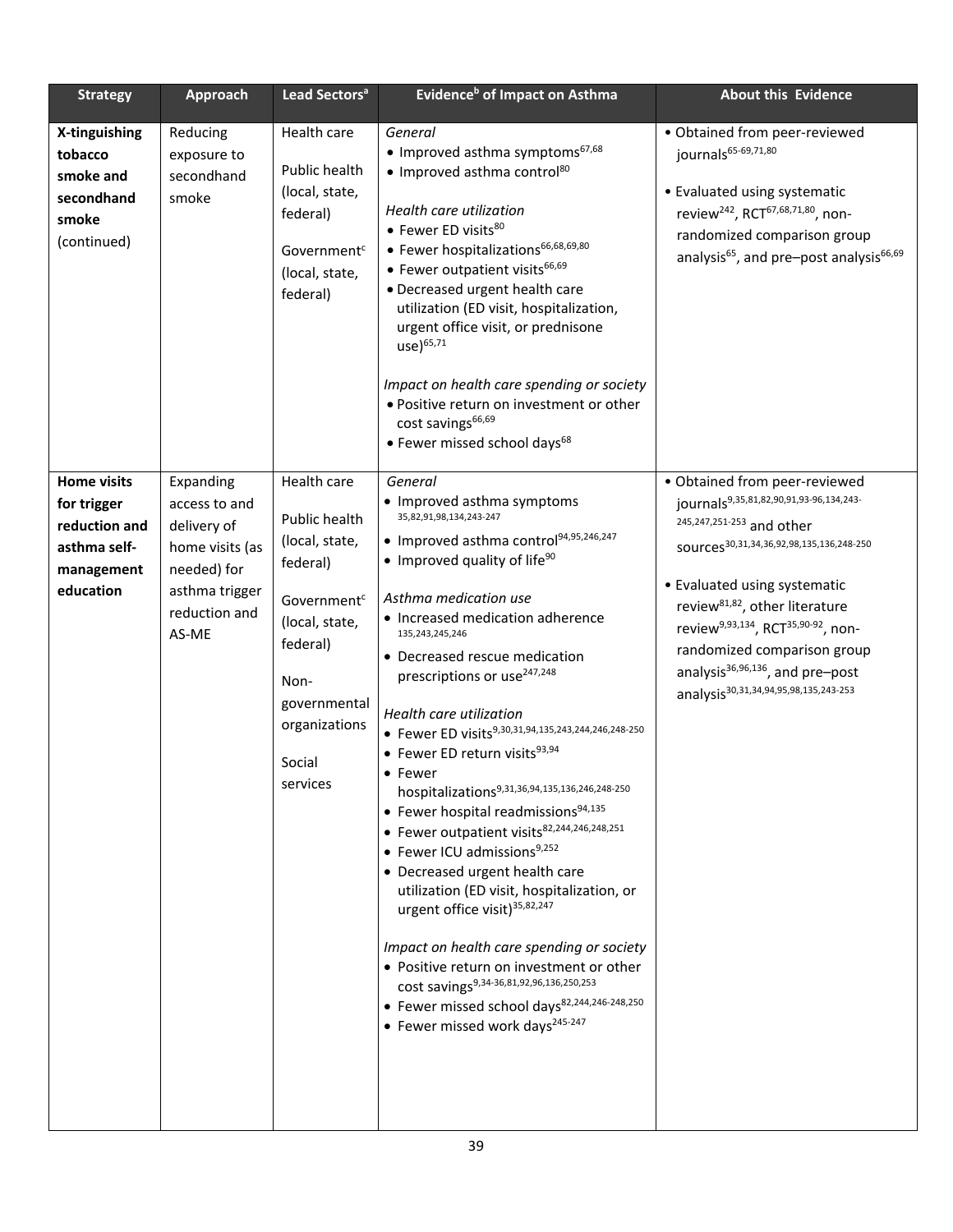| <b>Strategy</b>                                                     | <b>Approach</b>                                                                                                                                                     | Lead Sectors <sup>a</sup>                                     | Evidence <sup>b</sup> of Impact on Asthma                                                                                                                                                                                                                                                                                                                                                                                                                                                                                                                                                                                                                                                                                                                                               | <b>About this Evidence</b>                                                                                                                                                                                                                                                                                                                                                        |
|---------------------------------------------------------------------|---------------------------------------------------------------------------------------------------------------------------------------------------------------------|---------------------------------------------------------------|-----------------------------------------------------------------------------------------------------------------------------------------------------------------------------------------------------------------------------------------------------------------------------------------------------------------------------------------------------------------------------------------------------------------------------------------------------------------------------------------------------------------------------------------------------------------------------------------------------------------------------------------------------------------------------------------------------------------------------------------------------------------------------------------|-----------------------------------------------------------------------------------------------------------------------------------------------------------------------------------------------------------------------------------------------------------------------------------------------------------------------------------------------------------------------------------|
| <b>Achievement</b><br>of guidelines-<br>based medical<br>management | Strengthening<br>systems<br>supporting<br>guidelines-<br>based medical<br>care, including<br>appropriate<br>prescribing<br>and use of<br>inhaled<br>corticosteroids | Health care                                                   | General<br>• Improved asthma<br>symptoms <sup>101,105,106,115,119</sup><br>• Improved asthma control <sup>94</sup><br>Asthma medication use<br>• Increased controller medication<br>prescriptions or use <sup>99,113,124</sup><br>• Decreased rescue medication<br>prescriptions or use <sup>124,235</sup><br>Health care utilization<br>• Fewer ED visits <sup>94,99,103-106,115,116,119,235</sup><br>• Fewer ED return visits <sup>94</sup><br>• Fewer hospitalizations94,103,106,115-119,235<br>• Fewer hospital readmissions <sup>94</sup><br>• Fewer outpatient visits $103,235$<br>Impact on health care spending or society<br>• Positive return on<br>investment <sup>103,104,106,111</sup> or other cost<br>savings <sup>116,124,235</sup><br>• Fewer missed school days $106$ | • Obtained from peer-reviewed<br>journals <sup>94,99,101,103-</sup><br>105,111,113,116,117,119,235,254 and other<br>sources <sup>106,115,124</sup><br>• Evaluated using systematic<br>review <sup>99,115,119</sup> , RCT <sup>101,105,113</sup> , non-<br>randomized comparison group<br>analysis <sup>104,111,116,118,124</sup> , and pre-post<br>analysis94,103,106,117,235,254 |
|                                                                     | Improving<br>access and<br>adherence to<br>asthma<br>medications<br>and devices                                                                                     | Health care<br>Government <sup>c</sup><br>(state,<br>federal) | General<br>• Improved asthma symptoms $26,107$<br>• Improved asthma control <sup>107</sup><br>• Improved quality of life <sup>26,107</sup><br>Asthma medication use<br>• Increased controller medication<br>prescriptions or use <sup>107,109</sup><br>• Decreased rescue medication<br>prescriptions or use <sup>107</sup><br>Health care utilization<br>• Fewer ED visits <sup>109,122</sup><br>• Fewer hospitalizations <sup>108,122</sup><br>• Fewer outpatient visits <sup>109</sup><br>• Decreased overall health care<br>utilization (ED visit, hospitalization,<br>urgent care visit, or outpatient<br>$visit)^{26,107}$<br>• Positive return on investment or other<br>cost savings <sup>122,123</sup>                                                                         | • Obtained from peer-reviewed<br>journals <sup>26,107-110,123</sup> and other<br>sources <sup>122</sup><br>• Evaluated using systematic review <sup>26</sup> ,<br>RCT <sup>107</sup> , non-randomized comparison<br>group analysis $108-110$ , and pre-post<br>analysis <sup>122,123</sup>                                                                                        |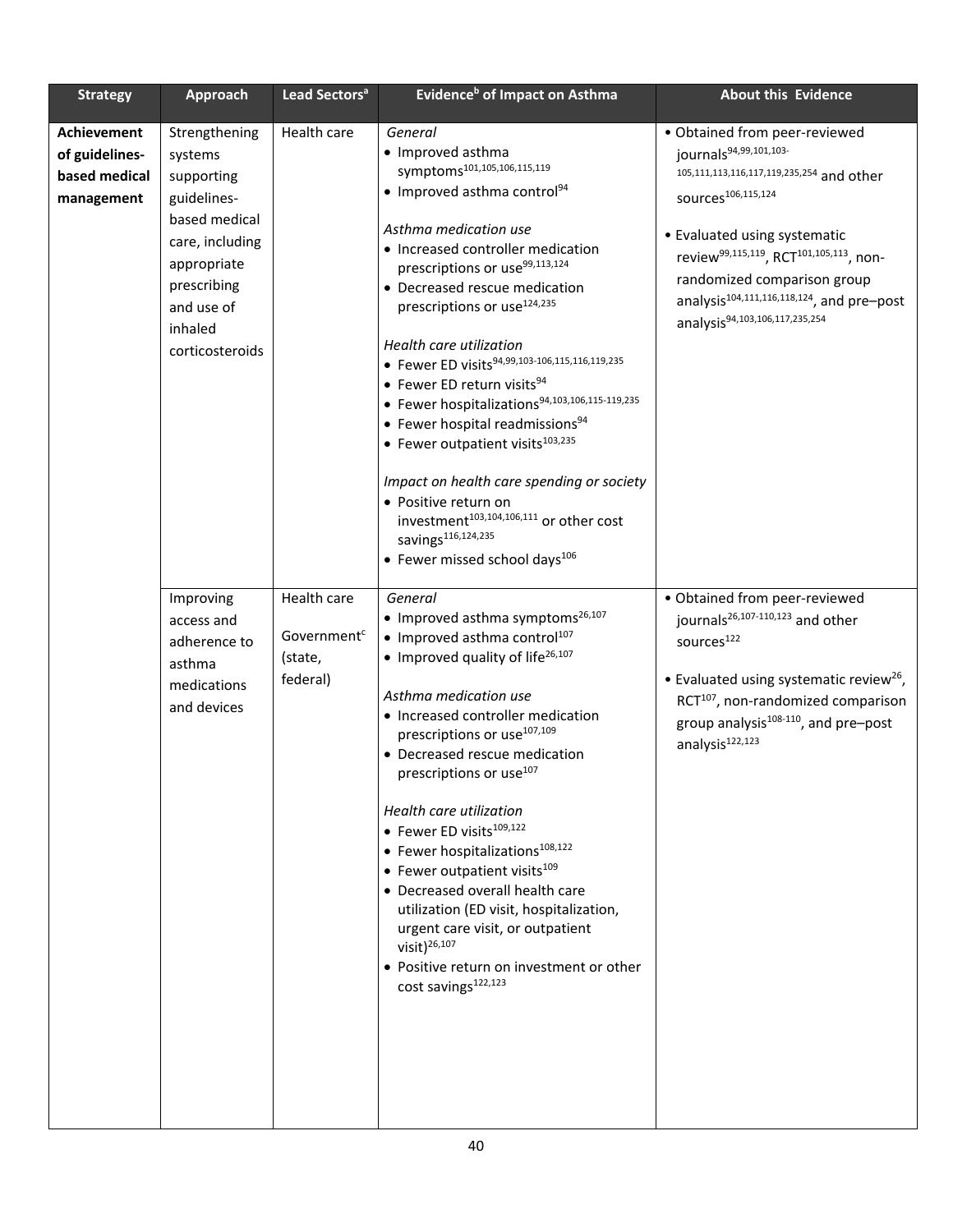| <b>Strategy</b>                                                                                                              | <b>Approach</b>                                                                                             | Lead Sectors <sup>a</sup>                                                                                                                                                                              | Evidence <sup>b</sup> of Impact on Asthma                                                                                                                                                                                                                                                                                                                                                                                                                                                                                                                                                                                                                                                                                                                                                                                                                                                                                                                                                                                                                                                                                  | <b>About this Evidence</b>                                                                                                                                                                                                                                                                                                                                                                                                 |
|------------------------------------------------------------------------------------------------------------------------------|-------------------------------------------------------------------------------------------------------------|--------------------------------------------------------------------------------------------------------------------------------------------------------------------------------------------------------|----------------------------------------------------------------------------------------------------------------------------------------------------------------------------------------------------------------------------------------------------------------------------------------------------------------------------------------------------------------------------------------------------------------------------------------------------------------------------------------------------------------------------------------------------------------------------------------------------------------------------------------------------------------------------------------------------------------------------------------------------------------------------------------------------------------------------------------------------------------------------------------------------------------------------------------------------------------------------------------------------------------------------------------------------------------------------------------------------------------------------|----------------------------------------------------------------------------------------------------------------------------------------------------------------------------------------------------------------------------------------------------------------------------------------------------------------------------------------------------------------------------------------------------------------------------|
| <b>Linkages and</b><br>coordination<br>of care across<br>settings                                                            | Promoting<br>coordinated<br>care for<br>people with<br>asthma                                               | Health care<br>Public health<br>(local, state,<br>federal)<br>Government <sup>c</sup><br>(local, state,<br>federal)<br>Education<br>Non-<br>governmental<br>organizations<br>Social<br>services        | General<br>• Improved asthma symptoms <sup>134,244,255</sup><br>• Improved asthma control <sup>94,130</sup><br>Asthma medication use<br>• Increased medication adherence <sup>130,135</sup><br>• Improved HEDIS scores related to use<br>of appropriate medications by people<br>with asthma <sup>140</sup><br>• Increased controller medication<br>prescriptions or use <sup>113</sup><br>• Decreased rescue medication<br>prescriptions or use <sup>130,134,244</sup><br>• Increased availability of asthma<br>medication at school <sup>256</sup><br>Health care utilization<br>• Fewer ED visits<br>94,128,129,132,134,136,139,140,244,255,257-260<br>• Fewer ED return visits <sup>94</sup><br>• Fewer hospitalizations94,106,129,132,134-<br>136,140,144,244,255,260<br>• Fewer hospital readmissions <sup>94,135</sup><br>• Fewer outpatient visits <sup>257</sup><br>Impact on health care spending or society<br>• Positive return on investment or other<br>cost savings <sup>106,129,132,134-138</sup><br>• Fewer missed school<br>days <sup>128,132,134,144,244,260</sup><br>• Fewer missed work days $^{132}$ | · Obtained from peer-reviewed<br>journals <sup>113,128,129,131,132,134,137,139,144,244,</sup><br>255-259 and other<br>SOUrces <sup>106,130,135,136,140,260</sup><br>• Evaluated using literature review <sup>134</sup> ,<br>RCT <sup>113,144</sup> , non-randomized<br>comparison group analysis <sup>132,137,255</sup> ,<br>and pre-post analysis <sup>106,128-</sup><br>131, 134, 136, 139, 140, 244, 256, 257, 259, 260 |
| Environmental<br>policies or<br>best practices<br>to reduce<br>indoor,<br>outdoor, and<br>occupational<br>asthma<br>triggers | Facilitating<br>home energy<br>efficiency,<br>including<br>home<br>weatherization<br>assistance<br>programs | Government <sup>c</sup><br>(local, state,<br>$f$ ederal $-$<br>particularly<br>agencies<br>focused on<br>housing or<br>energy)<br>Non-<br>governmental<br>organizations<br>that assist<br>with housing | General<br>• Improved asthma symptoms <sup>161</sup><br>Health care utilization<br>• Fewer ED visits <sup>163</sup><br>Impact on health care spending or society<br>• Positive return on investment or other<br>cost savings <sup>162</sup><br>• Fewer missed school days <sup>161</sup><br>• Fewer missed work days <sup>161</sup>                                                                                                                                                                                                                                                                                                                                                                                                                                                                                                                                                                                                                                                                                                                                                                                        | · Obtained from peer-reviewed<br>journal <sup>161</sup> and other sources <sup>162,163</sup><br>• Evaluated using RCT $^{161}$ and pre-post<br>analysis <sup>162,163</sup>                                                                                                                                                                                                                                                 |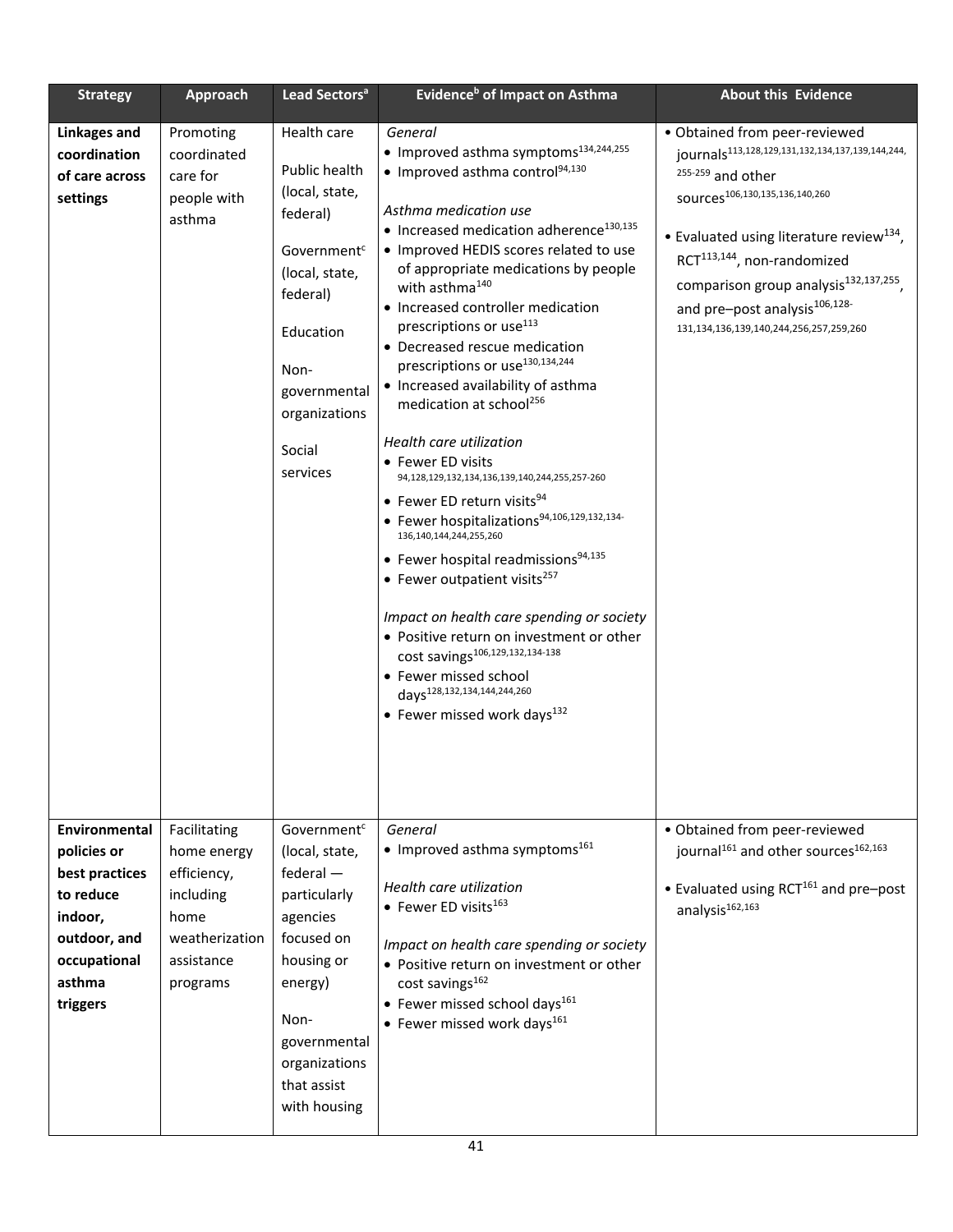| <b>Strategy</b>                                                                                                                     | Approach                                                                                                              | Lead Sectors <sup>a</sup>                                                                                         | Evidence <sup>b</sup> of Impact on Asthma                                                                                                                                                                                          | <b>About this Evidence</b>                                                                                                                                                                                                                                                  |
|-------------------------------------------------------------------------------------------------------------------------------------|-----------------------------------------------------------------------------------------------------------------------|-------------------------------------------------------------------------------------------------------------------|------------------------------------------------------------------------------------------------------------------------------------------------------------------------------------------------------------------------------------|-----------------------------------------------------------------------------------------------------------------------------------------------------------------------------------------------------------------------------------------------------------------------------|
| <b>Environmental</b><br>policies or<br>best practices<br>to reduce<br>indoor,<br>outdoor, and<br>occupational<br>asthma<br>triggers | Facilitating<br>smokefree<br>policies                                                                                 | Government <sup>c</sup><br>(local, state,<br>federal)<br>Employers<br>Housing                                     | General<br>• Improved asthma symptoms <sup>154,160</sup><br>Health care utilization<br>• Fewer ED visits <sup>153-155,158</sup><br>• Fewer hospitalizations <sup>153,156,157,159</sup><br>• Fewer outpatient visits <sup>160</sup> | • Obtained from peer-reviewed<br>journals <sup>154-160</sup> and other<br>sources <sup>181</sup><br>• Evaluated using systematic review<br><sup>157,181</sup> , non-randomized comparison<br>group analysis $154,159$ , and pre-post<br>analysis <sup>155,156,158,160</sup> |
| (continued)                                                                                                                         | Facilitating<br>clean diesel<br>school buses                                                                          | Public health<br>(local, state,<br>federal)<br>Government <sup>c</sup><br>(local, state,<br>federal)<br>Education | Health care utilization<br>• Fewer hospitalizations <sup>192</sup><br>Impact on health care spending or society<br>$\bullet$ Cost savings <sup>192</sup><br>• Fewer missed school days <sup>191</sup>                              | • Obtained from peer-reviewed<br>journals <sup>191,192</sup><br>• Evaluated using non-randomized<br>comparison group analysis <sup>191,192</sup>                                                                                                                            |
|                                                                                                                                     | Eliminating<br>exposure to<br>asthma<br>triggers in the<br>workplace<br>whenever<br>possible                          | Employers<br>Public health<br>(state,<br>federal)<br>Government <sup>c</sup><br>(state,<br>federal)               | General<br>• Improved asthma symptoms <sup>211</sup>                                                                                                                                                                               | · Obtained from peer-review<br>journals <sup>211-213</sup><br>• Evaluated using systematic<br>review <sup>211-213</sup>                                                                                                                                                     |
|                                                                                                                                     | Reducing<br>exposure to<br>asthma<br>triggers in the<br>workplace (if<br>eliminating<br>exposures is<br>not possible) | Employers<br>Public health<br>(state,<br>federal)<br>Government <sup>c</sup><br>(state,<br>federal)               | General<br>• Improved asthma symptoms <sup>211</sup>                                                                                                                                                                               | · Obtained from peer-review<br>journals <sup>211-213</sup><br>• Evaluated using systematic<br>review <sup>211-213</sup>                                                                                                                                                     |

a This column refers to the lead sectors well-positioned to bring leadership and resources to implementation efforts. For each strategy, many other sectors can be instrumental to implementing relevant activities.

**b** Evidence of impact for a strategy or a strategy's associated approach(es).

c Government agencies other than public health agencies.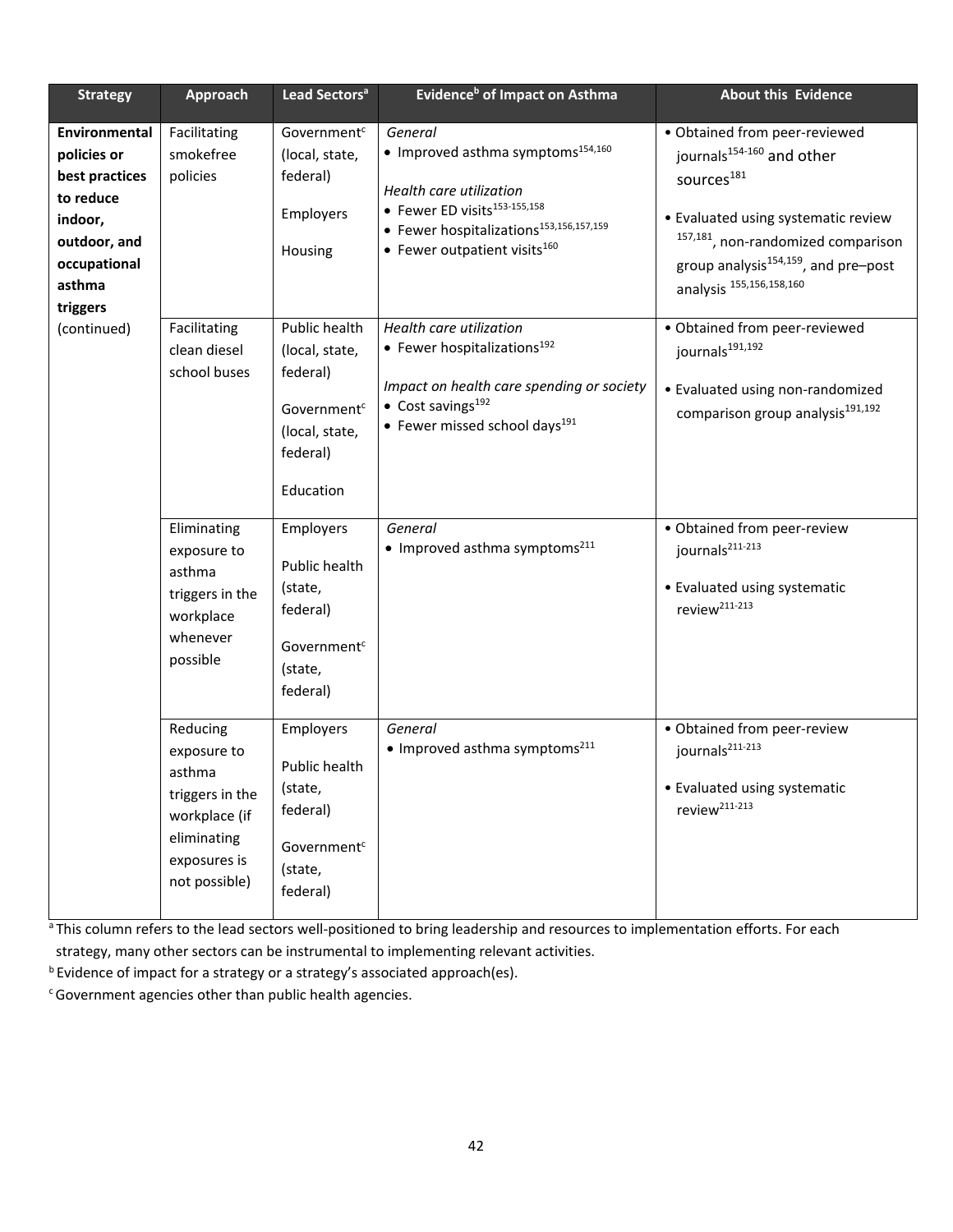## <span id="page-42-0"></span>References

- 1. Centers for Disease Control and Prevention. Most Recent Asthma Data. https://www.cdc.gov/asthma/most\_recent\_data.htm. Accessed April 11, 2017.
- 2. Centers for Disease Control and Prevention. Uncontrolled Asthma among Persons with Current Asthma. https://www.cdc.gov/asthma/asthma\_stats/uncontrolled\_asthma.htm. Accessed April 11, 2017.
- 3. Centers for Disease Control and Prevention. Asthma-related Missed School Days among Children aged 5-17 Years. https://www.cdc.gov/asthma/asthma\_stats/missing\_days.htm. Accessed April 11, 2017.
- 4. Centers for Disease Control and Prevention. Asthma's Impact on the Nation. https://www.cdc.gov/asthma/impacts\_nation/asthmafactsheet.pdf. Accessed April 11, 2017.
- 5. Jang J, Gary Chan KC, Huang H, Sullivan SD. Trends in cost and outcomes among adult and pediatric patients with asthma: 2000-2009. *Ann Allergy Asthma Immunol.* 2013;111(6):516-522.
- 6. Frieden TR. Six components necessary for effective public health program implementation. *Am J Public Health.* 2014;104(1):17-22.
- 7. National Asthma Education and Prevention Program. Expert Panel Report 3 (EPR-3): guidelines for the diagnosis and management of asthma—Full Report 2007. NIH Publication No. 07-4051. Bethesda, MD: National Institutes of Health; 2007.
- 8. Moorman JE, Akinbami LJ, Bailey CM, et al. National Surveillance of Asthma: United States, 2001–2010. National Center for Health Statistics. Vital Health Stat 3(35). 2012.
- 9. Hsu J, Wilhelm N, Lewis L, Herman E. Economic Evidence for US Asthma Self-Management Education and Home-Based Interventions. *J Allergy Clin Immunol Pract.* 2016;4(6):1123-1134 e1127.
- 10. America's Health Insurance Plans. Next Generation Asthma Care: Integrating Clinical and Environmental Strategies to Improve Asthma Outcomes. https://www.ahip.org/next-generation-asthma-careintegrating-clinical-and-environmental-strategies-to-improve-asthma-outcomes/. Accessed April 12, 2017.
- 11. Shanafelt TD, Noseworthy JH. Executive Leadership and Physician Well-being: Nine Organizational Strategies to Promote Engagement and Reduce Burnout. *Mayo Clin Proc.* 2017;92(1):129-146.
- 12. Healthy People 2020. Social Determinants of Health. https://www.healthypeople.gov/2020/topicsobjectives/topic/social-determinants-of-health. Accessed April 12, 2017.
- 13. Asthma Community Network. Health Plan Strategies for Managing Asthma: Key Findings from AHIP's Asthma Assessment. http://www.asthmacommunitynetwork.org/system/files/webinar/pdf/EPA%20and%20AHIP%20Webina r\_Combined%20Slides\_5.23.17.pdf. Accessed June 5, 2017.
- 14. Chae M, Taylor BJ, Lawrence J, et al. Family CHAOS is associated with glycaemic control in children and adolescents with type 1 diabetes mellitus. *Acta Diabetol.* 2016;53(1):49-55.
- 15. Chatterjee A, Gillman MW, Wong MD. Chaos, Hubbub, and Order Scale and Health Risk Behaviors in Adolescents in Los Angeles. *J Pediatr.* 2015;167(6):1415-1421.
- 16. Coley RL, Lynch AD, Kull M. Early Exposure to Environmental Chaos and Children's Physical and Mental Health. *Early Child Res Q.* 2015;32:94-104.
- 17. Kalichman SC, Kalichman MO. HIV-Related Stress and Life Chaos Mediate the Association Between Poverty and Medication Adherence Among People Living with HIV/AIDS. *J Clin Psychol Med Settings.*  2016;23(4):420-430.
- 18. Levin L, Kichler JC, Polfuss M. The relationship between hemoglobin A1C in youth with type 1 diabetes and chaos in the family household. *Diabetes Educ.* 2013;39(5):696-704.
- 19. Gardner A, Kaplan B, Brown W, et al. National standards for asthma self-management education. *Ann Allergy Asthma Immunol.* 2015;114(3):178-186 e171.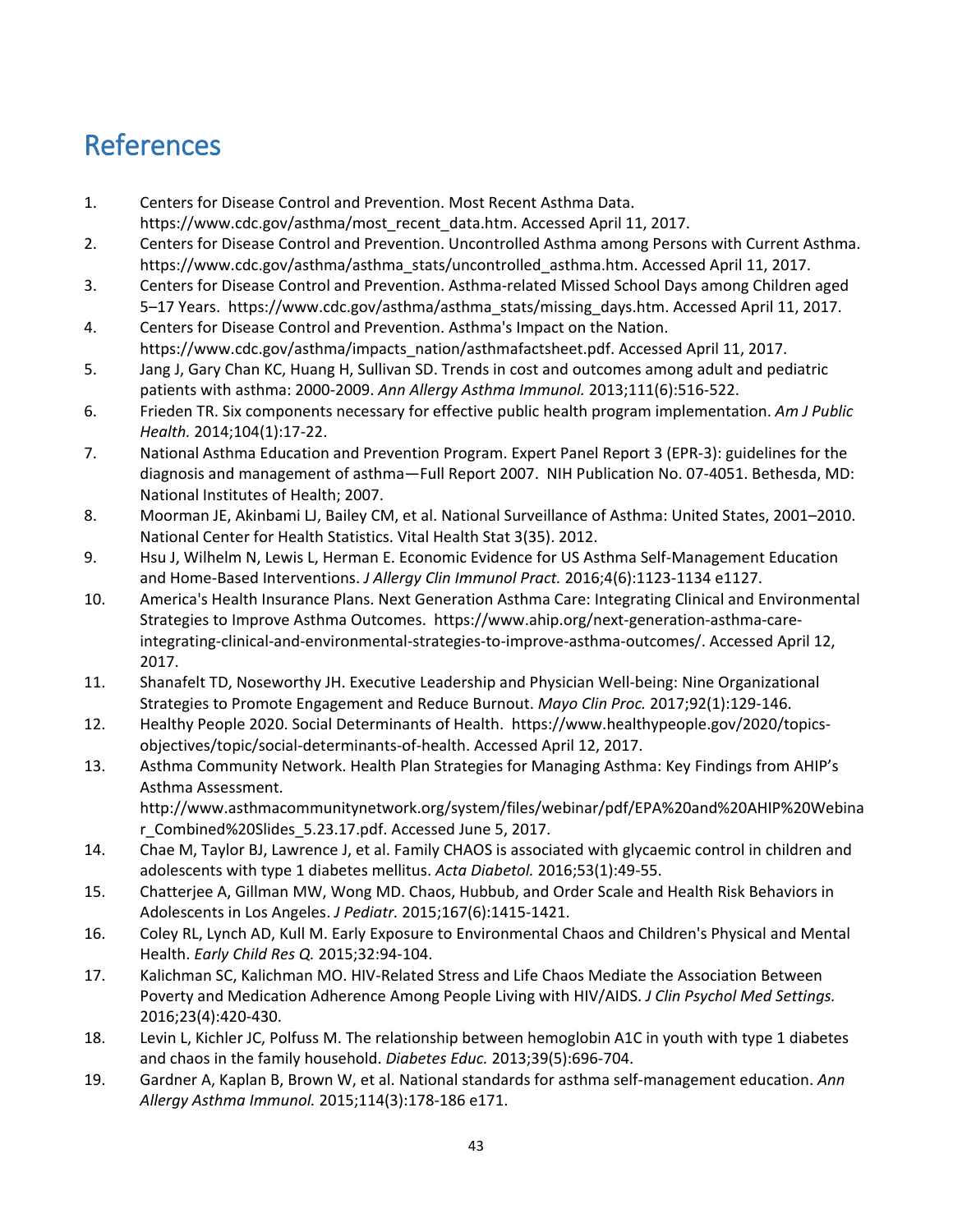- 20. American Lung Association. State Medicaid Coverage for Self-Management Education. http://www.lung.org/assets/documents/asthma/7-Self-Management-Education-Map.pdf. Accessed May 5, 2017.
- 21. Markus AR, Andres E, West K, Gerstein MT, Lyons VS. Medicaid payment innovations to financially sustain comprehensive childhood asthma management programs at Federally Qualified Health Centers. *Journal of Asthma and Allergy Educators.* 2013;4(3):112-122.
- 22. Harris KM, Kneale D, Lasserson T, McDonald V, Thomas J, Grigg J. School-based self-management educational interventions for asthma in children and adolescents: A systematic review. *Journal of Allergy and Clinical Immunology.*141(2):AB207.
- 23. National Asthma Educator Certification Board. https://www.naecb.com/. Accessed May 5, 2017.
- 24. Childhood Asthma Leadership Coalition. Pathways to Medicaid Reimbursement for Pediatric Asthma Services. https://firstfocus.org/wp-content/uploads/2016/05/Medicaid-Pathways-to-Asthma-Reimbursement-CALC-May-2016.pdf. Accessed May 19, 2017.
- 25. Brookings Institution. A Case Study in Payment Reform to Support Optimal Pediatric Asthma Care. https://www.brookings.edu/research/a-case-study-in-payment-reform-to-support-optimal-pediatricasthma-care/. Accessed May 19, 2017.
- 26. Viswanathan M, Golin CE, Jones CD, et al. Interventions to improve adherence to self-administered medications for chronic diseases in the United States: a systematic review. *Ann Intern Med.*  2012;157(11):785-795.
- 27. Lester D, Mohammad A, Leach EE, Hernandez PI, Walker EA. An investigation of asthma care best practices in a community health center. *J Health Care Poor Underserved.* 2012;23(3 Suppl):255-264.
- 28. U.S. Environmental Protection Agency. National Environmental Leadership Award in Asthma Management 2016 Health Care Provider Winner: Urban Health Plan. https://www.epa.gov/asthma/national-environmental-leadership-award-asthma-management. Accessed May 5, 2017.
- 29. Francisco B, Rood T, Nevel R, Foreman P, Homan S. Teaming Up for Asthma Control: EPR-3 Compliant School Program in Missouri Is Effective and Cost-Efficient. *Prev Chronic Dis.* 2017;14:E40.
- 30. America's Health Insurance Plans. Aetna EPA 2016. https://www.ahip.org/aetna-epa-2016/. Accessed May 9, 2017.
- 31. National Center for Healthy Housing. Case Studies in Healthcare Financing of Healthy Homes Services: Medicaid Reimbursement for Home-Based Asthma Services in Delaware. http://www.nchh.org/Portals/0/Contents/Case-Study\_Asthma\_DE\_Final.pdf. Accessed May 9, 2017.
- 32. Asthma Initiative of Michigan for Healthy Lungs: Michigan MATCH (Managing Asthma Through Casemanagement in Homes). http://getasthmahelp.org/managing-asthma-match.aspx. Accessed May 10, 2017.
- 33. Rhode Island Department of Health. The Home Asthma Response Program (HARP). http://health.ri.gov/publications/programreports/HomeAsthmaResponseProgram.pdf. Accessed May 10, 2017.
- 34. Centers for Disease Control and Prevention. Asthma Self-Management Education and Environmental Management: Approaches to Enhancing Reimbursement.
- https://www.cdc.gov/asthma/pdfs/Asthma\_Reimbursement\_Report.pdf. Accessed May 22, 2017. 35. Campbell JD, Brooks M, Hosokawa P, Robinson J, Song L, Krieger J. Community Health Worker Home Visits for Medicaid-Enrolled Children With Asthma: Effects on Asthma Outcomes and Costs. *Am J Public*
- *Health.* 2015;105(11):2366-2372. 36. NORC at the University of Chicago. HCIA Disease-Specific Evaluation: Second Annual Report. 2016; https://downloads.cms.gov/files/cmmi/hcia-diseasespecific-secondevalrpt.pdf.
- 37. National Institutes of Health. A Breath of Life: Asthma Control for My Child. https://www.nhlbi.nih.gov/health-pro/resources/lung/breath-liferespirar-es-vida. Accessed May 19, 2017.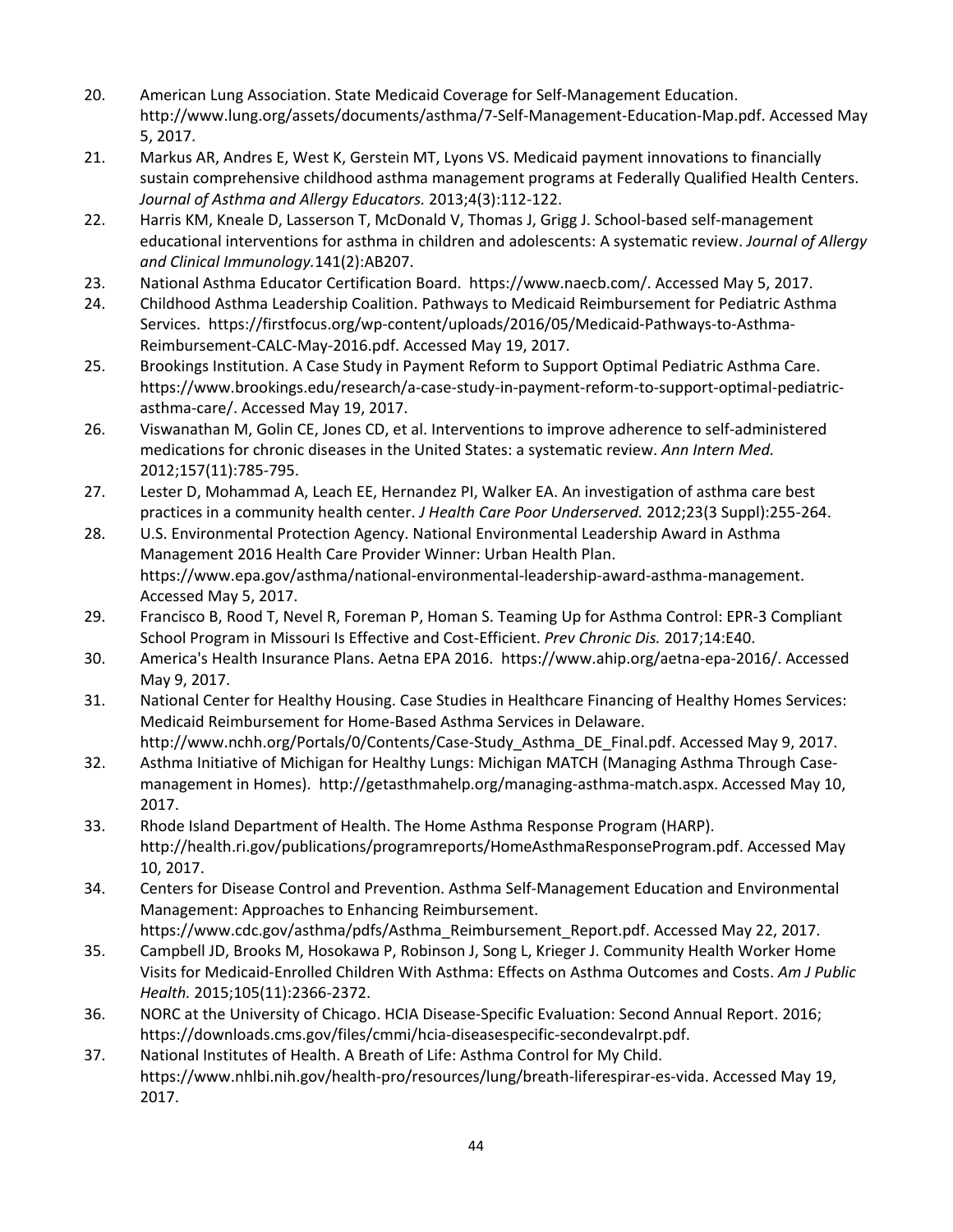- 38. Association of Asthma Educators. Asthma Education for the Community Health Worker. http://www.asthmaeducators.org/Community-Health-Worker. Accessed May 23, 2017.
- 39. American Lung Association. Asthma Basics Course. https://lung.training/courses/asthma\_basics.html. Accessed May 23, 2017.
- 40. Public Health Seattle & King County. HomeBASE: Home-based education and support intervention for reducing asthma mortality. http://www.kingcounty.gov/depts/health/chronic-diseases/asthma/healthcare-providers/past-programs/HomeBASE.aspx. Accessed May 19, 2017.
- 41. National Academy for State Health Policy. State Community Health Worker Models. http://www.nashp.org/state-community-health-worker-models/. Accessed May 23, 2017.
- 42. Asthma Community Network. Community Health Worker Training Programs. http://www.asthmacommunitynetwork.org/node/16342. Accessed May 23, 2017.
- 43. *Institute of Medicine. 2000. Clearing the air: Asthma and indoor air exposures.* Washington, DC: The National Academies Press.
- 44. Khokhawalla SA, Rosenthal SR, Pearlman DN, Triche EW. Cigarette smoking and emergency care utilization among asthmatic adults in the 2011 Asthma Call-back Survey. *J Asthma.* 2015;52(7):732-739.
- 45. Centers for Disease Control and Prevention. Percentage of People with Asthma who Smoke. https://www.cdc.gov/asthma/asthma\_stats/people\_who\_smoke.htm. Accessed April 13, 2017.
- 46. Evans D, Levison MJ, Feldman CH, et al. The impact of passive smoking on emergency room visits of urban children with asthma. *Am Rev Respir Dis.* 1987;135(3):567-572.
- 47. Quinto KB, Kit BK, Lukacs SL, Akinbami LJ. Environmental tobacco smoke exposure in children aged 3‒19 years with and without asthma in the United States, 1999-2010. NCHS data brief, no 126. Hyattsville, MD: National Center for Health Statistics; 2013.
- 48. Silvestri M, Franchi S, Pistorio A, Petecchia L, Rusconi F. Smoke exposure, wheezing, and asthma development: a systematic review and meta-analysis in unselected birth cohorts. *Pediatr Pulmonol.*  2015;50(4):353-362.
- 49. Castro-Rodriguez JA, Forno E, Rodriguez-Martinez CE, Celedon JC. Risk and Protective Factors for Childhood Asthma: What Is the Evidence? *J Allergy Clin Immunol Pract.* 2016;4(6):1111-1122.
- 50. England LJ, Aagaard K, Bloch M, et al. Developmental toxicity of nicotine: A transdisciplinary synthesis and implications for emerging tobacco products. *Neurosci Biobehav Rev.* 2017;72:176-189.
- 51. Gibbs K, Collaco JM, McGrath-Morrow SA. Impact of Tobacco Smoke and Nicotine Exposure on Lung Development. *Chest.* 2016;149(2):552-561.
- 52. McEvoy CT, Spindel ER. Pulmonary Effects of Maternal Smoking on the Fetus and Child: Effects on Lung Development, Respiratory Morbidities, and Life Long Lung Health. *Paediatr Respir Rev.* 2017;21:27-33.
- 53. Centers for Disease Control and Prevention. Common Asthma Triggers. https://www.cdc.gov/asthma/triggers.html. Accessed May 5, 2017.
- 54. Centers for Disease Control and Prevention. Health Effects of Cigarette Smoking. https://www.cdc.gov/tobacco/data\_statistics/fact\_sheets/health\_effects/effects\_cig\_smoking/index.ht m. Accessed May 5, 2017.
- 55. Centers for Disease Control and Prevention. State Strategies to Improve Health and Control Cost: Improving Tobacco Control. https://www.cdc.gov/policy/hst/statestrategies/index.html. Accessed May 5, 2017.
- 56. Centers for Disease Control and Prevention. The 6/18 Initiative: Reduce Tobacco Use. https://www.cdc.gov/sixeighteen/tobacco/. Accessed May 5, 2017.
- 57. Fiore M, Jaén C, Baker T, et al. A clinical practice guideline for treating tobacco use and dependence: 2008 update. A U.S. Public Health Service report. *Am J Prev Med.* 2008;35(2):158-176.
- 58. Tonnesen P, Pisinger C, Hvidberg S, et al. Effects of smoking cessation and reduction in asthmatics. *Nicotine Tob Res.* 2005;7(1):139-148.
- 59. Chaudhuri R, Livingston E, McMahon AD, et al. Effects of smoking cessation on lung function and airway inflammation in smokers with asthma. *Am J Respir Crit Care Med.* 2006;174(2):127-133.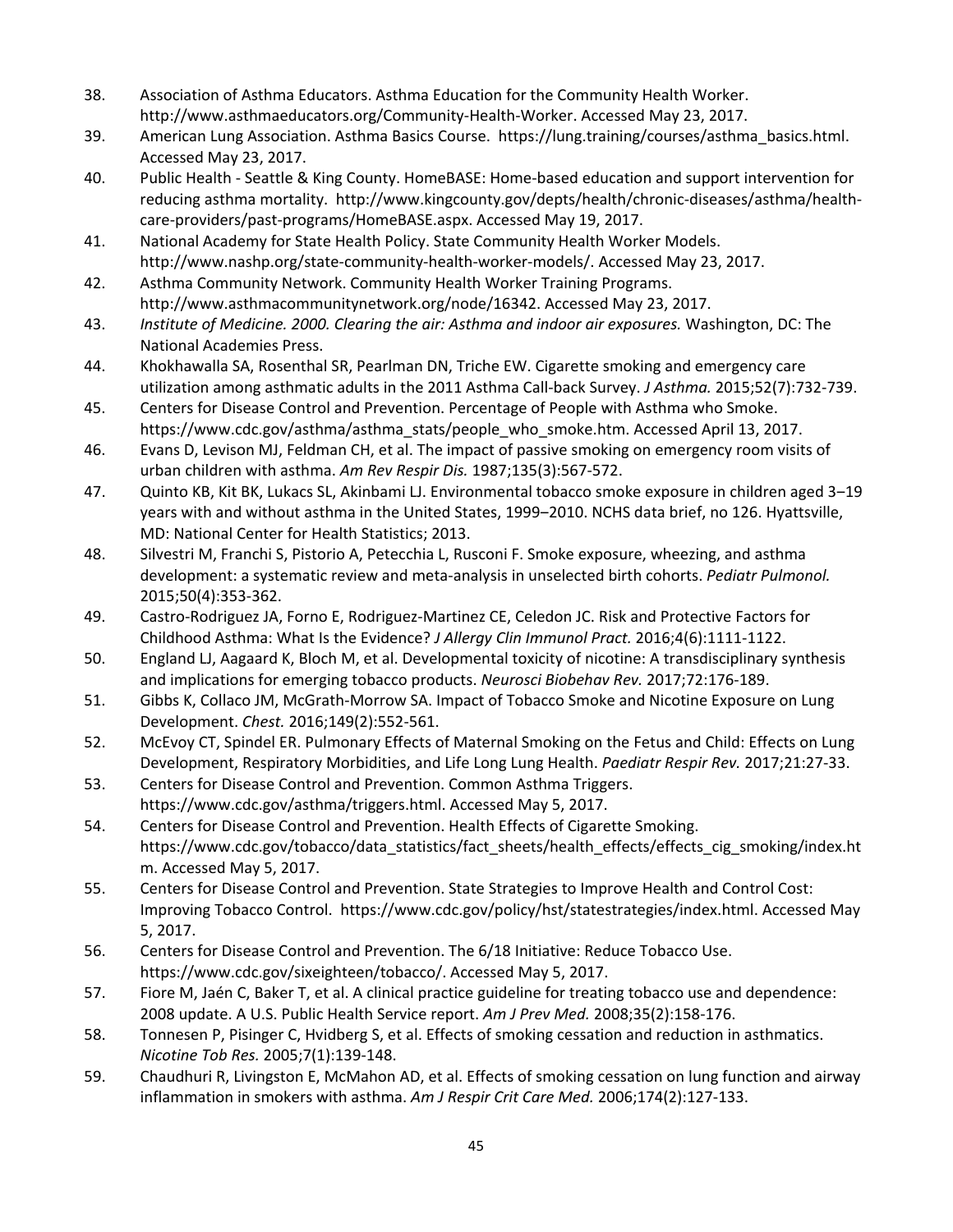- 60. Westergaard CG, Porsbjerg C, Backer V. The effect of smoking cessation on airway inflammation in young asthma patients. *Clin Exp Allergy.* 2014;44(3):353-361.
- 61. U.S. Preventive Services Task Force. Tobacco Smoking Cessation in Adults, Including Pregnant Women: Behavioral and Pharmacotherapy Interventions. https://www.uspreventiveservicestaskforce.org/Page/Document/UpdateSummaryFinal/tobacco-use-inadults-and-pregnant-women-counseling-and-interventions1. Accessed August 1, 2017.
- 62. Patnode CD, Henderson JT, Thompson JH, Senger CA, Fortmann SP, Whitlock EP. Behavioral Counseling and Pharmacotherapy Interventions for Tobacco Cessation in Adults, Including Pregnant Women: A Review of Reviews for the U.S. Preventive Services Task Force. *Ann Intern Med.* 2015;163(8):608-621.
- 63. Siu AL, Force USPST. Behavioral and Pharmacotherapy Interventions for Tobacco Smoking Cessation in Adults, Including Pregnant Women: U.S. Preventive Services Task Force Recommendation Statement. *Ann Intern Med.* 2015;163(8):622-634.
- 64. Al-sheyab N, Gallagher R, Crisp J, Shah S. Peer-led education for adolescents with asthma in Jordan: a cluster-randomized controlled trial. *Pediatrics.* 2012;129(1):e106-112.
- 65. Wilson SR, Yamada EG, Sudhakar R, et al. A controlled trial of an environmental tobacco smoke reduction intervention in low-income children with asthma. *Chest.* 2001;120(5):1709-1722.
- 66. Borrelli B, McQuaid EL, Becker B, et al. Motivating parents of kids with asthma to quit smoking: the PAQS project. *Health Educ Res.* 2002;17(5):659-669.
- 67. Borrelli B, McQuaid EL, Novak SP, Hammond SK, Becker B. Motivating Latino caregivers of children with asthma to quit smoking: a randomized trial. *J Consult Clin Psychol.* 2010;78(1):34-43.
- 68. Borrelli B, McQuaid EL, Tooley EM, et al. Motivating parents of kids with asthma to quit smoking: the effect of the teachable moment and increasing intervention intensity using a longitudinal randomized trial design. *Addiction.* 2016;111(9):1646-1655.
- 69. McQuaid EL, Garro A, Seifer R, Hammond SK, Borrelli B. Integrating asthma education and smoking cessation for parents: financial return on investment. *Pediatr Pulmonol.* 2012;47(10):950-955.
- 70. Greenberg RA, Strecher VJ, Bauman KE, et al. Evaluation of a home-based intervention program to reduce infant passive smoking and lower respiratory illness. *J Behav Med.* 1994;17(3):273-290.
- 71. Halterman JS, Szilagyi PG, Fisher SG, et al. Randomized controlled trial to improve care for urban children with asthma: results of the School-Based Asthma Therapy trial. *Arch Pediatr Adolesc Med.*  2011;165(3):262-268.
- 72. Hovell MF, Meltzer SB, Wahlgren DR, et al. Asthma management and environmental tobacco smoke exposure reduction in Latino children: a controlled trial. *Pediatrics.* 2002;110(5):946-956.
- 73. Wahlgren DR, Hovell MF, Meltzer SB, Hofstetter CR, Zakarian JM. Reduction of environmental tobacco smoke exposure in asthmatic children. A 2-year follow-up. *Chest.* 1997;111(1):81-88.
- 74. Tong VT, Dietz PM, Rolle IV, Kennedy SM, Thomas W, England LJ. Clinical interventions to reduce secondhand smoke exposure among pregnant women: a systematic review. *Tob Control.*  2015;24(3):217-223.
- 75. Chamberlain C, O'Mara-Eves A, Porter J, et al. Psychosocial interventions for supporting women to stop smoking in pregnancy. *Cochrane Database Syst Rev.* 2017;2:CD001055.
- 76. Coleman T, Chamberlain C, Davey MA, Cooper SE, Leonardi-Bee J. Pharmacological interventions for promoting smoking cessation during pregnancy. *Cochrane Database Syst Rev.* 2015(12):CD010078.
- 77. Centers for Disease Control and Prevention. Smokefree Policies Reduce Secondhand Smoke Exposure. https://www.cdc.gov/tobacco/data\_statistics/fact\_sheets/secondhand\_smoke/protection/shs\_exposur e/index.htm. Accessed May 5, 2017.
- 78. McLeish AC, Zvolensky MJ. Asthma and cigarette smoking: a review of the empirical literature. *J Asthma.*  2010;47(4):345-361.
- 79. Fennerty AG, Banks J, Ebden P, Bevan C. The effect of cigarette withdrawal on asthmatics who smoke. *Eur J Respir Dis.* 1987;71(5):395-399.
- 80. Gerald LB, Gerald JK, Gibson L, Patel K, Zhang S, McClure LA. Changes in environmental tobacco smoke exposure and asthma morbidity among urban school children. *Chest.* 2009;135(4):911-916.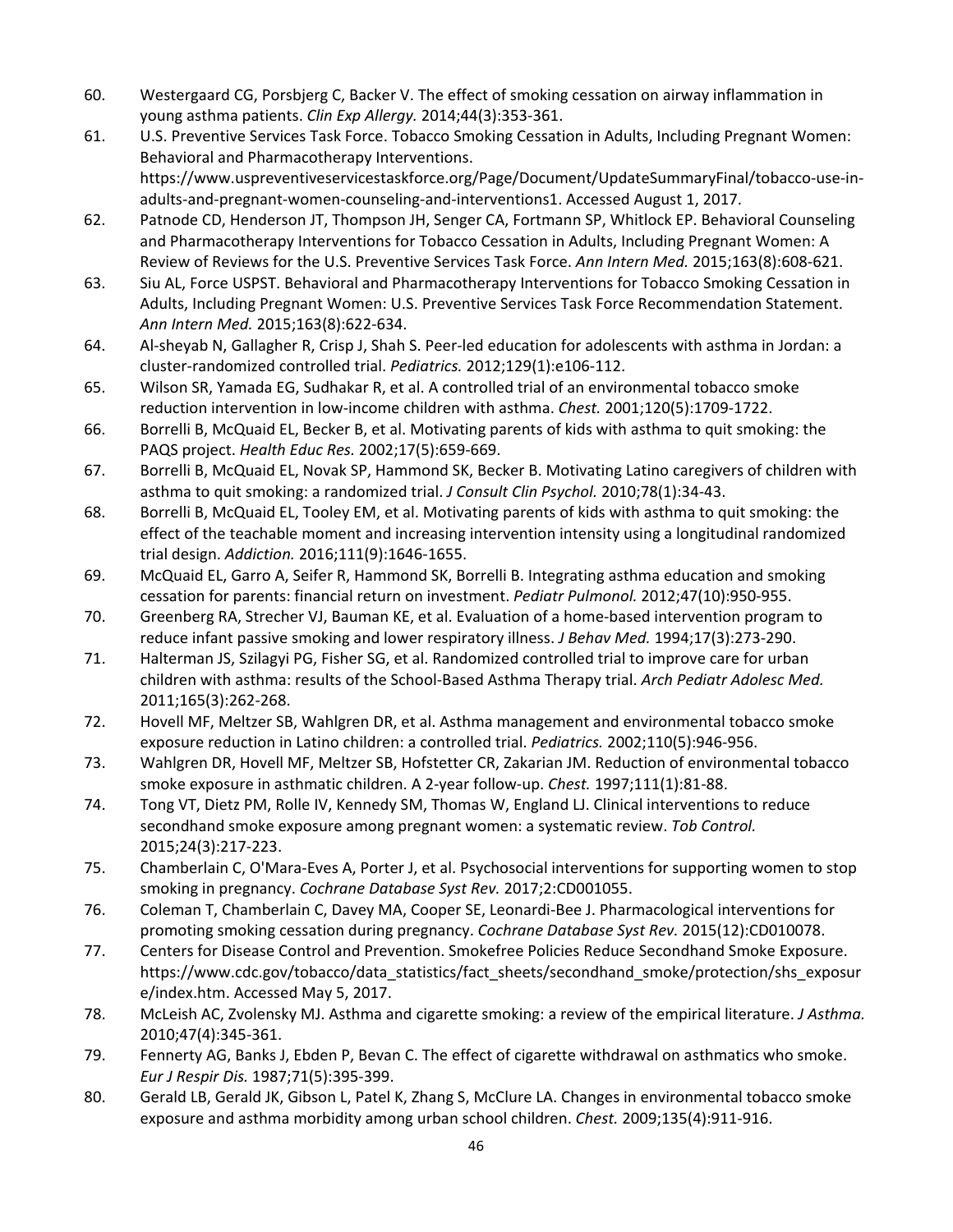- 81. Nurmagambetov TA, Barnett SB, Jacob V, et al. Economic value of home-based, multi-trigger, multicomponent interventions with an environmental focus for reducing asthma morbidity a community guide systematic review. *Am J Prev Med.* 2011;41(2 Suppl 1):S33-47.
- 82. Crocker DD, Kinyota S, Dumitru GG, et al. Effectiveness of home-based, multi-trigger, multicomponent interventions with an environmental focus for reducing asthma morbidity: a community guide systematic review. *Am J Prev Med.* 2011;41(2 Suppl 1):S5-32.
- 83. Bryant-Stephens T, Reed-Wells S, Canales M, et al. Home visits are needed to address asthma health disparities in adults. *J Allergy Clin Immunol.* 2016;138(6):1526-1530.
- 84. American Lung Association. State Medicaid Coverage for Home Visits. http://www.lung.org/assets/documents/asthma/6-Home-Visits-Map.pdf. Accessed May 5, 2017.
- 85. Agency for Healthcare Research and Quality. Designing and Implementing Medicaid Disease and Care Management Programs. https://www.ahrq.gov/professionals/systems/long-termcare/resources/hcbs/medicaidmgmt/medicaidmgmt1.html. Accessed November 16, 2017.
- 86. Centers for Disease Control and Prevention. Strategies for Addressing Asthma in Homes. https://www.cdc.gov/asthma/pdfs/Asthma\_In\_Homes\_508.pdf. Accessed May 16, 2017.
- 87. National Center for Healthy Housing. Building Systems to Sustain Home-Based Asthma Services: eLearning Modules. http://nchh.org/Program/EquippingStatesforReimbursement.aspx. Accessed May 19, 2017.
- 88. U.S. Environmental Protection Agency. Asthma Change Package: Tailored Environmental Interventions. http://www.asthmacommunitynetwork.org/interact/changepackage/6. Accessed May 23, 2017.
- 89. National Center for Healthy Housing. Case Studies and Resources. http://www.nchh.org/Portals/0/Contents/Case-Study\_Asthma\_DE\_Final.pdf. Accessed May 19, 2017.
- 90. Krieger J, Song L, Philby M. Community health worker home visits for adults with uncontrolled asthma: the HomeBASE Trial randomized clinical trial. *JAMA Intern Med.* 2015;175(1):109-117.
- 91. Brown JV, Bakeman R, Celano MP, Demi AS, Kobrynski L, Wilson SR. Home-based asthma education of young low-income children and their families. *J Pediatr Psychol.* 2002;27(8):677-688.
- 92. Childhood Asthma Leadership Coalition and Green & Healthy Homes Initiative. Update from the Field: Paying for Success to Improve Asthma Outcomes (2016). http://www.greenandhealthyhomes.org/sites/default/files/PFS%20Asthma%20Brief%2020161010.pdf. Accessed May 9, 2017.
- 93. Tran QK, Bayram JD, Boonyasai RT, et al. Pediatric Emergency Department Return: A Literature Review of Risk Factors and Interventions. *Pediatr Emerg Care.* 2016;32(8):570-577.
- 94. Kercsmar CM, Beck AF, Sauers-Ford H, et al. Association of an Asthma Improvement Collaborative With Health Care Utilization in Medicaid-Insured Pediatric Patients in an Urban Community. *JAMA Pediatr.*  2017;171(11):1072-1080.
- 95. Fernandes JC, Biskupiak WW, Brokaw SM, et al. Outcomes of the Montana Asthma Home Visiting Program: A home-based asthma education program. *J Asthma.* 2018:1-7.
- 96. Bhaumik U, Sommer SJ, Giller-Leinwohl J, et al. Boston children's hospital community asthma initiative: Five-year cost analyses of a home visiting program. *J Asthma.* 2017;54(2):134-142.
- 97. Centers for Disease Control and Prevention. Learning As We Grow: Evaluation Highlights from National Asthma Control Program Grantees. https://www.cdc.gov/asthma/pdfs/asthmastories.pdf.
- 98. The Guide to Community Preventive Services. An Evidence-Based Approach to Montana's Health Landscape. https://www.thecommunityguide.org/sites/default/files/assets/PublicHealth-MT.pdf. Accessed August 22, 2017.
- 99. Okelo SO, Butz AM, Sharma R, et al. Interventions to modify health care provider adherence to asthma guidelines: a systematic review. *Pediatrics.* 2013;132(3):517-534.
- 100. National Asthma Education and Prevention Program. Guidelines Implementation Panel Report for Expert Panel Report 3 (EPR-3): guidelines for the diagnosis and management of asthma. NIH Publication No. 09-6147. Bethesda, MD: National Institutes of Health; 2008.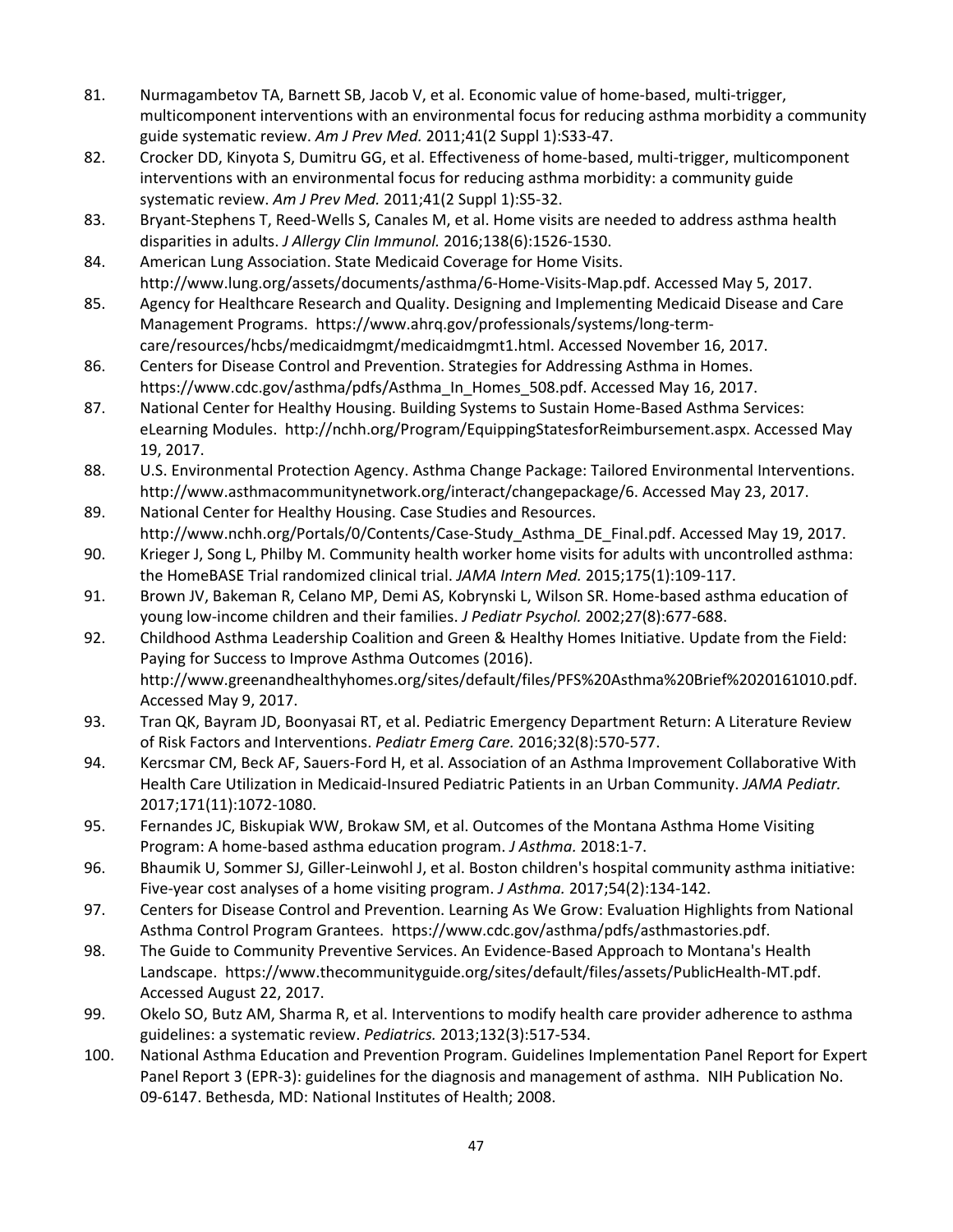- 101. Szefler SJ, Mitchell H, Sorkness CA, et al. Management of asthma based on exhaled nitric oxide in addition to guideline-based treatment for inner-city adolescents and young adults: a randomised controlled trial. *Lancet.* 2008;372(9643):1065-1072.
- 102. Szefler SJ, Gergen PJ, Mitchell H, Morgan W. Achieving asthma control in the inner city: do the National Institutes of Health Asthma Guidelines really work? *J Allergy Clin Immunol.* 2010;125(3):521-526; quiz 527-528.
- 103. Cloutier MM, Grosse SD, Wakefield DB, Nurmagambetov TA, Brown CM. The economic impact of an urban asthma management program. *Am J Manag Care.* 2009;15(6):345-351.
- 104. Rossiter LF, Whitehurst-Cook MY, Small RE, et al. The impact of disease management on outcomes and cost of care: a study of low-income asthma patients. *Inquiry.* 2000;37(2):188-202.
- 105. Cabana MD, Slish KK, Evans D, et al. Impact of physician asthma care education on patient outcomes. *Pediatrics.* 2006;117(6):2149-2157.
- 106. Asthma Community Network. Collaborating for Better Care: Strategies for Successful Partnerships between Health Plans and Asthma Programs. http://www.asthmacommunitynetwork.org/system/files/webinar/pdf/CollaboratingForBetterCare-WebinarSlides.pdf. Accessed January 9, 2017.
- 107. Wilson SR, Strub P, Buist AS, et al. Shared treatment decision making improves adherence and outcomes in poorly controlled asthma. *Am J Respir Crit Care Med.* 2010;181(6):566-577.
- 108. Karaca-Mandic P, Jena AB, Joyce GF, Goldman DP. Out-of-pocket medication costs and use of medications and health care services among children with asthma. *JAMA.* 2012;307(12):1284-1291.
- 109. Campbell JD, Allen-Ramey F, Sajjan SG, Maiese EM, Sullivan SD. Increasing pharmaceutical copayments: impact on asthma medication utilization and outcomes. *Am J Manag Care.* 2011;17(10):703-710.
- 110. Berger Z, Kimbrough W, Gillespie C, et al. Lower copay and oral administration: predictors of first-fill adherence to new asthma prescriptions. *Am Health Drug Benefits.* 2009;2(4):174-180.
- 111. Tinkelman D, Wilson S. Asthma disease management: regression to the mean or better? *Am J Manag Care.* 2004;10(12):948-954.
- 112. Williams D, Portnoy JM, Meyerson K. Strategies for improving asthma outcomes: a case-based review of successes and pitfalls. *J Manag Care Pharm.* 2010;16(1 Suppl C):S3-14; quiz S16-17.
- 113. Bender BG, Cvietusa PJ, Goodrich GK, et al. Pragmatic trial of health care technologies to improve adherence to pediatric asthma treatment a randomized clinical trial. *JAMA Pediatrics.* 2015;169:317- 323. http://onlinelibrary.wiley.com/o/cochrane/clcentral/articles/916/CN-01075916/frame.html
- 114. Cloutier MM, Hall CB, Wakefield DB, Bailit H. Use of asthma guidelines by primary care providers to reduce hospitalizations and emergency department visits in poor, minority, urban children. *J Pediatr.*  2005;146(5):591-597.
- 115. The Community Guide. Health Equity: School-Based Health Centers. https://www.thecommunityguide.org/findings/promoting-health-equity-through-education-programsand-policies-school-based-health-centers. Accessed November 16, 2017.
- 116. Guo JJ, Jang R, Keller KN, McCracken AL, Pan W, Cluxton RJ. Impact of school-based health centers on children with asthma. *J Adolesc Health.* 2005;37(4):266-274.
- 117. Lurie N, Bauer EJ, Brady C. Asthma outcomes at an inner-city school-based health center. *J Sch Health.*  2001;71(1):9-16.
- 118. Webber MP, Carpiniello KE, Oruwariye T, Lo Y, Burton WB, Appel DK. Burden of asthma in inner-city elementary schoolchildren: do school-based health centers make a difference? *Arch Pediatr Adolesc Med.* 2003;157(2):125-129.
- 119. Knopf JA, Finnie RK, Peng Y, et al. School-Based Health Centers to Advance Health Equity: A Community Guide Systematic Review. *Am J Prev Med.* 2016;51(1):114-126.
- 120. National Asthma Education and Prevention Program. Asthma Care Quick Reference: Diagnosing and Managing Asthma. NIH Publication No. 12-5075. Bethesda, MD: National Institutes of Health; 2008.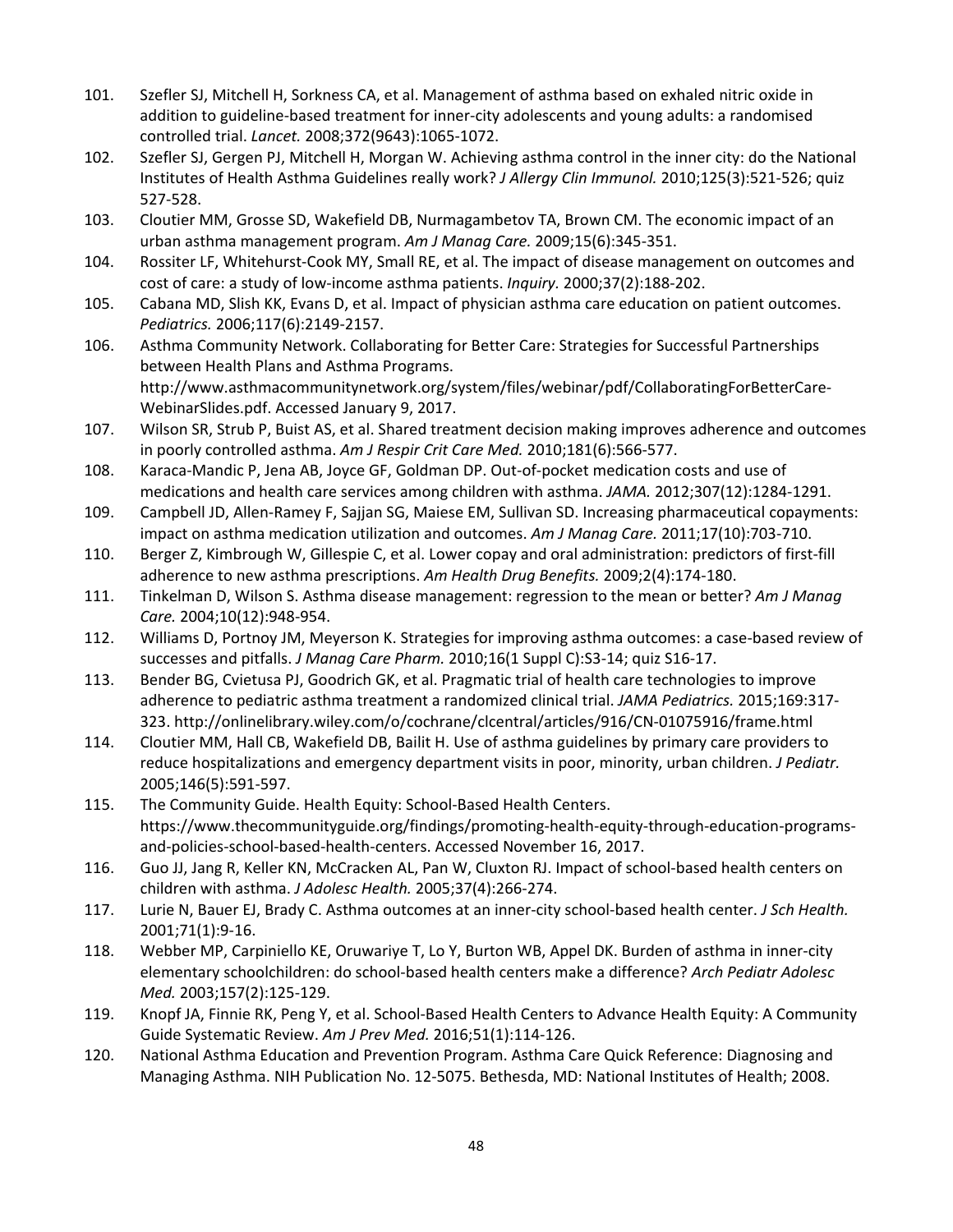- 121. National Institutes of Health. Physician Asthma Care Education (PACE) Curriculum https://www.nhlbi.nih.gov/health-pro/resources/lung/physician-asthma-careeducation/curriculum.htm. Accessed May 11, 2017.
- 122. Partnership for Prevention. Leading by Example: Leading Practices for Employee Health Management. http://www.prevent.org/downloadStart.aspx?id=26. Accessed August 28, 2017.
- 123. Benefit-based copays in the real world: the employer perspective. *American Journal of Managed Care.*  2006;12(13):S353-S358.
- 124. Missouri Asthma Prevention and Control Program. Evaluation Brief: Enhancing Asthma Medication Profiles to Improve Asthma Control: A Drug Utilization Review. http://health.mo.gov/living/healthcondiseases/chronic/asthma/pdf/enhancingasthmamedicationprofile s.pdf. Accessed May 12, 2017.
- 125. Agency for Healthcare Research and Quality. Primary Care Medical Home Resource Center. https://pcmh.ahrq.gov/. Accessed May 16, 2017.
- 126. National Quality Forum. NQF-Endorsed Measures for Care Coordination: Phase 3 http://www.qualityforum.org/Publications/2014/12/NQF-Endorsed Measures for Care Coordination Phase 3.aspx. Accessed May 16, 2017.
- 127. *Institute of Medicine Roundtable on Evidence-Based Medicine. The Healthcare Imperative: Lowering Costs and Improving Outcomes.* Washington, DC, 2010.
- 128. Hamburger R, Berhane Z, Gatto M, Yunghans S, Davis RK, Turchi RM. Evaluation of a statewide medical home program on children and young adults with asthma. *Journal of Asthma.* 2015;52(9):940-948.
- 129. Emilio Carrillo J, Carrillo VA, Guimento R, Mucaria J, Leiman J. The New York-Presbyterian regional health collaborative: A three-year progress report. *Health Affairs.* 2014;33(11):1985-1992.
- 130. Gleason M, Villareal M, Hollenbach JP, et al. Building Bridges Transforms the Approach to School-Centered Asthma Care and Improves Outcomes for Children with Asthma. Paper presented at: American Thoracic Society.
- 131. Liptzin DR, Gleason MC, Cicutto LC, et al. Developing, Implementing, and Evaluating a School-Centered Asthma Program: Step-Up Asthma Program. *J Allergy Clin Immunol Pract.* 2016;4(5):972-979 e971.
- 132. Woods ER, Bhaumik U, Sommer SJ, et al. Community asthma initiative: evaluation of a quality improvement program for comprehensive asthma care. *Pediatrics.* 2012;129(3):465-472.
- 133. Bhaumik U, Norris K, Charron G, et al. A cost analysis for a community-based case management intervention program for pediatric asthma. *J Asthma.* 2013;50(3):310-317.
- 134. Chin MH, Alexander-Young M, Burnet DL. Health care quality-improvement approaches to reducing child health disparities. *Pediatrics.* 2009;124:S224-236 221p.
- 135. Asthma Community Network. AmeriHealth Caritas Program. http://www.asthmacommunitynetwork.org/node/16342. Accessed May 16, 2017.
- 136. Gratale D, Haushalter A. *Optimizing health outcomes for children with asthma in Delaware: A population health case report.* Washington, DC: National Academy of Medicine;2016.
- 137. Anderson ME, Freas MR, Wallace AS, Kempe A, Gelfand EW, Liu AH. Successful school-based intervention for inner-city children with persistent asthma. *J Asthma.* 2004;41(4):445-453.
- 138. Prevention and Wellness Trust Fund. Joining forces: Adding public health value to healthcare reform. The Prevention and Wellness Trust Fund Final Report (2017). http://www.mass.gov/eohhs/docs/dph/com-health/prev-wellness-advisory-board/2017/170308-pwtfannual-report.pdf Accessed August 1, 2017.
- 139. Chute CG, Hart LA, Alexander AK, Jensen DW. The Southeastern Minnesota Beacon Project for Community-driven Health Information Technology: Origins, Achievements, and Legacy. *EGEMS.*  2014;2(3):1101.
- 140. U.S. Environmental Protection Agency National Asthma Forum. A Systems-Based Approach for Creating and Sustaining Effective Community-Based Asthma Programs: Snapshot of Ten High-Performing Asthma Management Programs (WellPoint's State Sponsored Business Comprehensive Asthma Intervention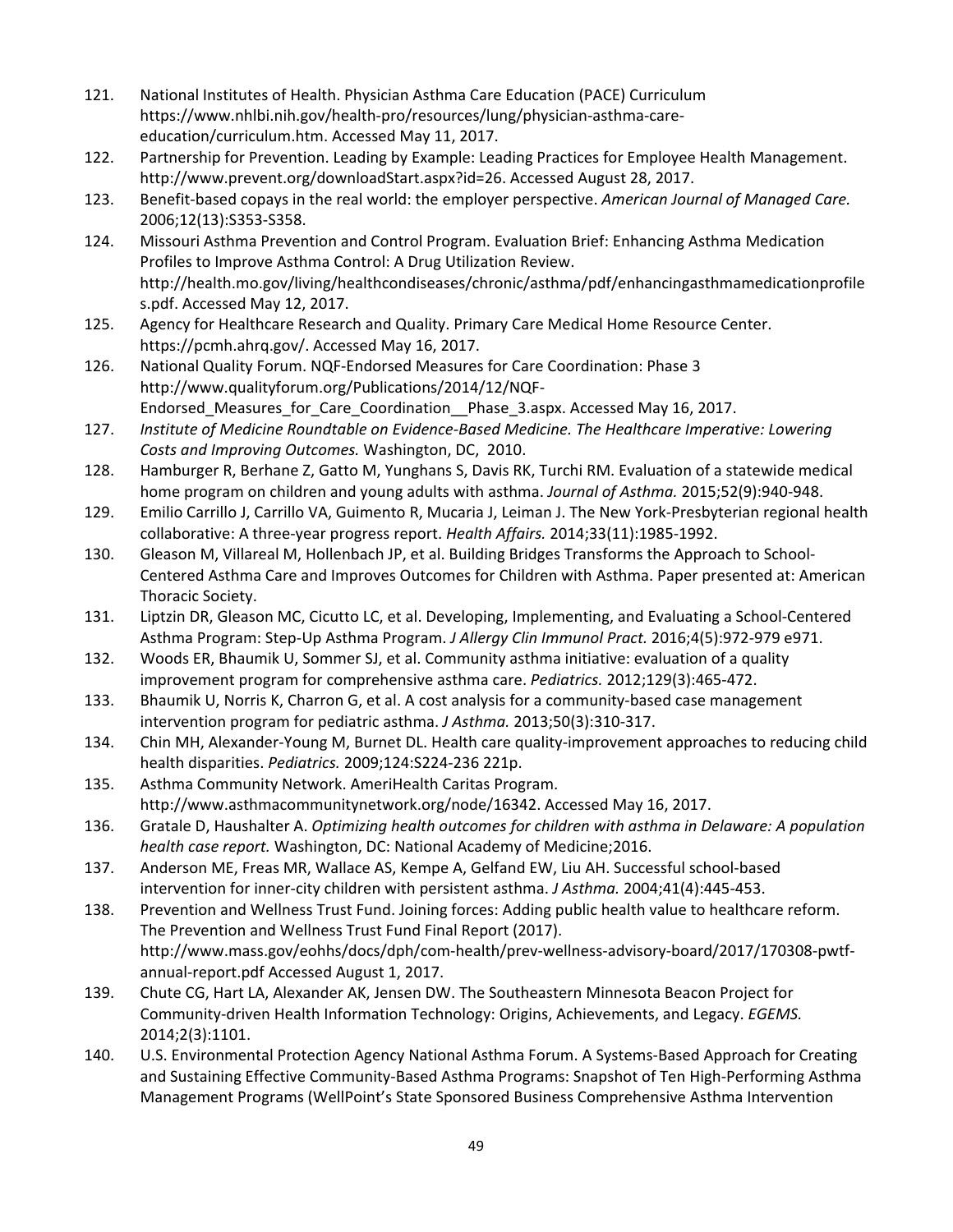Program). http://www.asthmacommunitynetwork.org/sites/default/files/Snapshot.pdf. Accessed May 9, 2017.

- 141. U.S. Environmental Protection Agency. Asthma Change Package: High Performing Collaborations & Partnerships. http://www.asthmacommunitynetwork.org/interact/changepackage/4. Accessed May 23, 2017.
- 142. National Committee for Quality Assurance. Patient-Centered Medical Home Recognition. http://www.ncqa.org/Programs/Recognition/Practices/PatientCenteredMedicalHomePCMH.aspx. Accessed May 16, 2017.
- 143. Cambridge Health Alliance Model of Team-Based Care Implementation Guide and Toolkit. http://www.integration.samhsa.gov/workforce/team-members/Cambridge\_Health\_Alliance\_Team-Based\_Care\_Toolkit.pdf. Accessed May 19, 2017.
- 144. Levy M, Heffner B, Stewart T, Beeman G. The efficacy of asthma case management in an urban school district in reducing school absences and hospitalizations for asthma. *Journal of School Health.*  2006;76(6):320-324.
- 145. Centers for Disease Control and Prevention. Strategies for Addressing Asthma in Schools. https://www.cdc.gov/asthma/pdfs/Strategies\_for\_Addressing\_Asthma\_in\_Schools\_508.pdf. Accessed May 16, 2017.
- 146. Centers for Disease Control and Prevention. Breathing Easier in Indiana. https://www.cdc.gov/asthma/contacts/factsheets/APHA-Asthma IN 4.pdf. Accessed June 1, 2017.
- 147. Practical Playbook. Phone call-back program reduces asthma-related ER visits: Indiana partnership relies on nurses to educate patients. https://www.practicalplaybook.org/success/story/phone-call-backprogram-reduces-asthma-related-er-visits. Accessed June 1, 2017.
- 148. Parkview Health. EPA Honors Parkview Health with National Environmental Leadership Award. http://www.parkview.com/en/about-us/newsroom/News-Articles/Pages/Parkview-Asthma-EPA.aspx. Accessed June 1, 2017.
- 149. Asthma Community Network. Parkview Health System. http://www.asthmacommunitynetwork.org/node/11466. Accessed June 1, 2017.
- 150. U.S. Environmental Protection Agency. National Environmental Leadership Award in Asthma Management 2013 Health Care Provider Winner: Parkview Health System. https://www.epa.gov/asthma/national-environmental-leadership-award-asthma-management. Accessed June 1, 2017.
- 151. U.S. Environmental Protection Agency (EPA). (2011) Exposure Factors Handbook: 2011 Edition. EPA/600/R-09/052F; http://www.epa.gov/ncea/efh. Accessed May 31, 2017.
- 152. Centers for Disease Control and Prevention. Asthma Triggers Indoors. https://www.cdc.gov/asthma/triggers\_indoor.html. Accessed June 1, 2017.
- 153. Been JV, Nurmatov UB, Cox B, Nawrot TS, van Schayck CP, Sheikh A. Effect of smoke-free legislation on perinatal and child health: a systematic review and meta-analysis. *Lancet.* 2014;383(9928):1549-1560.
- 154. Dove MS, Dockery DW, Connolly GN. Smoke-free air laws and asthma prevalence, symptoms, and severity among nonsmoking youth. *Pediatrics.* 2011;127(1):102-109.
- 155. Ciaccio CE, Gurley-Calvez T, Shireman TI. Indoor tobacco legislation is associated with fewer emergency department visits for asthma exacerbation in children. *Ann Allergy Asthma Immunol.* 2016;117(6):641- 645.
- 156. Marchese ME, Shamo F, Miller CE, Wahl RL, Li Y. Racial Disparities in Asthma Hospitalizations Following Implementation of the Smoke-Free Air Law, Michigan, 2002-2012. *Prev Chronic Dis.* 2015;12:E201.
- 157. Tan CE, Glantz SA. Association between smoke-free legislation and hospitalizations for cardiac, cerebrovascular, and respiratory diseases: a meta-analysis. *Circulation.* 2012;126(18):2177-2183.
- 158. Rayens MK, Burkhart PV, Zhang M, et al. Reduction in asthma-related emergency department visits after implementation of a smoke-free law. *J Allergy Clin Immunol.* 2008;122(3):537-541 e533.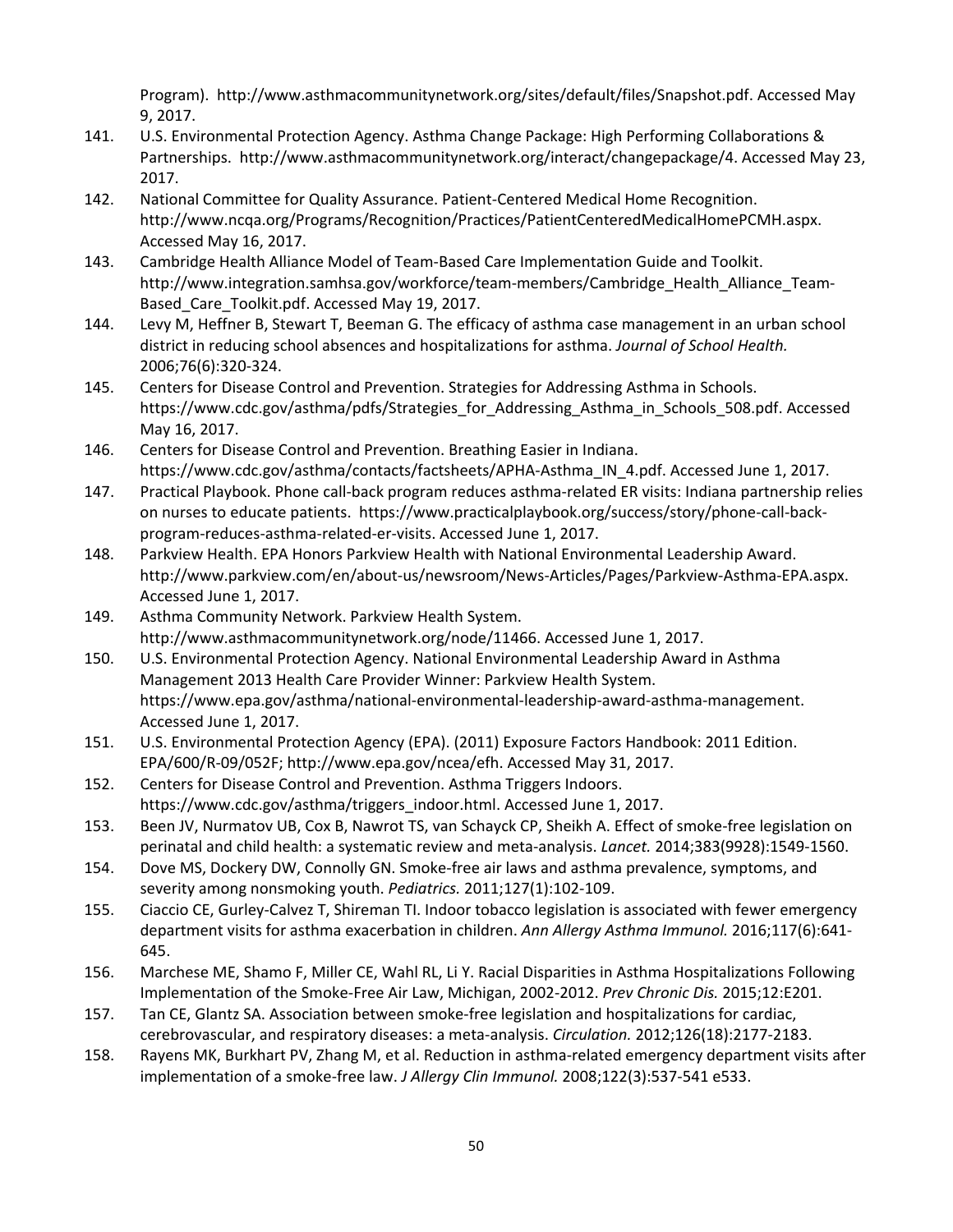- 159. Herman PM, Walsh ME. Hospital admissions for acute myocardial infarction, angina, stroke, and asthma after implementation of Arizona's comprehensive statewide smoking ban. *Am J Public Health.*  2011;101(3):491-496.
- 160. Lin HC, Park JY, Seo DC. Comprehensive US Statewide Smoke-Free Indoor Air Legislation and Secondhand Smoke Exposure, Asthma Prevalence, and Related Doctor Visits: 2007-2011. *Am J Public Health.* 2015;105(8):1617-1622.
- 161. Howden-Chapman P, Matheson A, Crane J, et al. Effect of insulating existing houses on health inequality: cluster randomised study in the community. *BMJ.* 2007;334(7591):460.
- 162. Rose E, Hawkins B, Tonn B, Paton D, Shah L. Exploring Potential Impacts of Weatherization and Healthy Homes Interventions on Asthma-Related Medicaid Claims and Costs in a Small Cohort in Washington State (ORNL/TM-2015-213). Oak Ridge, TN: Oak Ridge National Laboratory, Environmental Sciences Division 2015: http://weatherization.ornl.gov/RecoveryActpdfs/ORNL\_TM-2015\_213.pdf
- 163. Tonn B, Rose E, Hawkins B, Conlon B. Health and Household-Related Benefits Attributable to the Weatherization Assistance Program (ORNL/TM-2014/345). Oak Ridge, TN: Oak Ridge National Laboratory, Environmental Sciences Division 2014:

http://weatherization.ornl.gov/Retrospectivepdfs/ORNL\_TM-2014\_345.pdf.

- 164. Kuholski K, Tohn E, Morley R. Healthy energy-efficient housing: using a one-touch approach to maximize public health, energy, and housing programs and policies. *J Public Health Manag Pract.* 2010;16(5 Suppl):S68-74.
- 165. Centers for Disease Control and Prevention. Health Impact in 5 Years: Home Improvement Loans and Grants. https://www.cdc.gov/policy/hst/hi5/homeimprovement/index.html. Accessed May 31, 2017.
- 166. County Health Rankings & Roadmaps. Housing Rehabilitation Loan & Grant Programs. http://www.countyhealthrankings.org/policies/housing-rehabilitation-loan-grant-programs. Accessed June 1, 2017.
- 167. Maryland Department of Housing and Community Development. EmPOWER Maryland Low Income Energy Efficiency Program. http://www.dhcd.maryland.gov/Residents/Pages/lieep/default.aspx. Accessed June 1, 2017.
- 168. Minnesota Housing Finance Agency. Rehabilitation Loan/Emergency and Accessibility Loan Program. http://www.mnhousing.gov/wcs/Satellite?c=Page&cid=1358904992980&pagename=External%2FPage% 2FEXTStandardLayout. Accessed June 1, 2017.
- 169. U.S. Department of Agriculture, Rural Development. Single Family Housing Repair Loans & Grants. https://www.rd.usda.gov/programs-services/single-family-housing-repair-loans-grants. Accessed June 1, 2017.
- 170. U.S. Department of Energy. Weatherization Assistance Program. https://energy.gov/eere/wipo/weatherization-assistance-program. Accessed May 31, 2017.
- 171. U.S. Department of Housing and Urban Development. 203(k) Rehabilitation Mortgage Insurance. https://portal.hud.gov/hudportal/HUD?src=/program\_offices/housing/sfh/203k. Accessed June 1, 2017.

172. National Center for Healthy Housing and the U.S. Department of Energy. Home Rx: The Health Benefits of Home Performance (A Review of the Current Evidence). https://betterbuildingssolutioncenter.energy.gov/sites/default/files/attachments/Home%20Rx%20The %20Health%20Benefits%20of%20Home%20Performance%20- %20A%20Review%20of%20the%20Current%20Evidence.pdf. Accessed June 5, 2017.

- 173. Kent BD, Sulaiman I, Nicholson TT, Lane SJ, Moloney ED. Acute pulmonary admissions following implementation of a national workplace smoking ban. *Chest.* 2012;142(3):673-679.
- 174. Mackay D, Haw S, Ayres JG, Fischbacher C, Pell JP. Smoke-free legislation and hospitalizations for childhood asthma. *N Engl J Med.* 2010;363(12):1139-1145.
- 175. Centers for Disease Control and Prevention. Smokefree Policies Result in High Levels of Compliance. https://www.cdc.gov/tobacco/data\_statistics/fact\_sheets/secondhand\_smoke/protection/compliance/i ndex.htm. Accessed June 2, 2017.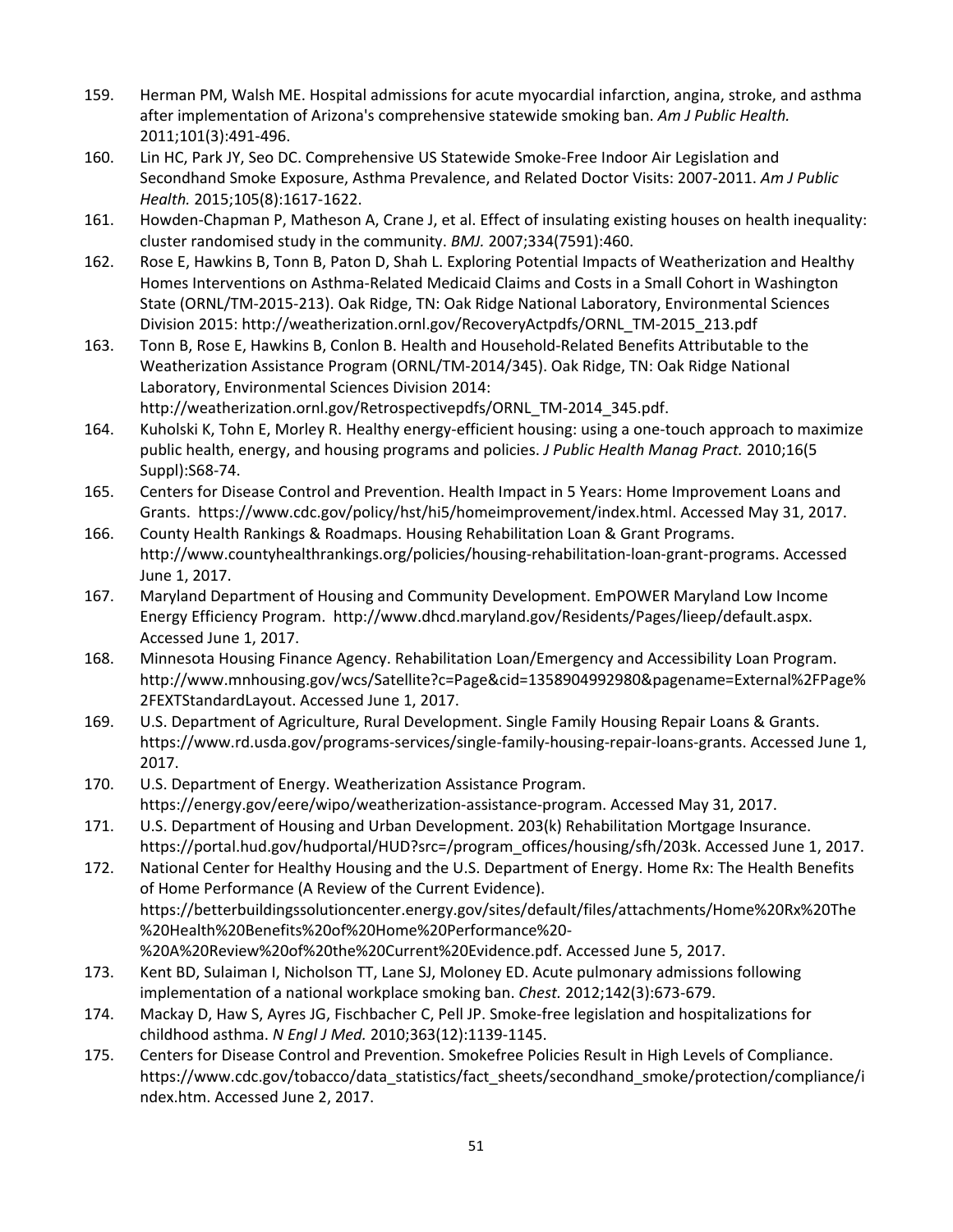- 176. U.S. Department of Health and Human Services. The Health Consequences of Involuntary Exposure to Tobacco Smoke: A Report of the Surgeon General—Executive Summary. U.S. Department of Health and Human Services, Centers for Disease Control and Prevention, Coordinating Center for Health Promotion, National Center for Chronic Disease Prevention and Health Promotion, Office on Smoking and Health, 2006.
- 177. Nagelhout GE, Mons U, Allwright S, et al. Prevalence and predictors of smoking in "smoke-free" bars. Findings from the International Tobacco Control (ITC) Europe Surveys. *Soc Sci Med.* 2011;72(10):1643- 1651.
- 178. Cheng KW, Glantz SA, Lightwood JM. Association between smokefree laws and voluntary smokefreehome rules. *Am J Prev Med.* 2011;41(6):566-572.
- 179. U.S. Department of Housing and Urban Development. Instituting Smoke-Free Public Housing (Final Rule). https://portal.hud.gov/hudportal/documents/huddoc?id=smokefreephfinalrule.pdf. Accessed June 1, 2017.
- 180. Barrett ML, Weir LM, Washington R. Trends in Pediatric and Adult Hospital Stays for Asthma, 2000– 2010. HCUP Statistical Brief #169. January 2014. Agency for Healthcare Research and Quality, Rockville, MD. 2007; https://www.hcup-us.ahrq.gov/reports/statbriefs/sb169-Asthma-Trends-Hospital-Stays.pdf. Accessed May 31, 2017.
- 181. The Guide to Community Preventive Services. Reducing Tobacco Use and Secondhand Smoke Exposure: Smoke-Free Policies. https://www.thecommunityguide.org/findings/tobacco-use-and-secondhandsmoke-exposure-smoke-free-policies. Accessed June 2, 2017.
- 182. Centers for Disease Control and Prevention. Health Impact in 5 Years: Tobacco Control Interventions. https://www.cdc.gov/policy/hst/hi5/tobaccointerventions/index.html. Accessed May 31, 2017.
- 183. U.S. Department of Health and Human Services. The Health Consequences of Smoking -- 50 years of Progress. A report of the Surgeon General. 2014.
- 184. Institute of Medicine. 2010. *Secondhand smoke exposure and cardiovascular effects: making sense of the evidence.* Washington, DC: The National Academies Press.
- 185. Centers for Disease Control and Prevention. Smokefree Policies Do Not Hurt the Hospitality Industry. https://www.cdc.gov/tobacco/data\_statistics/fact\_sheets/secondhand\_smoke/protection/hospitality/in dex.htm. Accessed June 2, 2017.
- 186. U.S. Environmental Protection Agency. Asthma Triggers: Gain Control. https://www.epa.gov/asthma/asthma-triggers-gain-control. Accessed November 17, 2017.
- 187. Kampa M, Castanas E. Human health effects of air pollution. *Environmental Pollution.* 2008;151(2):362- 367.
- 188. Orellano P, Quaranta N, Reynoso J, Balbi B, Vasquez J. Effect of outdoor air pollution on asthma exacerbations in children and adults: Systematic review and multilevel meta-analysis. *PLOS ONE.*  2017;12(3):e0174050.
- 189. Kim JJ, American Academy of Pediatrics Committee on Environmental H. Ambient air pollution: health hazards to children. *Pediatrics.* 2004;114(6):1699-1707.
- 190. Centers for Disease Control and Prevention. Air Quality Public Health Issues. https://www.cdc.gov/air/air\_health.htm. Accessed May 31, 2017.
- 191. Adar SD, D'Souza J, Sheppard L, et al. Adopting Clean Fuels and Technologies on School Buses. Pollution and Health Impacts in Children. *Am J Respir Crit Care Med.* 2015;191(12):1413-1421.
- 192. Beatty TK, Shimshack JP. School buses, diesel emissions, and respiratory health. *J Health Econ.*  2011;30(5):987-999.
- 193. Texas Commission on Environmental Quality. Texas Emissions Reduction Plan (TERP). http://www.tceq.texas.gov/airquality/terp. Accessed May 31, 2017.
- 194. State of New Jersey, Department of Environmental Protection, Bureau of Mobile Sources. NJDEP's Mandatory Diesel Retrofit Program http://www.stopthesoot.org/mdrp.html. Accessed May 31, 2017.
- 195. Centers for Disease Control and Prevention. Health Impact in 5 Years: Clean Diesel Bus Fleets. https://www.cdc.gov/policy/hst/hi5/cleandiesel/index.html. Accessed May 31, 2017.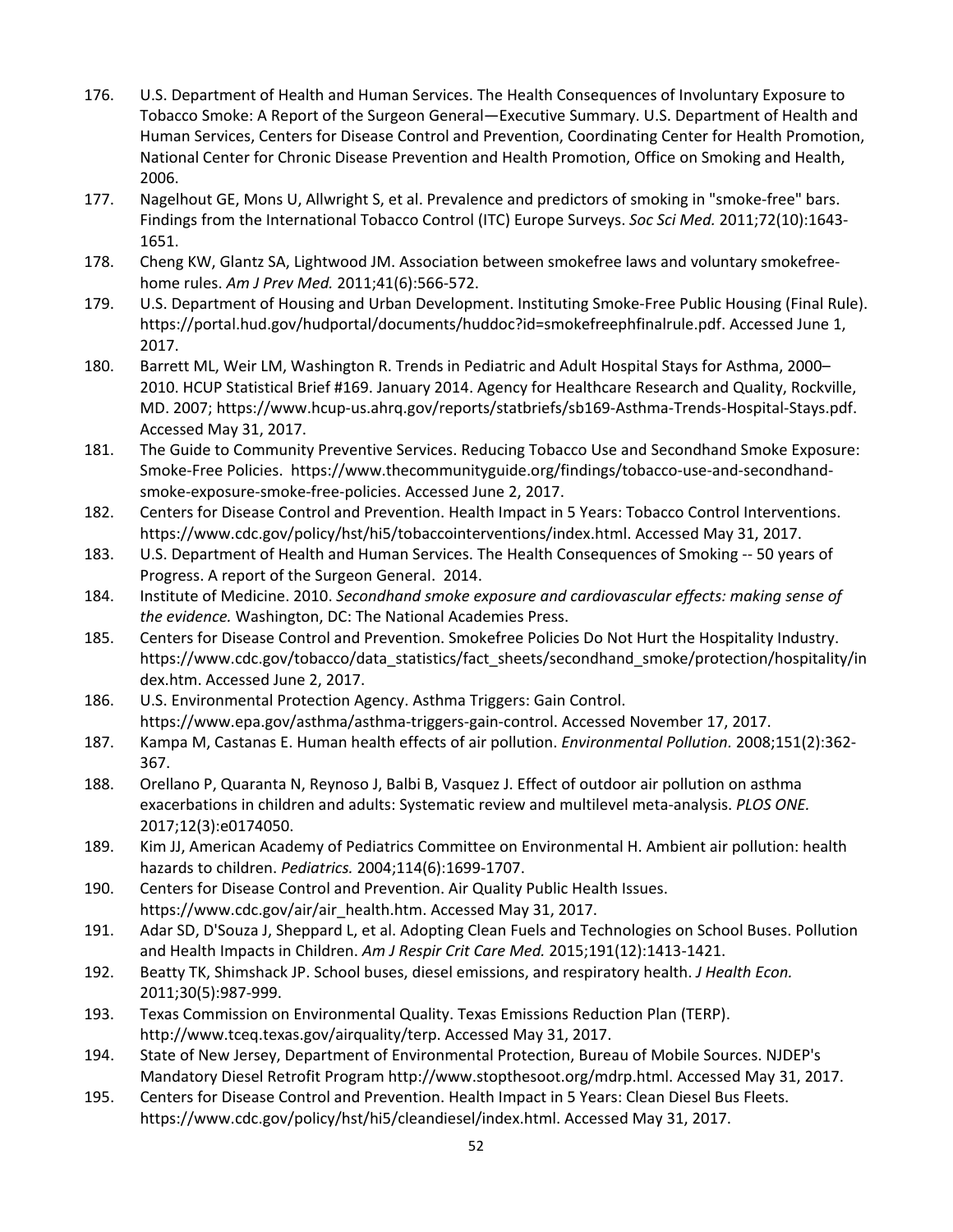- 196. National School Transportation Association. EPA Funding Opportunity (Diesel Emission Reduction Program). http://www.yellowbuses.org/awards-and-grants/grants/epa-opportunity/. Accessed May 31, 2017.
- 197. Minnesota Pollution Control Agency. School Bus Retrofits and Idle Reduction. https://www.pca.state.mn.us/air/school-bus-retrofits-and-idle-reduction. Accessed May 31, 2017.
- 198. Massachusetts Department of Environmental Protection. School Bus Idling Reduction. http://www.mass.gov/eea/agencies/massdep/air/programs/school-bus-idling-reduction.html. Accessed May 31, 2017.
- 199. California Environmental Protection Agency Air Resources Board. Lower-Emission School Bus Program. https://www.arb.ca.gov/msprog/schoolbus/schoolbus.htm. Accessed May 31, 2017.
- 200. Vieira JL, Macedo FY, Benjo AM, Guimaraes GV, Contreras JP, Bocchi EA. Systemic effects of controlled exposure to diesel exhaust: a meta-analysis from randomized controlled trials. *Ann Med.*  2017;49(2):165-175.
- 201. Vieira JL, Guimaraes GV, de Andre PA, Cruz FD, Saldiva PH, Bocchi EA. Respiratory Filter Reduces the Cardiovascular Effects Associated With Diesel Exhaust Exposure: A Randomized, Prospective, Double-Blind, Controlled Study of Heart Failure: The FILTER-HF Trial. *JACC Heart Fail.* 2016;4(1):55-64.
- 202. Benbrahim-Tallaa L, Baan RA, Grosse Y, et al. Carcinogenicity of diesel-engine and gasoline-engine exhausts and some nitroarenes. *Lancet Oncol.* 2012;13(7):663-664.
- 203. Steiner S, Bisig C, Petri-Fink A, Rothen-Rutishauser B. Diesel exhaust: current knowledge of adverse effects and underlying cellular mechanisms. *Arch Toxicol.* 2016;90(7):1541-1553.
- 204. American School Bus Council. Environmental Benefits Fact: You can Go Green by Riding Yellow. http://www.americanschoolbuscouncil.org/issues/environmental-benefits. Accessed May 31, 2017.
- 205. Toren K, Blanc PD. Asthma caused by occupational exposures is common a systematic analysis of estimates of the population-attributable fraction. *BMC Pulm Med.* 2009;9:7.
- 206. Henneberger PK, Redlich CA, Callahan DB, et al. An official American Thoracic Society statement: workexacerbated asthma. *Am J Respir Crit Care Med.* 2011;184(3):368-378.
- 207. Leigh JP, Romano PS, Schenker MB, Kreiss K. Costs of occupational COPD and asthma. Chest. 2002;121(1):264-272.
- 208. Vandenplas O, Dressel H, Nowak D, Jamart J. ERS Task Force on the Management of Work-related Asthma. What is the optimal management option for occupational asthma? *Eur Respir Rev.*  2012;21(124):97-104.
- 209. Tarlo SM, Balmes J, Balkissoon R, et al. Diagnosis and management of work-related asthma: American College Of Chest Physicians Consensus Statement. *Chest.* 2008;134(3 Suppl):1S-41S.
- 210. Knoeller GE, Mazurek JM, Moorman JE. Characteristics associated with health care professional diagnosis of work-related asthma among individuals who describe their asthma as being caused or made worse by workplace exposures. *J Occup Environ Med.* 2012;54(4):485-490.
- 211. de Groene GJ, Pal TM, Beach J, et al. Workplace interventions for treatment of occupational asthma: a Cochrane systematic review. *Occup Environ Med.* 2012;69(5):373-374.
- 212. Baur X, Sigsgaard T, Aasen TB, et al. Guidelines for the management of work-related asthma. *Eur Respir J.* 2012;39(3):529-545.
- 213. Heederik D, Henneberger PK, Redlich CA. ERS Task Force on the Management of Work-related Asthma. Primary prevention: exposure reduction, skin exposure and respiratory protection. *Eur Respir Rev.*  2012;21(124):112-124.
- 214. Centers for Disease Control and Prevention. Community Health Worker Resources. https://www.cdc.gov/stltpublichealth/chw/index.html. Accessed May 22, 2017.
- 215. Centers for Disease Control and Prevention. Community Health Worker (CHW) Toolkit. https://www.cdc.gov/dhdsp/pubs/chw-toolkit.htm. Accessed May 22, 2017.
- 216. Minnesota Department of Health. Community Health Worker (CHW) Toolkit. http://www.health.state.mn.us/divs/orhpc/workforce/emerging/chw/2016chwtool.pdf.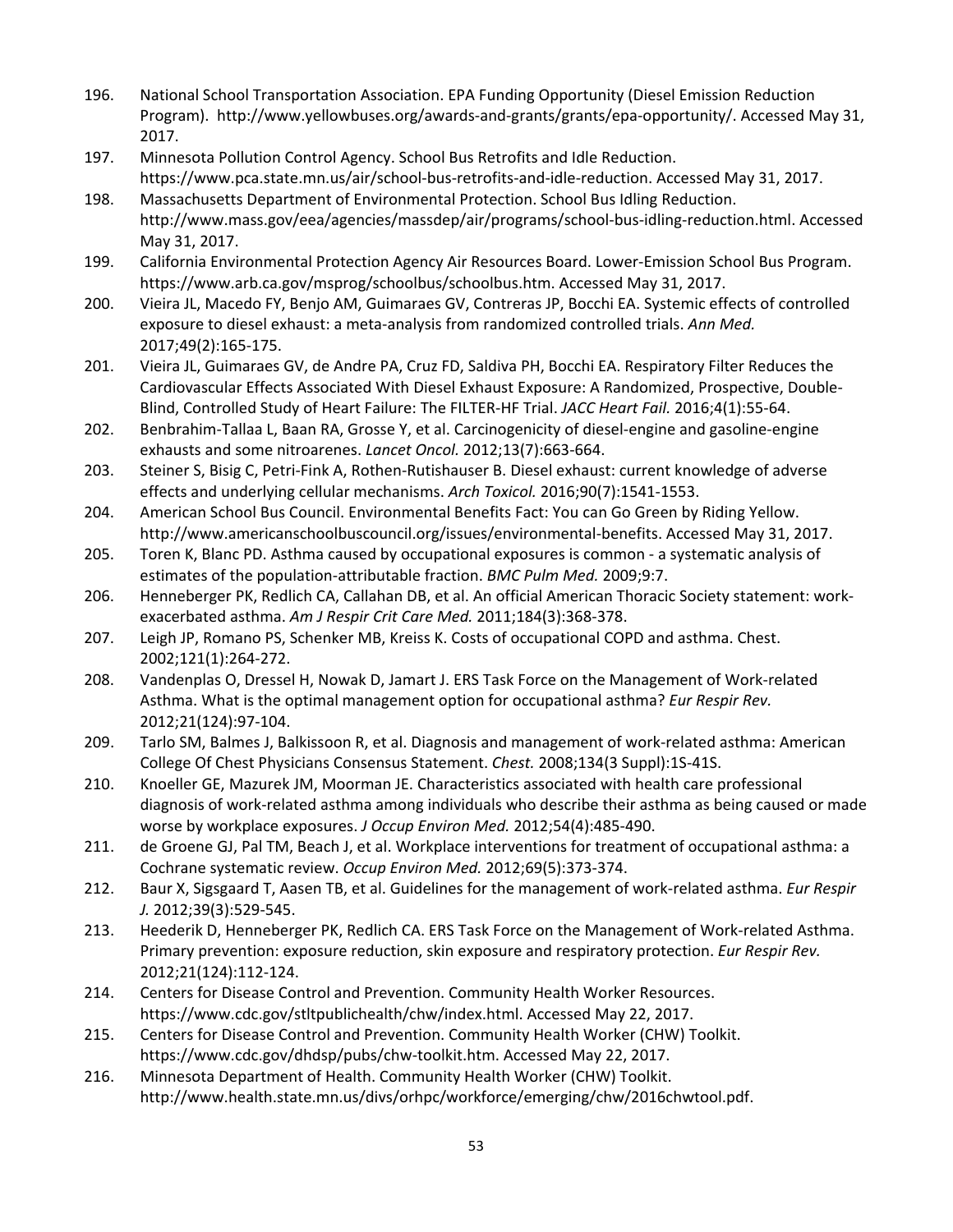- 217. National Committee for Quality Assurance. HEDIS & Performance Measurement. http://www.ncqa.org/tabid/59/Default.aspx. Accessed June 26, 2017.
- 218. Peytremann-Bridevaux I, Arditi C, Gex G, Bridevaux PO, Burnand B. Chronic disease management programmes for adults with asthma. *Cochrane Database Syst Rev.* 2015(5):CD007988.
- 219. Tapp S, Lasserson TJ, Rowe B. Education interventions for adults who attend the emergency room for acute asthma. *Cochrane Database Syst Rev.* 2007(3):CD003000.
- 220. Powell H, Gibson PG. Options for self-management education for adults with asthma. *Cochrane Database Syst Rev.* 2003(1):CD004107.
- 221. Guevara JP, Wolf FM, Grum CM, Clark NM. Effects of educational interventions for self management of asthma in children and adolescents: systematic review and meta-analysis. *BMJ.* 2003;326(7402):1308- 1309.
- 222. Bravata DM, Gienger AL, Holty JE, et al. Quality improvement strategies for children with asthma: a systematic review. *Arch Pediatr Adolesc Med.* 2009;163(6):572-581.
- 223. Wilson SR, Latini D, Starr NJ, et al. Education of parents of infants and very young children with asthma: a developmental evaluation of the Wee Wheezers program. *J Asthma.* 1996;33(4):239-254.
- 224. Findley SE, Thomas G, Madera-Reese R, et al. A community-based strategy for improving asthma management and outcomes for preschoolers. *J Urban Health.* 2011;88 Suppl 1:85-99.
- 225. Evans D, Clark NM, Feldman CH, et al. A school health education program for children with asthma aged 8-11 years. *Health Educ Q.* 1987;14(3):267-279.
- 226. Magzamen S, Patel B, Davis A, Edelstein J, Tager IB. Kickin' Asthma: school-based asthma education in an urban community. *J Sch Health.* 2008;78(12):655-665.
- 227. Atherly A, Nurmagambetov T, Williams S, Griffith M. An economic evaluation of the school-based "power breathing" asthma program. *J Asthma.* 2009;46(6):596-599.
- 228. Brasler M, Lewis M. Teens: taking control of asthma. *J Sch Health.* 2006;76(6):269-272.
- 229. Bruzzese J, Stepney C, Gallagher R, Wang J, Petkova E, Evans D. Reducing morbidity and urgent health care utilization in urban pre-adolescents with asthma: Results of a randomized control trial of asthma: It's a family affair. Paper presented at: American Thoracic Society International Conference 20102010; New Orleans, LA.
- 230. Shames RS, Sharek P, Mayer M, et al. Effectiveness of a multicomponent self-management program in at-risk, school-aged children with asthma. *Ann Allergy Asthma Immunol.* 2004;92(6):611-618.
- 231. Centers for Disease Control and Prevention. Wee Wheezers Asthma Education Program: Strengths/Challenges of Replicated Program. https://www.cdc.gov/asthma/interventions/wee\_wheezers\_challenges.htm. Accessed April 4, 2017.
- 232. American Lung Association. Breathe Well, Live Well Community Case Study. http://www.lung.org/lunghealth-and-diseases/lung-disease-lookup/asthma/asthma-education-advocacy/breathe-well-livewell/case-study.html. Accessed April 4, 2017.
- 233. Berg J, Tichacek MJ, Theodorakis R. Evaluation of an educational program for adolescents with asthma. *J Sch Nurs.* 2004;20(1):29-35.
- 234. Newcomb P. Results of an asthma disease management program in an urban pediatric community clinic. *Journal for Specialists in Pediatric Nursing.* 2006;11(3):178-188 111p.
- 235. Suh DC, Shin SK, Okpara I, Voytovich RM, Zimmerman A. Impact of a targeted asthma intervention program on treatment costs in patients with asthma. *Am J Manag Care.* 2001;7(9):897-906.
- 236. Taggart VS, Zuckerman AE, Sly RM, et al. You Can Control Asthma: evaluation of an asthma education program for hospitalized inner-city children. *Patient Educ Couns.* 1991;17(1):35-47.
- 237. Pinnock H, Parke HL, Panagioti M, et al. Systematic meta-review of supported self-management for asthma: a healthcare perspective. *BMC Med.* 2017;15(1):64.
- 238. Pinnock H, Epiphaniou E, Pearce G, et al. Implementing supported self-management for asthma: a systematic review and suggested hierarchy of evidence of implementation studies. *BMC Med.*  2015;13:127.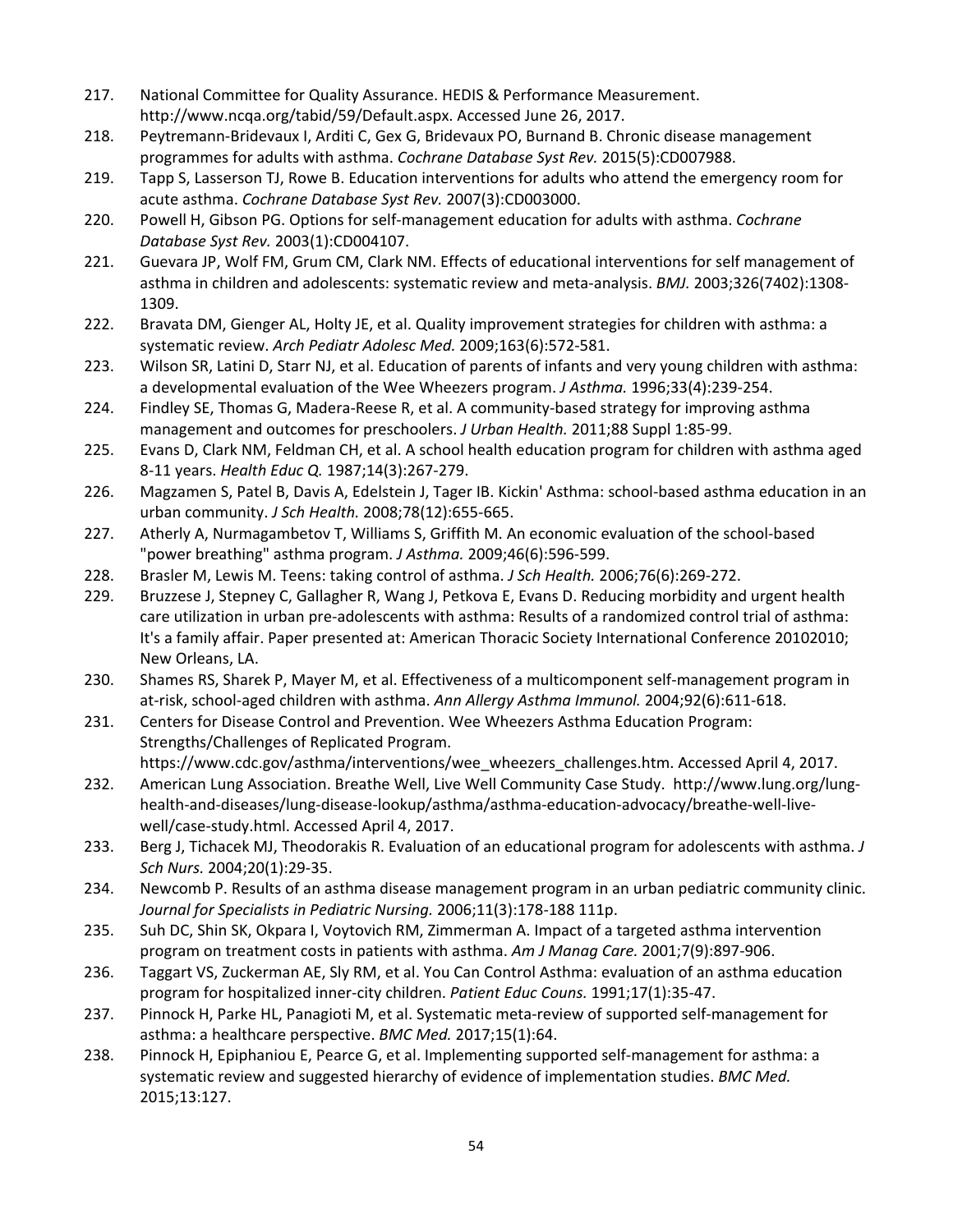- 239. Shah S, Peat JK, Mazurski EJ, et al. Effect of peer led programme for asthma education in adolescents: cluster randomised controlled trial. *BMJ.* 2001;322(7286):583-585.
- 240. Thomson NC, Chaudhuri R, Heaney LG, et al. Clinical outcomes and inflammatory biomarkers in current smokers and exsmokers with severe asthma. *J Allergy Clin Immunol.* 2013;131(4):1008-1016.
- 241. Perret JL, Bonevski B, McDonald CF, Abramson MJ. Smoking cessation strategies for patients with asthma: improving patient outcomes. *J Asthma Allergy.* 2016;9:117-128.
- 242. Baxi R, Sharma M, Roseby R, et al. Family and carer smoking control programmes for reducing children's exposure to environmental tobacco smoke. *Cochrane Database Syst Rev.* 2014(3):CD001746.
- 243. Grant R, Bowen SK, Neidell M, Prinz T, Redlener IE. Health care savings attributable to integrating guidelines-based asthma care in the pediatric medical home. *Journal of Health Care for the Poor & Underserved.* 2010;21(2):82-92 11p.
- 244. Fox P, Porter PG, Lob SH, Boer JH, Rocha DA, Adelson JW. Improving asthma-related health outcomes among low-income, multiethnic, school-aged children: results of a demonstration project that combined continuous quality improvement and community health worker strategies. *Pediatrics.* 2007;120(4):e902- 911.
- 245. Reddy AL, Gomez M, Dixon SL. An Evaluation of a State-Funded Healthy Homes Intervention on Asthma Outcomes in Adults and Children. *J Public Health Manag Pract.* 2017;23(2):219-228.
- 246. *Centers for Disease Control and Prevention. Learning As We Grow: Evaluation Highlights from National Asthma Control Program Grantees.* Atlanta, GA: Centers for Disease Control and Prevention, National Center for Environmental Health, Division of Environmental Hazards and Health Effects, Air Pollution and Respiratory Health Branch; 2015.
- 247. Nguyen KH, Boulay E, Peng J. Quality-of-life and cost-benefit analysis of a home environmental assessment program in Connecticut. *J Asthma.* 2011;48(2):147-155.
- 248. The Impact of Housing Quality on Children's Health: Healthy Homes Healthy Kids Program. http://healthyrowhouse.org/wp-content/uploads/2015/03/The-Impact-of-Housing-Quality-on-Children-Health-Phila-nfeyler-feb-2015.pdf. Accessed May 9, 2017.
- 249. Blue Cross Blue Shield. Health Care Service Corporation and American Lung Association of the Upper Midwest's Enhancing Care for Children with Asthma Project Results Show Decreases in Hospitalizations, Emergency Room Visits. https://www.bcbs.com/news/press-releases/health-care-service-corporationand-american-lung-association-upper-midwests. Accessed January 9, 2017.
- 250. Asthma Community Network. Genesee County Asthma Network (GCAN) Snapshot. http://www.asthmacommunitynetwork.org/node/3319. Accessed May 9, 2017.
- 251. Gruber KJ, McKee-Huger B, Richard A, Byerly B, Raczkowski JL, Wall TC. Removing asthma triggers and improving children's health: The Asthma Partnership Demonstration project. *Ann Allergy Asthma Immunol.* 2016;116(5):408-414.
- 252. Jowers JR, Schwartz AL, Tinkelman DG, et al. Disease management program improves asthma outcomes. *Am J Manag Care.* 2000;6(5):585-592.
- 253. Gomez M, Reddy AL, Dixon SL, Wilson J, Jacobs DE. A Cost-Benefit Analysis of a State-Funded Healthy Homes Program for Residents With Asthma: Findings From the New York State Healthy Neighborhoods Program. *J Public Health Manag Pract.* 2017;23(2):229-238.
- 254. Reiter KL, Lemos KA, Williams CE, Esposito D, Greene SB. The business case for pediatric asthma quality improvement in low-income populations: examining a provider-based pay-for-reporting intervention. *Int J Qual Health Care.* 2015;27(3):189-195.
- 255. Janevic MR, Stoll S, Wilkin M, et al. Pediatric Asthma Care Coordination in Underserved Communities: A Quasiexperimental Study. *Am J Public Health.* 2016;106(11):2012-2018.
- 256. Taras H, Wright S, Brennan J, Campana J, Lofgren R. Impact of school nurse case management on students with asthma. *J Sch Health.* 2004;74(6):213-219.
- 257. Stout JW, White LC, Rogers LT, et al. The Asthma Outreach Project: a promising approach to comprehensive asthma management. *J Asthma.* 1998;35(1):119-127.